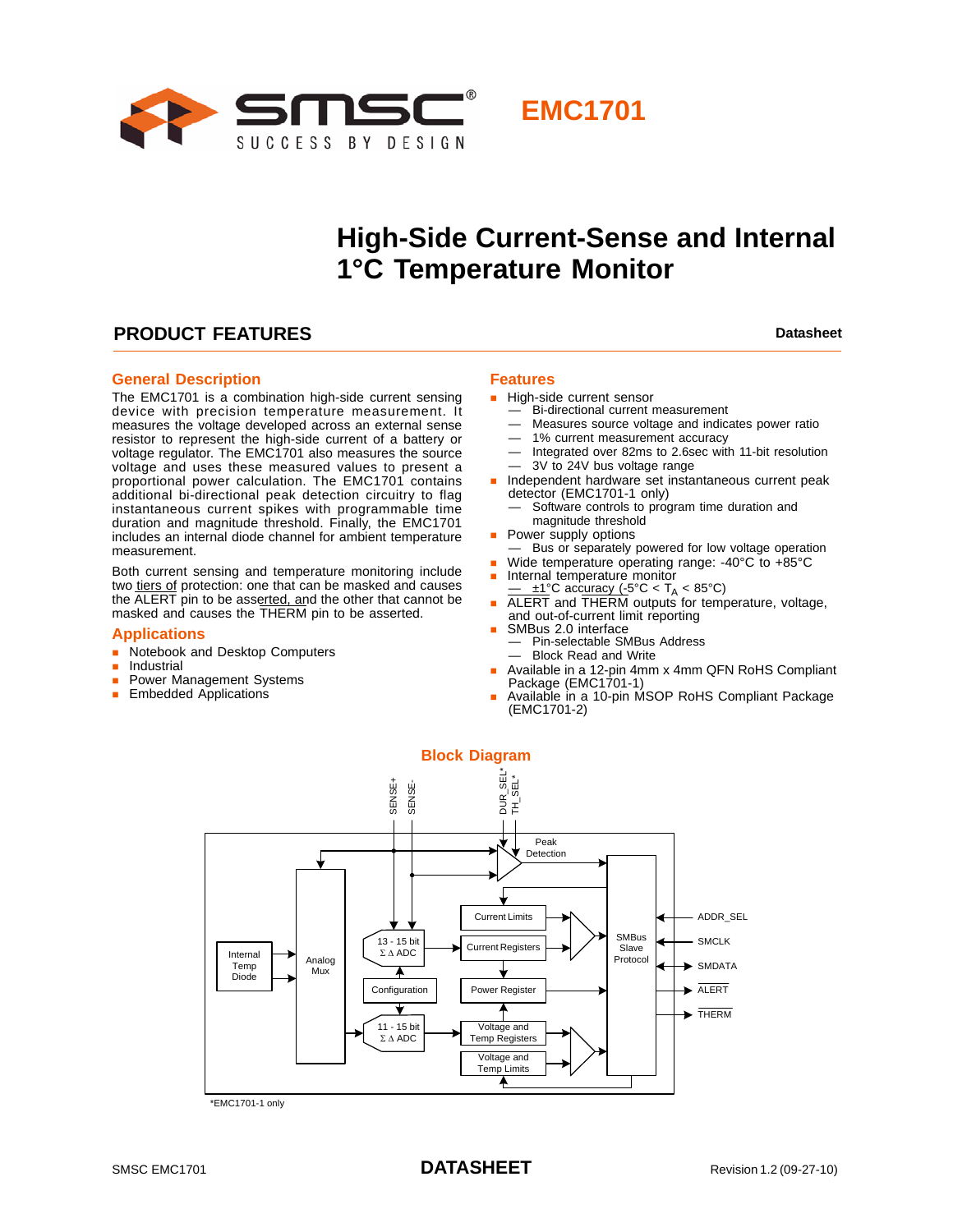

| <b>Ordering Information:</b> |                                                    |                                                               |  |  |  |  |  |
|------------------------------|----------------------------------------------------|---------------------------------------------------------------|--|--|--|--|--|
| <b>ORDERING NUMBER</b>       | <b>PACKAGE</b>                                     | <b>FEATURES</b>                                               |  |  |  |  |  |
| EMC1701-1-KP-TR              | 12-pin 4mm x 4mm QFN<br>(Lead-free RoHS compliant) | Internal diode, current sensor,<br>hardware set peak detector |  |  |  |  |  |
| EMC1701-2-AIZL-TR            | 10-pin MSOP<br>(Lead-free RoHS compliant)          | Internal diode, current sensor                                |  |  |  |  |  |

#### **REEL SIZE IS 4,000 PIECES**

**This product meets the halogen maximum concentration values per IEC61249-2-21**

**For RoHS compliance and environmental information, please visit [www.smsc.com/rohs](http://www.smsc.com/index.php?tid=219
)**



80 ARKAY DRIVE, HAUPPAUGE, NY 11788 (631) 435-6000, FAX (631) 273-3123

#### Copyright © 2010 SMSC or its subsidiaries. All rights reserved.

Circuit diagrams and other information relating to SMSC products are included as a means of illustrating typical applications. Consequently, complete information sufficient for construction purposes is not necessarily given. Although the information has been checked and is believed to be accurate, no responsibility is assumed for inaccuracies. SMSC reserves the right to make changes to specifications and product descriptions at any time without notice. Contact your local SMSC sales office to obtain the latest specifications before placing your product order. The provision of this information does not convey to the purchaser of the described semiconductor devices any licenses under any patent rights or other intellectual property rights of SMSC or others. All sales are expressly conditional on your agreement to the terms and conditions of the most recently dated version of SMSC's standard Terms of Sale Agreement dated before the date of your order (the "Terms of Sale Agreement"). The product may contain design defects or errors<br>known as anomalies which may cause the product's func designed, intended, authorized or warranted for use in any life support or other application where product failure could cause or contribute to personal injury or severe property damage. Any and all such uses without prior written approval of an Officer of SMSC and further testing and/or modification will be fully at the risk of the customer. Copies of<br>this document or other SMSC literature, as wel trademark of Standard Microsystems Corporation ("SMSC"). Product names and company names are the trademarks of their respective holders.

SMSC DISCLAIMS AND EXCLUDES ANY AND ALL WARRANTIES, INCLUDING WITHOUT LIMITATION ANY AND ALL IMPLIED WARRANTIES OF MERCHANTABILITY,<br>FITNESS FOR A PARTICULAR PURPOSE, TITLE, AND AGAINST INFRINGEMENT AND THE LIKE, AND ANY AN **OF DEALING OR USAGE OF TRADE. IN NO EVENT SHALL SMSC BE LIABLE FOR ANY DIRECT, INCIDENTAL, INDIRECT, SPECIAL, PUNITIVE, OR CONSEQUENTIAL** DAMAGES; OR FOR LOST DATA, PROFITS, SAVINGS OR REVENUES OF ANY KIND; REGARDLESS OF THE FORM OF ACTION, WHETHER BASED ON CONTRACT;<br>TORT; NEGLIGENCE OF SMSC OR OTHERS; STRICT LIABILITY; BREACH OF WARRANTY; OR OTHERWISE; WHET **TO HAVE FAILED OF ITS ESSENTIAL PURPOSE, AND WHETHER OR NOT SMSC HAS BEEN ADVISED OF THE POSSIBILITY OF SUCH DAMAGES.**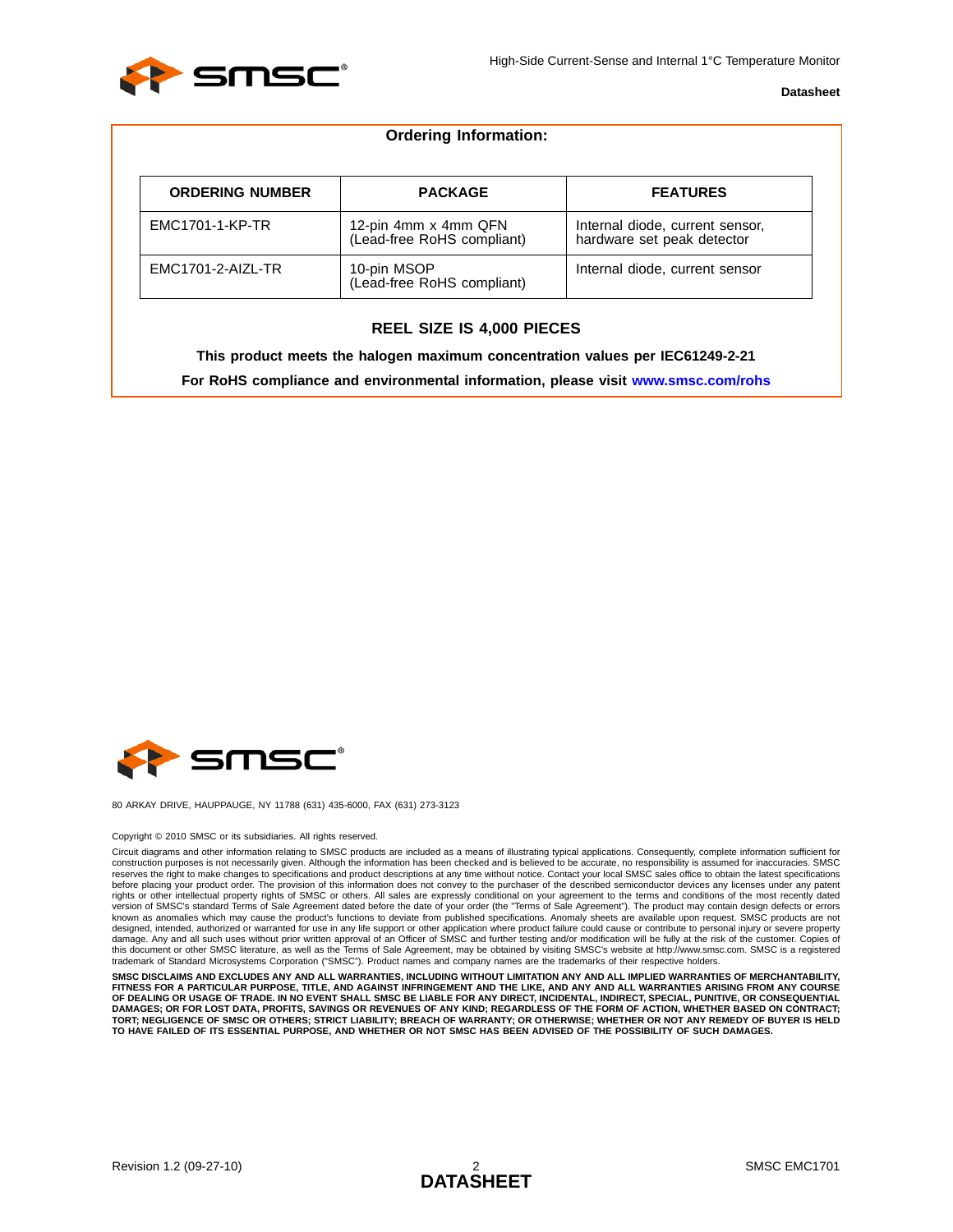

## **Table of Contents**

|      | <b>Chapter 2</b> |  |  |  |  |  |  |  |
|------|------------------|--|--|--|--|--|--|--|
| 2.1  |                  |  |  |  |  |  |  |  |
| 2.2  |                  |  |  |  |  |  |  |  |
|      | <b>Chapter 3</b> |  |  |  |  |  |  |  |
| 3.1  |                  |  |  |  |  |  |  |  |
|      | 3.1.1            |  |  |  |  |  |  |  |
|      | 3.1.2            |  |  |  |  |  |  |  |
|      | 3.1.3            |  |  |  |  |  |  |  |
|      | 3.1.4            |  |  |  |  |  |  |  |
|      | 3.1.5            |  |  |  |  |  |  |  |
|      |                  |  |  |  |  |  |  |  |
|      | 3.1.6            |  |  |  |  |  |  |  |
| 3.2  |                  |  |  |  |  |  |  |  |
|      | 3.2.1            |  |  |  |  |  |  |  |
|      | 3.2.2            |  |  |  |  |  |  |  |
|      | 3.2.3            |  |  |  |  |  |  |  |
|      | 3.2.4            |  |  |  |  |  |  |  |
|      | 3.2.5            |  |  |  |  |  |  |  |
|      | 3.2.6            |  |  |  |  |  |  |  |
|      | 3.2.7            |  |  |  |  |  |  |  |
|      | <b>Chapter 4</b> |  |  |  |  |  |  |  |
| 4.1  |                  |  |  |  |  |  |  |  |
|      | 4.1.1            |  |  |  |  |  |  |  |
|      | 4.1.2            |  |  |  |  |  |  |  |
|      | 4.1.3            |  |  |  |  |  |  |  |
|      | 4.1.4            |  |  |  |  |  |  |  |
| 4.2  |                  |  |  |  |  |  |  |  |
| 4.3  |                  |  |  |  |  |  |  |  |
|      |                  |  |  |  |  |  |  |  |
| 4.4  |                  |  |  |  |  |  |  |  |
|      | 4.4.1            |  |  |  |  |  |  |  |
|      | 4.4.2            |  |  |  |  |  |  |  |
| 4.5  |                  |  |  |  |  |  |  |  |
| 4.6  |                  |  |  |  |  |  |  |  |
|      | <b>Chapter 5</b> |  |  |  |  |  |  |  |
| 5.1  |                  |  |  |  |  |  |  |  |
| 5.2  |                  |  |  |  |  |  |  |  |
| 5.3  |                  |  |  |  |  |  |  |  |
| 5.4  |                  |  |  |  |  |  |  |  |
| 5.5  |                  |  |  |  |  |  |  |  |
| 5.6  |                  |  |  |  |  |  |  |  |
| 5.7  |                  |  |  |  |  |  |  |  |
| 5.8  |                  |  |  |  |  |  |  |  |
| 5.9  |                  |  |  |  |  |  |  |  |
| 5.10 |                  |  |  |  |  |  |  |  |
| 5.11 |                  |  |  |  |  |  |  |  |
| 5.12 |                  |  |  |  |  |  |  |  |
| 5.13 |                  |  |  |  |  |  |  |  |
|      |                  |  |  |  |  |  |  |  |

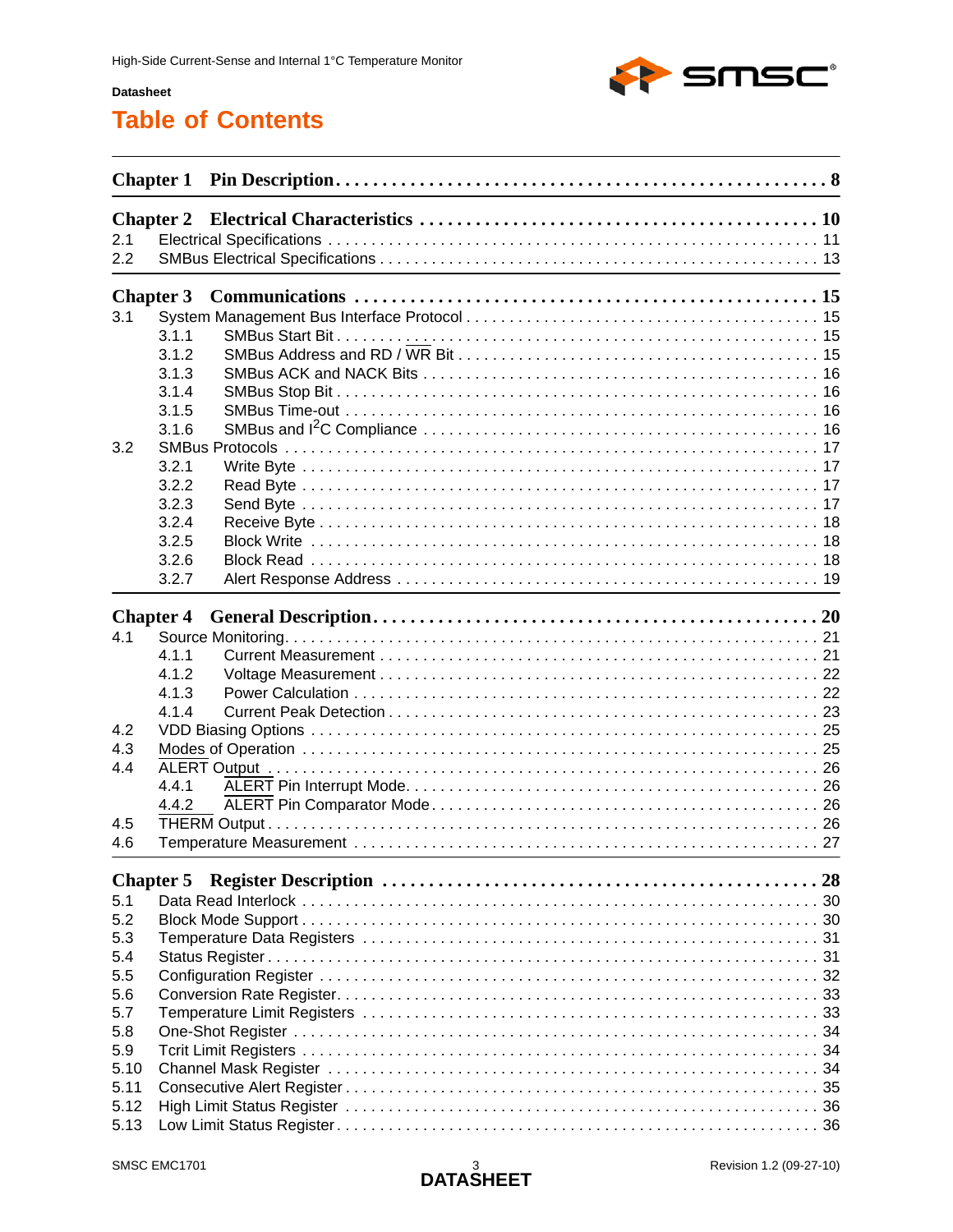

| 5.14 |  |
|------|--|
| 5.15 |  |
| 5.16 |  |
| 5.17 |  |
| 5.18 |  |
| 5.19 |  |
| 5.20 |  |
| 5.21 |  |
| 5.22 |  |
| 5.23 |  |
| 5.24 |  |
| 5.25 |  |
| 5.26 |  |
| 5.27 |  |
|      |  |
| 6.1  |  |
| 6.2  |  |
| 6.3  |  |
|      |  |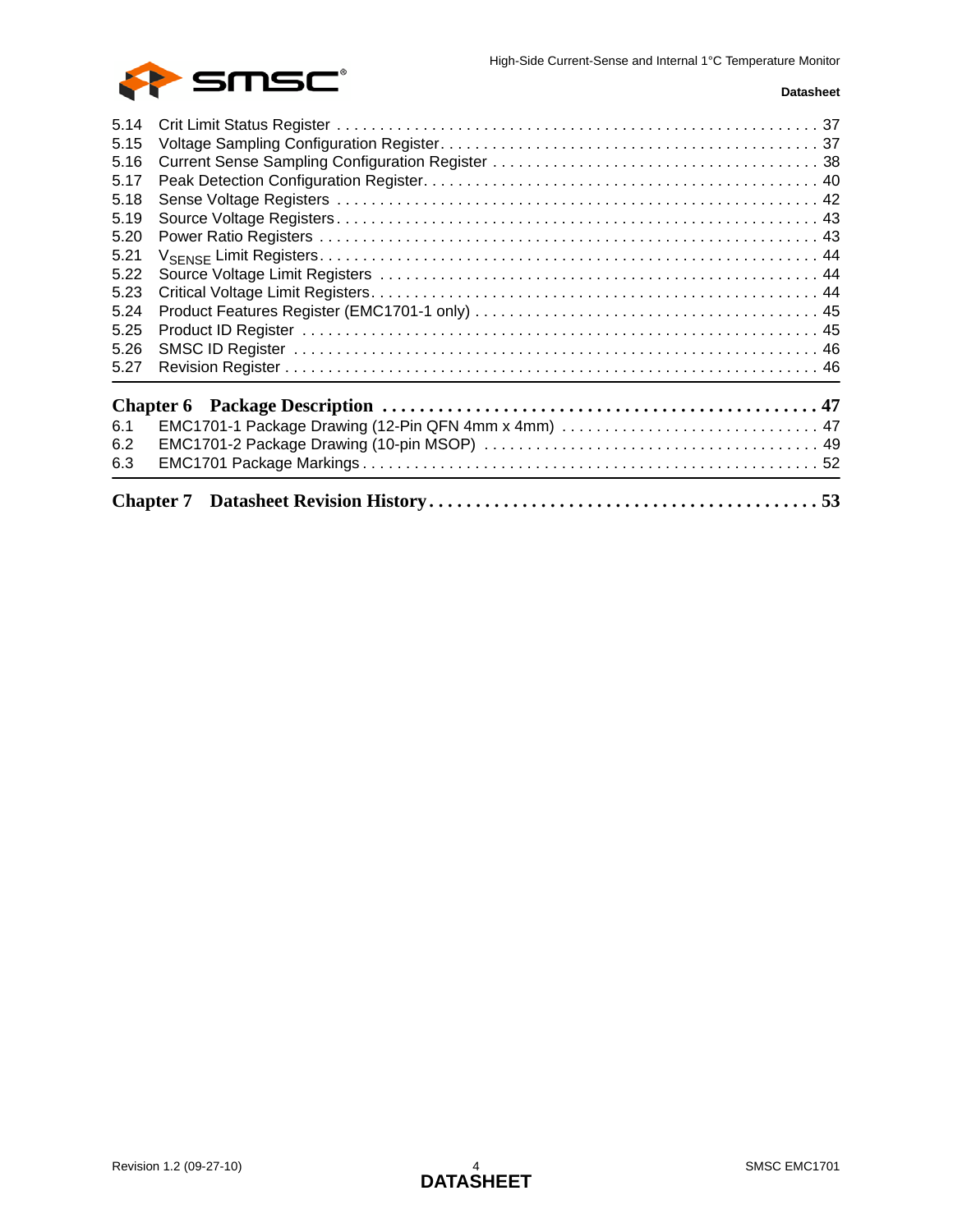

# **List of Figures**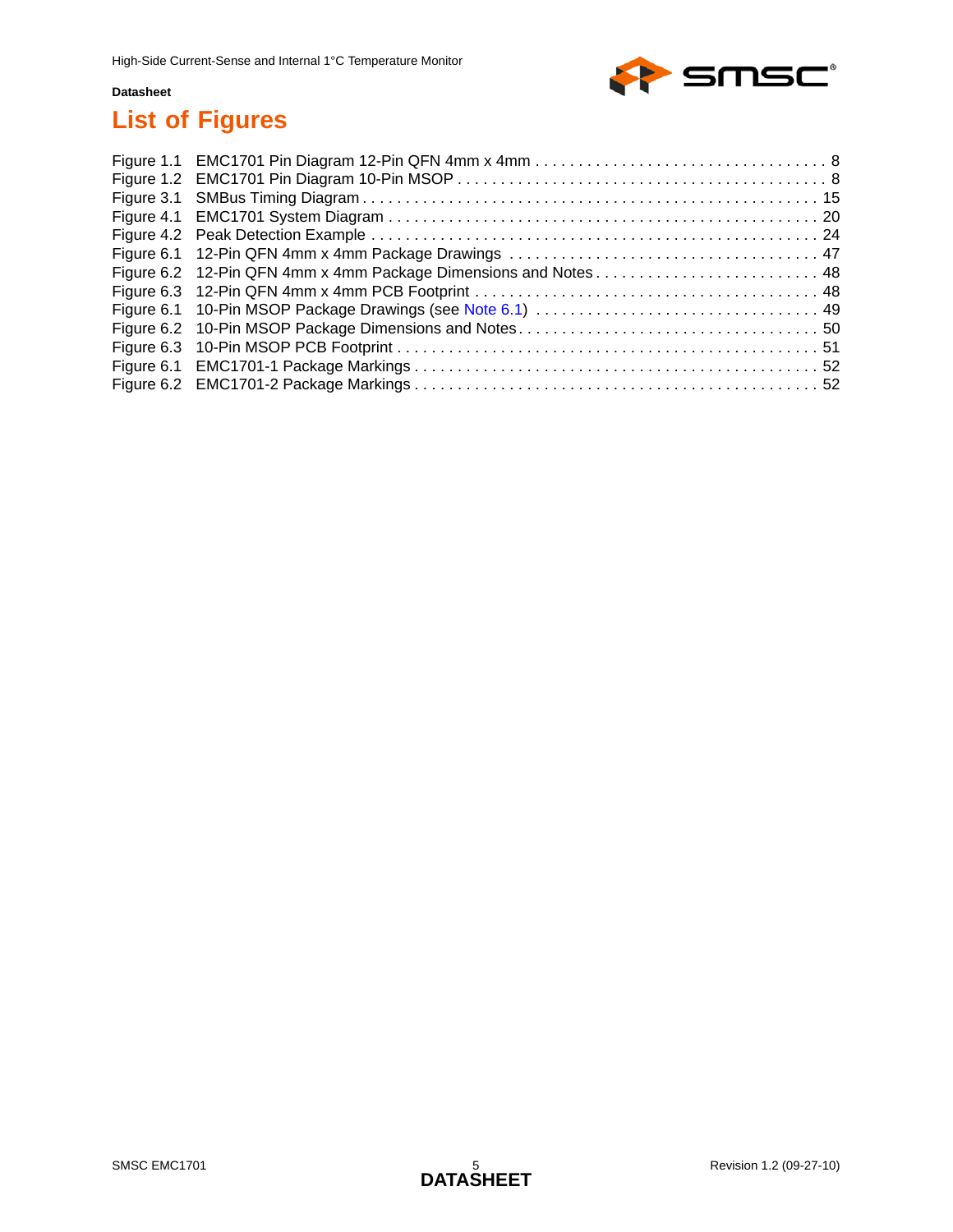

# **List of Tables**

| Table 1.1 |                                                                  |  |
|-----------|------------------------------------------------------------------|--|
| Table 1.2 |                                                                  |  |
| Table 2.1 |                                                                  |  |
|           |                                                                  |  |
| Table 2.3 |                                                                  |  |
| Table 3.1 |                                                                  |  |
| Table 3.2 |                                                                  |  |
| Table 3.3 |                                                                  |  |
| Table 3.4 |                                                                  |  |
| Table 3.5 |                                                                  |  |
| Table 3.6 |                                                                  |  |
| Table 3.7 |                                                                  |  |
| Table 3.8 |                                                                  |  |
| Table 3.9 |                                                                  |  |
| Table 4.1 |                                                                  |  |
| Table 4.2 |                                                                  |  |
| Table 5.1 |                                                                  |  |
| Table 5.2 |                                                                  |  |
| Table 5.3 |                                                                  |  |
| Table 5.4 |                                                                  |  |
| Table 5.5 |                                                                  |  |
|           |                                                                  |  |
|           |                                                                  |  |
| Table 5.8 |                                                                  |  |
|           |                                                                  |  |
|           |                                                                  |  |
|           |                                                                  |  |
|           |                                                                  |  |
|           |                                                                  |  |
|           |                                                                  |  |
|           |                                                                  |  |
|           |                                                                  |  |
|           |                                                                  |  |
|           |                                                                  |  |
|           |                                                                  |  |
|           |                                                                  |  |
|           |                                                                  |  |
|           |                                                                  |  |
|           |                                                                  |  |
|           |                                                                  |  |
|           | Table 5.25 Current Sensing Range (Full Scale Range) Settings  40 |  |
|           |                                                                  |  |
|           |                                                                  |  |
|           |                                                                  |  |
|           |                                                                  |  |
|           |                                                                  |  |
|           |                                                                  |  |
|           |                                                                  |  |
|           |                                                                  |  |
|           |                                                                  |  |
|           |                                                                  |  |
|           |                                                                  |  |
|           |                                                                  |  |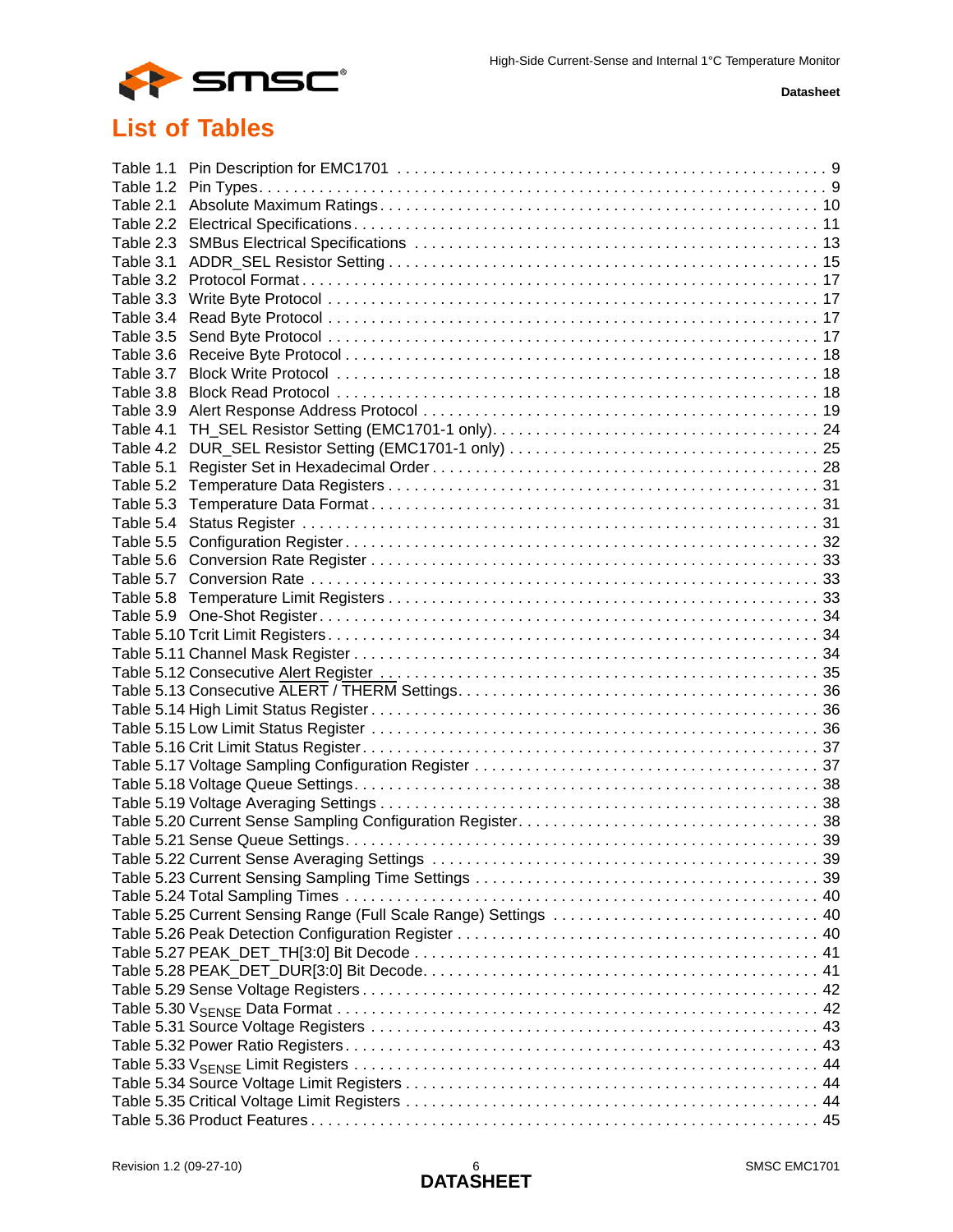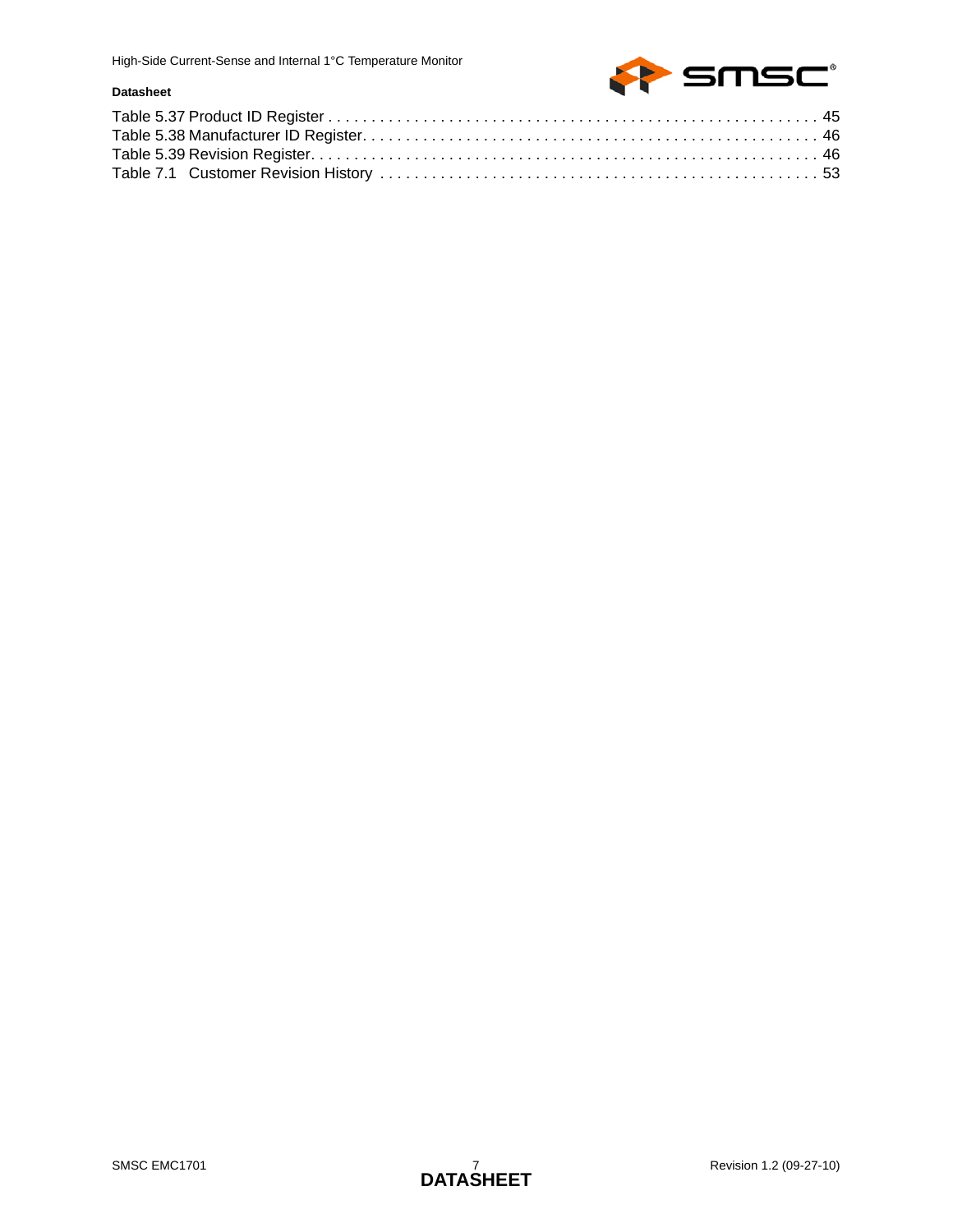

# <span id="page-7-0"></span>**Chapter 1 Pin Description**



<span id="page-7-1"></span>



<span id="page-7-2"></span>**Figure 1.2 EMC1701 Pin Diagram 10-Pin MSOP**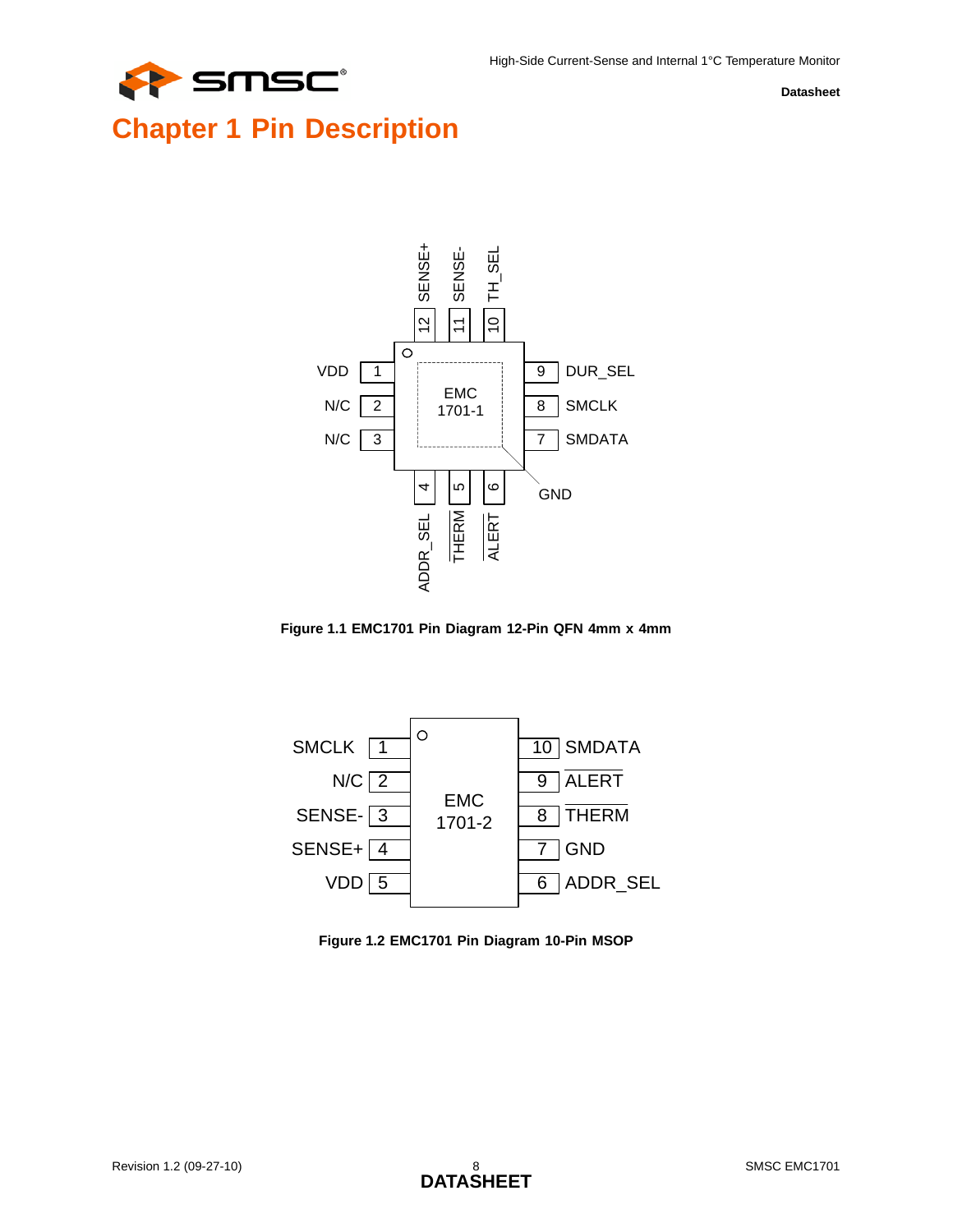

<span id="page-8-0"></span>

| <b>PIN</b><br><b>NUMBER</b><br><b>EMC1701-1</b> | <b>PIN</b><br><b>NUMBER</b><br><b>EMC1701-2</b> | <b>PIN NAME</b> | <b>PIN FUNCTION</b>                                             | <b>PIN TYPE</b> |
|-------------------------------------------------|-------------------------------------------------|-----------------|-----------------------------------------------------------------|-----------------|
| 1                                               | 5                                               | <b>VDD</b>      | Positive power supply voltage                                   | Power (24V)     |
| $\overline{2}$                                  | 2                                               | N/C             | Not internally connected                                        | n/a             |
| 3                                               | N/A                                             | N/C             | Not internally connected                                        | n/a             |
| 4                                               | 6                                               | ADDR_SEL        | Selects SMBus Address                                           | AI              |
| 5                                               | 8                                               | <b>THERM</b>    | Active low output - requires pull-up resistor                   | OD (5V)         |
| 6                                               | 9                                               | <b>ALERT</b>    | Active low output - requires pull-up resistor                   | OD (5V)         |
| $\overline{7}$                                  | 10                                              | <b>SMDATA</b>   | SMBus data input/output - requires external<br>pull-up resistor | DIOD (5V)       |
| 8                                               | 1                                               | <b>SMCLK</b>    | SMBus clock input - requires external pull-<br>up resistor      | DI(5V)          |
| 9                                               | N/A                                             | DUR_SEL         | Selects peak detector duration                                  | AI              |
| 10                                              | N/A                                             | TH SEL          | Selects peak detector threshold                                 | AI              |
| 11                                              | 3                                               | SENSE-          | Negative current sense measurement point                        | AI (24V)        |
| 12                                              | 4                                               | SENSE+          | Positive current sense measurement point                        | AI (24V)        |
| <b>Bottom Pad</b>                               | $\overline{7}$                                  | <b>GND</b>      | Ground                                                          | Power           |

<span id="page-8-1"></span>The pin types are described in [Table 1.2](#page-8-1). All pins labeled with (5V) are 5V tolerant. All pins labeled with (24V) are 24V tolerant.

#### **Table 1.2 Pin Types**

| <b>PIN TYPE</b> | <b>DESCRIPTION</b>                                                                                                                                 |  |  |  |  |  |
|-----------------|----------------------------------------------------------------------------------------------------------------------------------------------------|--|--|--|--|--|
| Power           | This pin is used to supply power or ground to the device.                                                                                          |  |  |  |  |  |
| ΑI              | Analog Input - this pin is used as an input for analog<br>signals.                                                                                 |  |  |  |  |  |
| ററ              | Open Drain Digital Output - this pin is used as a digital<br>output. It is open drain and requires a pull-up resistor.<br>This pin is 5V tolerant. |  |  |  |  |  |
| DΙ              | Digital Input - this pin is used for digital inputs. This pin is<br>5V tolerant.                                                                   |  |  |  |  |  |
| DIOD            | Open Drain Digital Input / Output - this pin is bi-directional.<br>It is open drain and requires a pull-up resistor. This pin is<br>5V tolerant.   |  |  |  |  |  |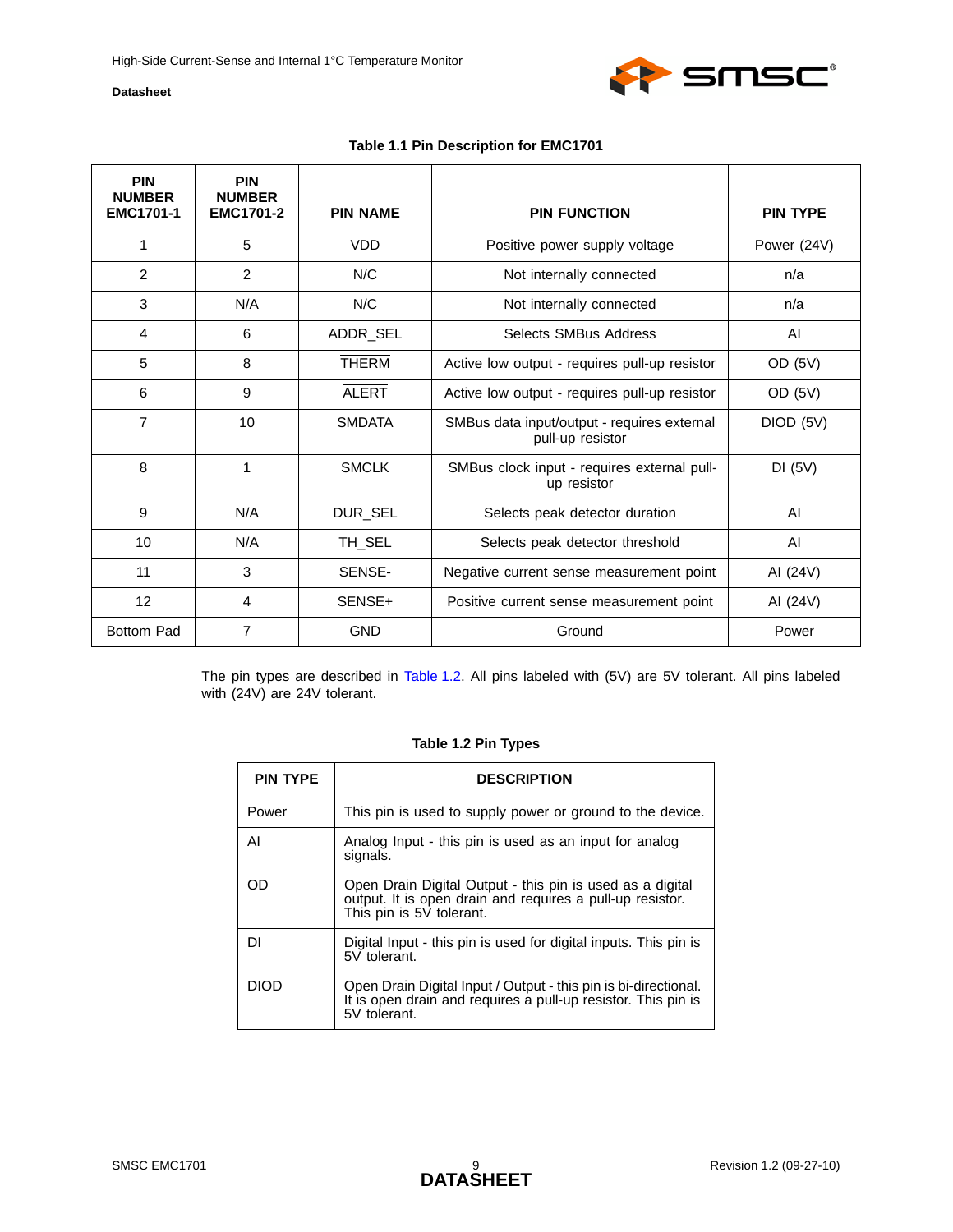

# <span id="page-9-0"></span>**Chapter 2 Electrical Characteristics**

<span id="page-9-1"></span>

| Voltage on 5V tolerant pins                          | $-0.3$ to 5.5                   | $\vee$ |
|------------------------------------------------------|---------------------------------|--------|
| Voltage on 2V tolerant pins                          | $-0.3$ to $2$                   | V      |
| Voltage on VDD, SENSE- and SENSE+ pins               | $-0.3$ to 26                    | V      |
| Voltage on any other pin to GND                      | $-0.3$ to 4                     | V      |
| Voltage between Sense pins (   (SENSE+ - SENSE-)  )  | < 6                             | $\vee$ |
| Package Power Dissipation                            | 0.5W up to $T_A = 85^{\circ}$ C | W      |
| Junction to Ambient $(\theta_{JA})$ (QFN12 package)  | 58                              | °C/W   |
| Junction to Ambient $(\theta_{JA})$ (MSOP10 package) | 128                             | °C/W   |
| Operating Ambient Temperature Range                  | $-40$ to 85                     | °C     |
| Storage Temperature Range                            | $-55$ to $150$                  | °C     |
| ESD Rating - SMCLK, SMDATA, ALERT, THERM pins - HBM  | 4000                            | $\vee$ |
| ESD Rating - All other pins - HBM                    | 2000                            | V      |

#### <span id="page-9-2"></span>**Table 2.1 Absolute Maximum Ratings**

- **Note 2.1** Stresses at or above those values listed could cause permanent damage to the device. This is a stress rating only, and functional operation of the device at any other condition above those indicated in the operation sections of this specification is not implied. Prolonged stresses above the stated operating levels and below the Absolute Maximum Ratings may degrade device performance and lead to permanent damage.
- **Note 2.2** All voltages are relative to ground.
- **Note 2.3** The Package Power Dissipation specification assumes a thermal via design with the thermal landing be soldered to the PCB ground plane with four 12 mil vias (where applicable).
- **Note 2.4** Junction to Ambient (θ<sub>JA</sub>) is dependent on the design of the thermal vias. Without thermal vias and a thermal landing, the  $\theta_{JA}$  is approximately 60°C/W (EMC1701-1) including localized PCB temperature increase.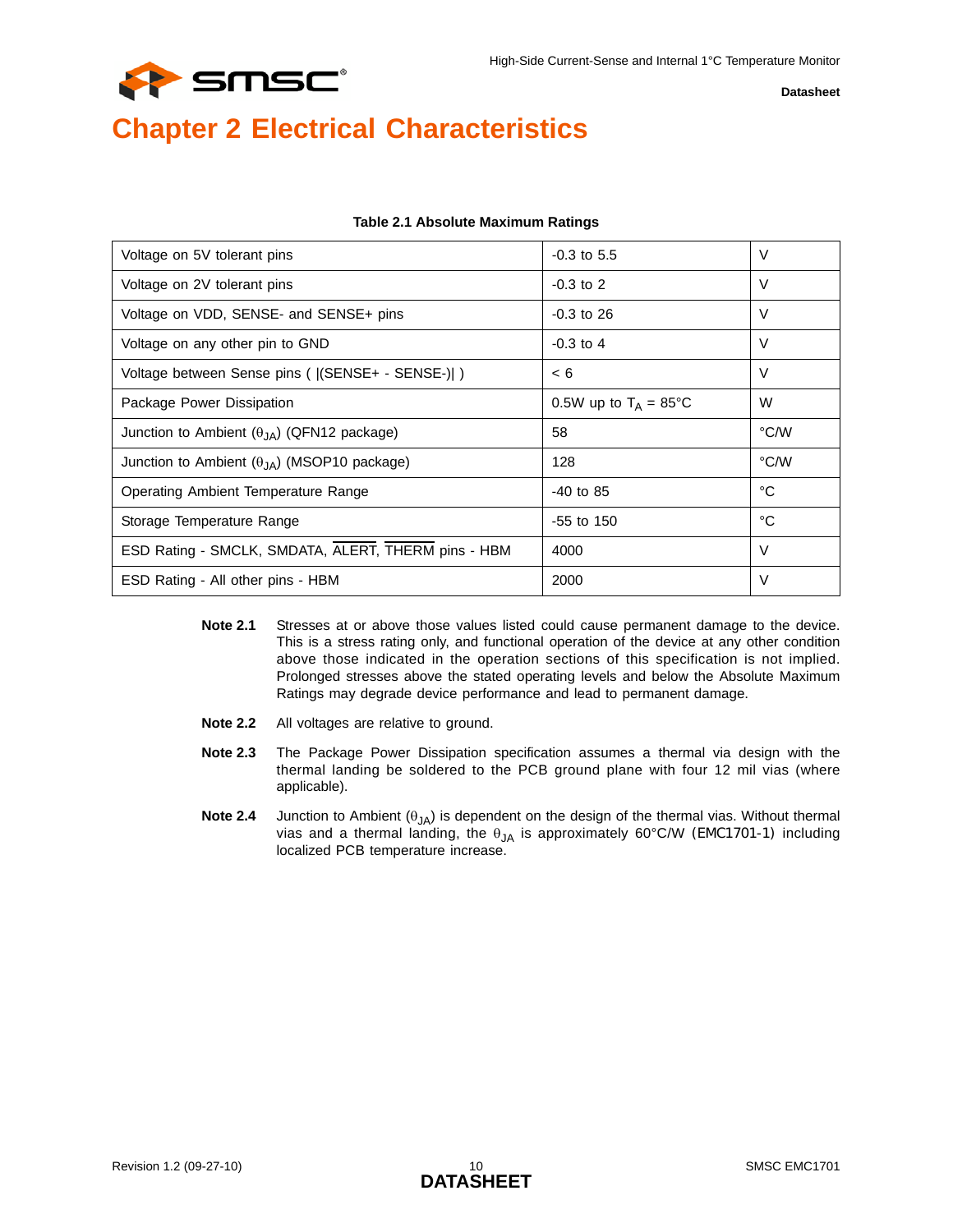<span id="page-10-1"></span> $\Gamma$ 



## <span id="page-10-0"></span>**2.1 Electrical Specifications**

#### <span id="page-10-2"></span>**Table 2.2 Electrical Specifications**

| $V_{DD} = V_{BUS} = 3V$ TO 24V, $V_{PULLUP} = 3V$ TO 5.5V, $T_A = -40^{\circ}$ C TO 85°C,<br>ALL TYPICAL VALUES AT $\bar{V}_{DD}$ = V <sub>PULLUP</sub> = 3.3V, $\bar{V}_{BUS}$ = 12V, AND T <sub>A</sub> = 27°C UNLESS OTHERWISE NOTED. |                                    |            |                 |            |             |                                                                                                           |
|------------------------------------------------------------------------------------------------------------------------------------------------------------------------------------------------------------------------------------------|------------------------------------|------------|-----------------|------------|-------------|-----------------------------------------------------------------------------------------------------------|
| <b>CHARACTERISTIC</b>                                                                                                                                                                                                                    | <b>SYMBOL</b>                      | <b>MIN</b> | TYP             | <b>MAX</b> | <b>UNIT</b> | <b>CONDITIONS</b>                                                                                         |
|                                                                                                                                                                                                                                          |                                    |            | <b>DC POWER</b> |            |             |                                                                                                           |
| Supply Voltage                                                                                                                                                                                                                           | V <sub>DD</sub>                    | 3          |                 | 24         | $\vee$      |                                                                                                           |
|                                                                                                                                                                                                                                          |                                    |            | 610             | 750        | uA          | Temp conversions at 0.0625<br>conversions / second,<br>dynamic averaging disabled<br>current sense active |
| <b>VDD Pin Supply</b><br>Current                                                                                                                                                                                                         | l <sub>DD</sub>                    |            | 650             | 950        | uA          | Temp conversions at 4<br>conversions / second,<br>dynamic averaging disabled<br>current sense active      |
|                                                                                                                                                                                                                                          |                                    |            | 950             | 1100       | uA          | Temp conversions at 8<br>conversions / second,<br>dynamic averaging enabled<br>current sense active       |
| <b>VDD Pin Supply</b><br>Current                                                                                                                                                                                                         | $I_{DD}$<br>T_STANDBY              |            |                 | 750        | uA          | Temp conversions disabled<br>$(TMEAS / STOP = '1')$<br>current sense active                               |
| <b>VDD Pin Supply</b><br>Current                                                                                                                                                                                                         | <b>I</b> DD_ALL_<br><b>STANDBY</b> |            |                 | 300        | uA          | Temp conversions disabled<br>$(TMEAS / STOP = '1')$<br>Current sense disabled<br>$(IMEAS / STOP = '1')$   |
|                                                                                                                                                                                                                                          | I <sub>SENSE+</sub>                |            | 90              |            | uA          | $V_{\text{SENSE}} = 0 \text{V}, V_{\text{DD}} = 3 \text{V}$ to 24V,<br>Current sense active               |
| SENSE+ Pin Bias<br>Current                                                                                                                                                                                                               |                                    |            | 15              |            | uA          | $V_{\text{SENSE}} = 0V$ , $V_{\text{DD}} = 3V$ to 24V,<br>current sense disabled                          |
|                                                                                                                                                                                                                                          |                                    |            | 10              | 20         | uA          | $V_{DD} = 0V$                                                                                             |
|                                                                                                                                                                                                                                          | <b>ISENSE-</b>                     |            | 10              |            | uA          | $V_{\text{SENSE}} = 0 \text{V}, V_{\text{DD}} = 3 \text{V}$ to 24V,<br>Current sense active               |
| SENSE- Pin Bias<br>Current                                                                                                                                                                                                               |                                    |            | 10              |            | uA          | $V_{\text{SENSE}} = 0V$ , VDD = 3V to 24V,<br>current sense disabled                                      |
|                                                                                                                                                                                                                                          |                                    |            | $\mathbf 0$     |            | uA          | $V_{DD} = 0V$                                                                                             |
| Pull-up Voltage                                                                                                                                                                                                                          | VPULLUP                            | 3          |                 | 5.5        | V           | Pull-up voltage for SMBus,<br>ALERT, and THERM pins                                                       |
| Leakage Current $(\pm)$                                                                                                                                                                                                                  | <b>ILEAK</b>                       |            |                 | 5          | uA          | ALERT and THERM pins,<br>SMDATA and SMCLK pins<br>powered or unpowered,<br>$T_A < 85^{\circ}$ C           |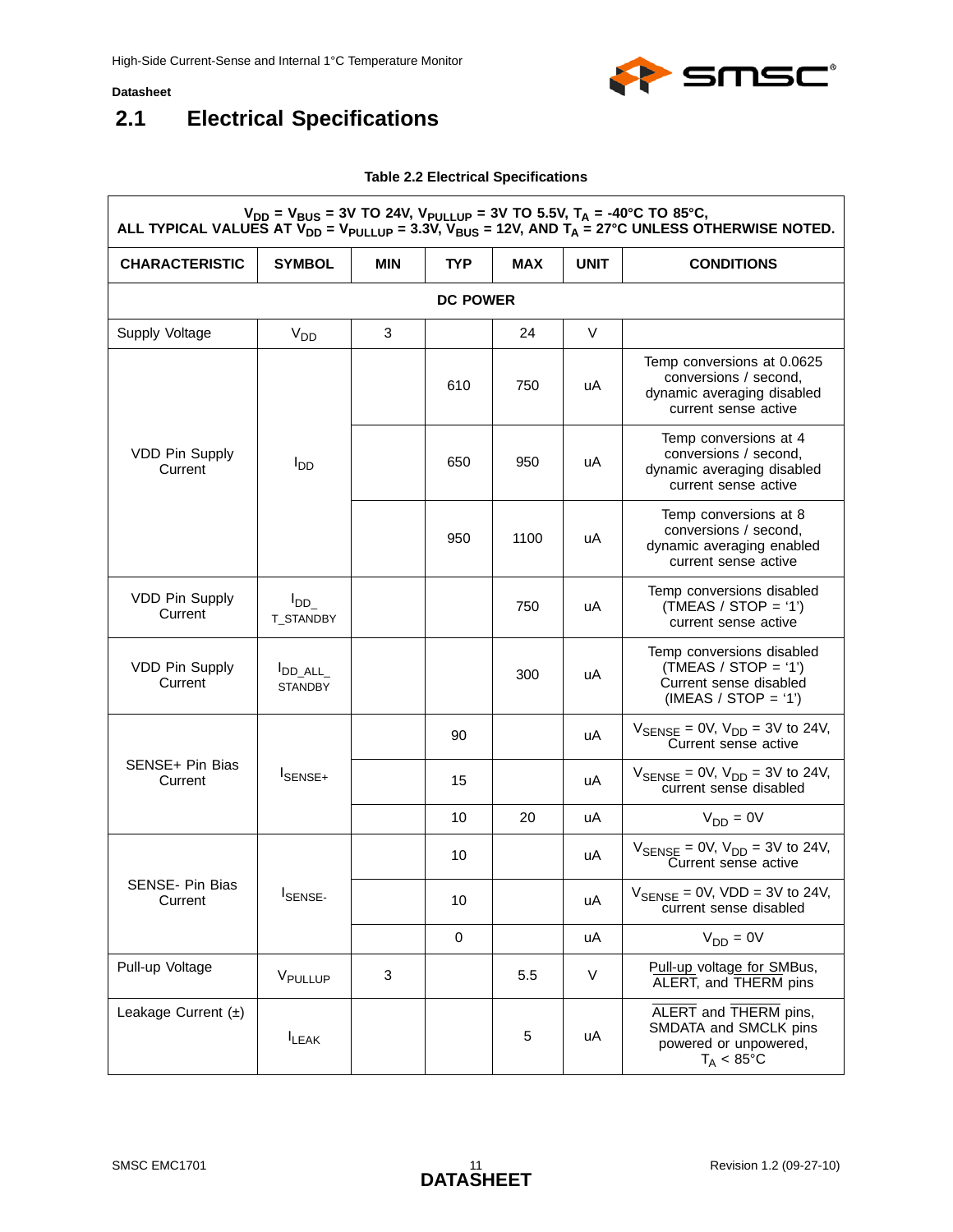

#### **Table 2.2 Electrical Specifications (continued)**

| $V_{DD} = V_{BUS} = 3V$ TO 24V, $V_{PULLUP} = 3V$ TO 5.5V, $T_A = -40^{\circ}$ C TO 85°C,<br>ALL TYPICAL VALUES AT $\overline{V}_{DD} = V_{PULLUP} = 3.3\overline{V}$ , $\overline{V}_{BUS} = 12V$ , AND $T_A = 27^{\circ}$ C UNLESS OTHERWISE NOTED. |                                     |     |                       |              |             |                                                                  |  |  |  |
|-------------------------------------------------------------------------------------------------------------------------------------------------------------------------------------------------------------------------------------------------------|-------------------------------------|-----|-----------------------|--------------|-------------|------------------------------------------------------------------|--|--|--|
| <b>CHARACTERISTIC</b>                                                                                                                                                                                                                                 | <b>SYMBOL</b>                       | MIN | TYP.                  | <b>MAX</b>   | <b>UNIT</b> | <b>CONDITIONS</b>                                                |  |  |  |
|                                                                                                                                                                                                                                                       | <b>CURRENT SENSE</b>                |     |                       |              |             |                                                                  |  |  |  |
| Common Mode<br>Voltage                                                                                                                                                                                                                                | $V_{CM}$                            | 3   |                       | 24           | V           | Voltage on SENSE+ and/or<br>SENSE- pins, referenced to<br>Ground |  |  |  |
| <b>Differential Mode</b><br>Voltage                                                                                                                                                                                                                   | <b>VDIFF</b>                        | -6  |                       | +6           | V           | Voltage between SENSE+ and<br>SENSE- pins                        |  |  |  |
|                                                                                                                                                                                                                                                       |                                     | 0   |                       | 10           | mV          | $1$ LSB = 4.885uV                                                |  |  |  |
| Full Scale Range $(\pm)$                                                                                                                                                                                                                              | <b>FSR</b>                          | 0   |                       | 20           | mV          | 1 LSB = $9.77uV$                                                 |  |  |  |
| (see Section 5.16)                                                                                                                                                                                                                                    |                                     | 0   |                       | 40           | mV          | $1$ LSB = 19.54uV                                                |  |  |  |
|                                                                                                                                                                                                                                                       |                                     | 0   |                       | 80           | mV          | $1$ LSB = 39.08uV                                                |  |  |  |
| <b>Total Measurement</b>                                                                                                                                                                                                                              |                                     |     | 0.5                   | $\mathbf{1}$ | %           | Total Error, $FSR = 80mV$                                        |  |  |  |
| Error $(\pm)$                                                                                                                                                                                                                                         | <b>V<sub>SENSE</sub></b><br>ERR     |     |                       | 3            | $\%$        | Total Error, $FSR = 10mV$ to<br>40 <sub>m</sub> V                |  |  |  |
| Offset Error $(\pm)$                                                                                                                                                                                                                                  | <b>V<sub>SENSE</sub></b><br>$\_OFF$ |     |                       | 3            | <b>LSB</b>  | Offset Error, $FSR = 80mV$                                       |  |  |  |
| Power Supply<br>Rejection                                                                                                                                                                                                                             | <b>V<sub>SENSE</sub></b><br>$_P$ SR |     | $-120$                |              | dB          | $FSR = 10mV$ to 80mV,<br>$3V < V_{DD} < 24V$                     |  |  |  |
| Common Mode<br>Rejection                                                                                                                                                                                                                              | <b>V<sub>SENSE</sub></b><br>$\_CMR$ |     | $-110$                |              | dB          | $FSR = 10mV$ to 80mV,<br>$3V < V_{BUS} < 24V$                    |  |  |  |
|                                                                                                                                                                                                                                                       |                                     |     | <b>SOURCE VOLTAGE</b> |              |             |                                                                  |  |  |  |
| Full Scale Voltage                                                                                                                                                                                                                                    | <b>FSV</b>                          | 3   |                       | 23.9883      | V           | Voltage on SENSE+ pin                                            |  |  |  |
| <b>Total Measurement</b><br>Error $(\pm)$<br>(see Section 4.1.2)                                                                                                                                                                                      | V <sub>SOURCE</sub><br>ERR          |     | 0.2                   | 0.5          | $\%$        |                                                                  |  |  |  |
|                                                                                                                                                                                                                                                       |                                     |     | <b>POWER RATIO</b>    |              |             |                                                                  |  |  |  |
| Full Scale Range                                                                                                                                                                                                                                      |                                     | 0   |                       | 100          | $\%$        | $1$ LSB = $1.53$ m%                                              |  |  |  |
| <b>Total Measurement</b>                                                                                                                                                                                                                              | PRATIO                              |     |                       | 1.6          | $\%$        | $FSR = 80mV$                                                     |  |  |  |
| Error $(\pm)$                                                                                                                                                                                                                                         | ERR                                 |     |                       | 3            | %           | $FSR = 10mV$ to $40mV$                                           |  |  |  |
|                                                                                                                                                                                                                                                       | <b>CURRENT SENSE PEAK DETECTION</b> |     |                       |              |             |                                                                  |  |  |  |
| Peak Detector<br><b>Threshold Range</b>                                                                                                                                                                                                               | V <sub>TH</sub>                     | 10  |                       | 85           | mV          | Programmable via TH_SEL pin<br>(EMC1701-1 only)                  |  |  |  |
| Peak Detector<br><b>Duration Range</b>                                                                                                                                                                                                                | T <sub>DUR</sub>                    | 1   |                       | 4096         | ms          | Programmable via DUR_SEL<br>pin (EMC1701-1 only)                 |  |  |  |
| V <sub>SENSE</sub> Peak<br><b>Detection</b>                                                                                                                                                                                                           | <sup>t</sup> FILTER                 |     | 5                     |              | <b>us</b>   |                                                                  |  |  |  |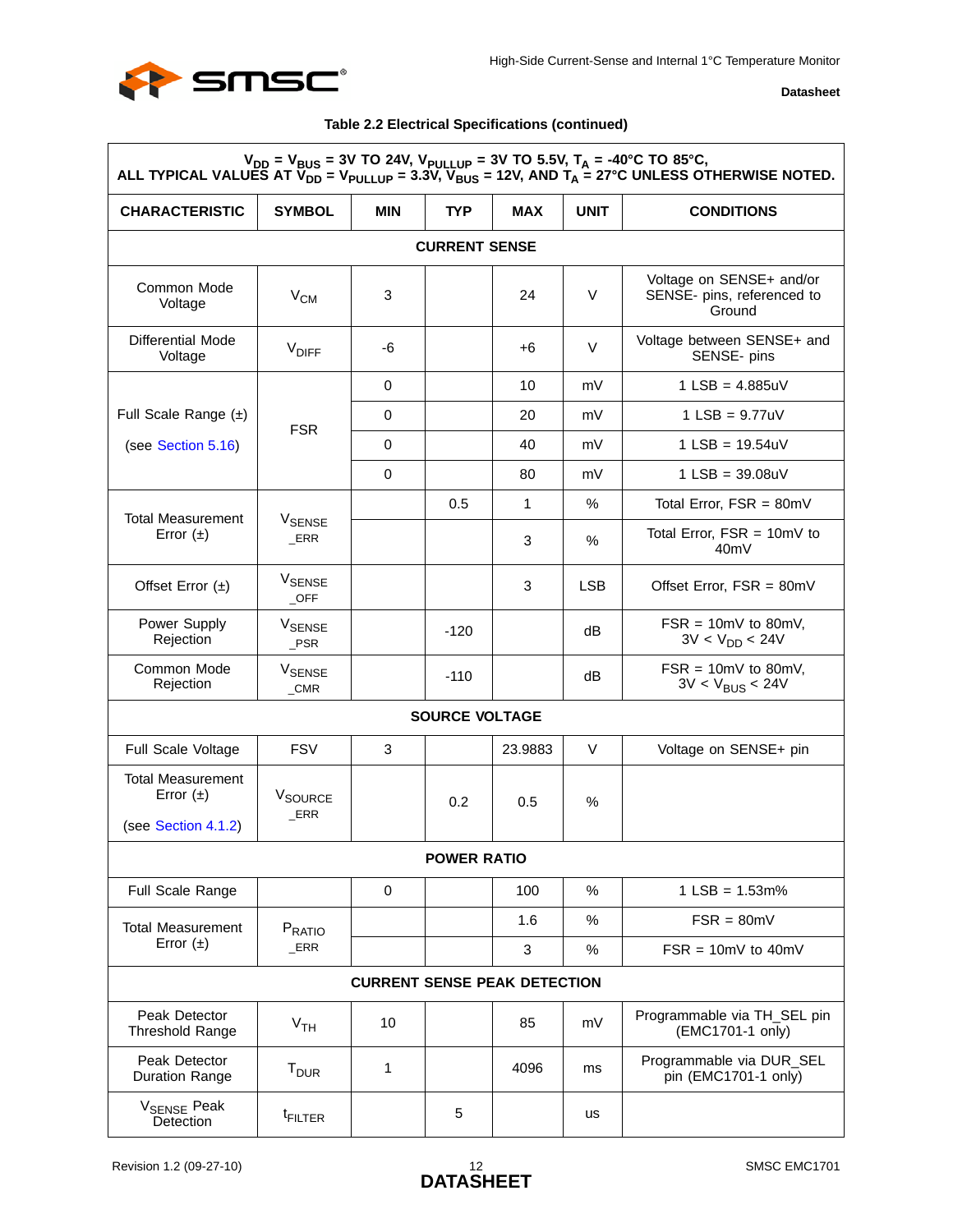

#### **Table 2.2 Electrical Specifications (continued)**

|                                      | $V_{DD} = V_{BUS} = 3V$ TO 24V, $V_{PULLUP} = 3V$ TO 5.5V, $T_A = -40^{\circ}$ C TO 85°C, |                                                |                         |            |               | ALL TYPICAL VALUES AT $\bar{V}_{DD}$ = V <sub>PULLUP</sub> = 3.3V, V <sub>BUS</sub> = 12V, AND T <sub>A</sub> = 27°C UNLESS OTHERWISE NOTED. |  |  |  |  |  |
|--------------------------------------|-------------------------------------------------------------------------------------------|------------------------------------------------|-------------------------|------------|---------------|----------------------------------------------------------------------------------------------------------------------------------------------|--|--|--|--|--|
| <b>CHARACTERISTIC</b>                | <b>SYMBOL</b>                                                                             | <b>MIN</b>                                     | <b>TYP</b>              | <b>MAX</b> | <b>UNIT</b>   | <b>CONDITIONS</b>                                                                                                                            |  |  |  |  |  |
| <b>Threshold Accuracy</b><br>$(\pm)$ | $VTH_ERR$                                                                                 |                                                | $\overline{2}$          | 5          | $\frac{0}{0}$ | $VTH = 80mV$                                                                                                                                 |  |  |  |  |  |
| <b>INTERNAL TEMPERATURE MONITOR</b>  |                                                                                           |                                                |                         |            |               |                                                                                                                                              |  |  |  |  |  |
| Temperature                          |                                                                                           |                                                | 0.25                    | 1          | °C            | $-5^{\circ}$ C < T <sub>A</sub> < 85 $^{\circ}$ C                                                                                            |  |  |  |  |  |
| Accuracy $(\pm)$                     |                                                                                           |                                                |                         | 2          | $^{\circ}C$   | $-40^{\circ}$ C < T <sub>A</sub> < 85°C                                                                                                      |  |  |  |  |  |
| Temperature<br>Resolution            |                                                                                           |                                                | 0.125                   |            | °C            |                                                                                                                                              |  |  |  |  |  |
|                                      |                                                                                           |                                                | <b>CONVERSION TIMES</b> |            |               |                                                                                                                                              |  |  |  |  |  |
| <b>First Conversion</b><br>Ready     | t <sub>CONV_T</sub>                                                                       |                                                | 180                     | 300        | ms            | Time after power up before<br>temperature and voltage<br>measurements updated and<br>P <sub>RATIO</sub> updated                              |  |  |  |  |  |
| <b>SMBus Delay</b>                   | <sup>t</sup> SMB D                                                                        |                                                |                         | 25         | ms            | Time before SMBus<br>communications should be sent<br>by host                                                                                |  |  |  |  |  |
|                                      |                                                                                           | DIGITAL I/O PINS (SMCLK, SMDATA, THERM, ALERT) |                         |            |               |                                                                                                                                              |  |  |  |  |  |
| Input High Voltage                   | V <sub>IH</sub>                                                                           | 2.0                                            |                         |            | $\vee$        | SMCLK, SMDATA<br>OD pins pulled up to V <sub>PULLUP</sub>                                                                                    |  |  |  |  |  |
| Input Low Voltage                    | $V_{IL}$                                                                                  |                                                |                         | 0.8        | V             |                                                                                                                                              |  |  |  |  |  |
| Output Low Voltage                   | $V_{OL}$                                                                                  |                                                |                         | 0.4        | $\vee$        | OD pin pulled to V <sub>PULLUP</sub><br>4 mA current sink                                                                                    |  |  |  |  |  |

**APPLICATION NOTE:** The EMC1701 is trimmed at the 80mV range for best accuracy.

## <span id="page-12-0"></span>**2.2 SMBus Electrical Specifications**

#### <span id="page-12-2"></span>**Table 2.3 SMBus Electrical Specifications**

<span id="page-12-1"></span>

| $V_{DD}$ = V <sub>BUS</sub> = 3V to 24V, V <sub>PULLUP</sub> = 3V to 5.5V, T <sub>A</sub> = -40°C to 85°C Typical values are at T <sub>A</sub> = 27°C unless<br>otherwise noted. |                              |     |            |                     |              |                   |  |  |  |  |  |
|----------------------------------------------------------------------------------------------------------------------------------------------------------------------------------|------------------------------|-----|------------|---------------------|--------------|-------------------|--|--|--|--|--|
| <b>CHARACTERISTIC</b>                                                                                                                                                            | <b>SYMBOL</b>                | MIN | <b>TYP</b> | <b>MAX</b>          | <b>UNITS</b> | <b>CONDITIONS</b> |  |  |  |  |  |
| <b>SMBUS INTERFACE</b>                                                                                                                                                           |                              |     |            |                     |              |                   |  |  |  |  |  |
| Input Capacitance                                                                                                                                                                | $C_{IN}$                     |     | 4          | 10                  | рF           |                   |  |  |  |  |  |
|                                                                                                                                                                                  |                              |     |            | <b>SMBUS TIMING</b> |              |                   |  |  |  |  |  |
| <b>Clock Frequency</b>                                                                                                                                                           | <sup>t</sup> sm <sub>B</sub> | 10  |            | 400                 | kHz          |                   |  |  |  |  |  |
| Spike Suppression                                                                                                                                                                | t <sub>SP</sub>              |     |            | 50                  | ns           |                   |  |  |  |  |  |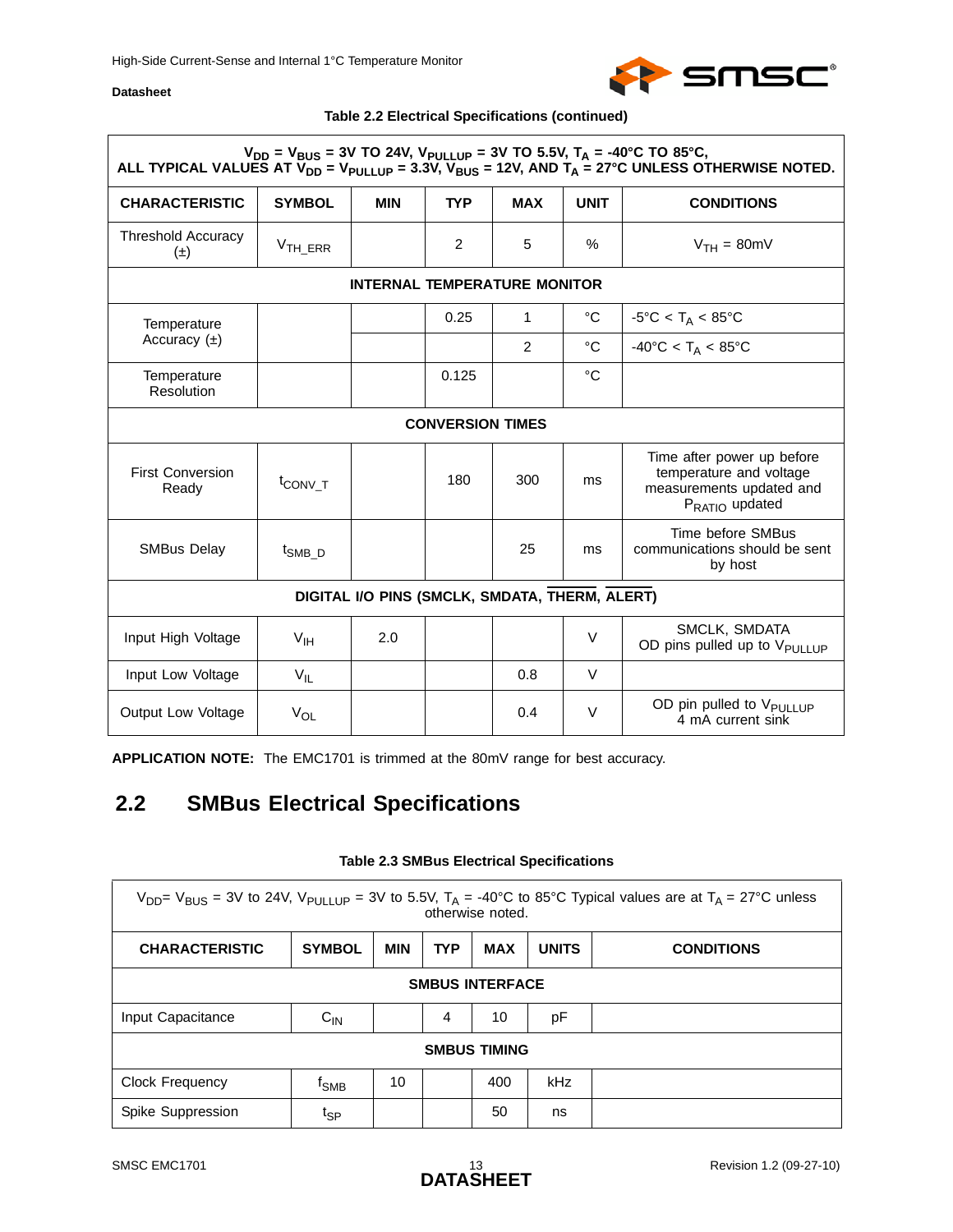

|                                | $V_{DD}$ V <sub>BUS</sub> = 3V to 24V, V <sub>PULLUP</sub> = 3V to 5.5V, T <sub>A</sub> = -40°C to 85°C Typical values are at T <sub>A</sub> = 27°C unless<br>otherwise noted. |            |            |            |              |                                  |  |  |  |  |  |  |  |
|--------------------------------|--------------------------------------------------------------------------------------------------------------------------------------------------------------------------------|------------|------------|------------|--------------|----------------------------------|--|--|--|--|--|--|--|
| <b>CHARACTERISTIC</b>          | <b>SYMBOL</b>                                                                                                                                                                  | <b>MIN</b> | <b>TYP</b> | <b>MAX</b> | <b>UNITS</b> | <b>CONDITIONS</b>                |  |  |  |  |  |  |  |
| Bus Free Time Start to<br>Stop | $t_{\text{BUF}}$                                                                                                                                                               | 1.3        |            |            | us           |                                  |  |  |  |  |  |  |  |
| Setup Time: Start              | <sup>t</sup> SU:STA                                                                                                                                                            | 0.6        |            |            | us           |                                  |  |  |  |  |  |  |  |
| Setup Time: Stop               | t <sub>SU:STO</sub>                                                                                                                                                            | 0.6        |            |            | us           |                                  |  |  |  |  |  |  |  |
| Data Hold Time                 | <sup>t</sup> HD:DAT                                                                                                                                                            | 0          |            |            | us           |                                  |  |  |  |  |  |  |  |
| Data Setup Time                | <sup>t</sup> SU:DAT                                                                                                                                                            | 0.6        |            |            | <b>us</b>    |                                  |  |  |  |  |  |  |  |
| Clock Low Period               | <sup>t</sup> LOW                                                                                                                                                               | 1.3        |            |            | us           |                                  |  |  |  |  |  |  |  |
| Clock High Period              | <sup>t</sup> HIGH                                                                                                                                                              | 0.6        |            |            | us           |                                  |  |  |  |  |  |  |  |
| Clock/Data Fall time           | <sup>t</sup> FALL                                                                                                                                                              |            |            | 300        | ns           | Min = $20+0.1C_{\text{LOAD}}$ ns |  |  |  |  |  |  |  |
| Clock/Data Rise time           | <sup>t</sup> RISE                                                                                                                                                              |            |            | 300        | ns           | Min = $20+0.1C_{LOAD}$ ns        |  |  |  |  |  |  |  |
| Capacitive Load                | $C_{LOAD}$                                                                                                                                                                     |            |            | 400        | pF           | Total per bus line               |  |  |  |  |  |  |  |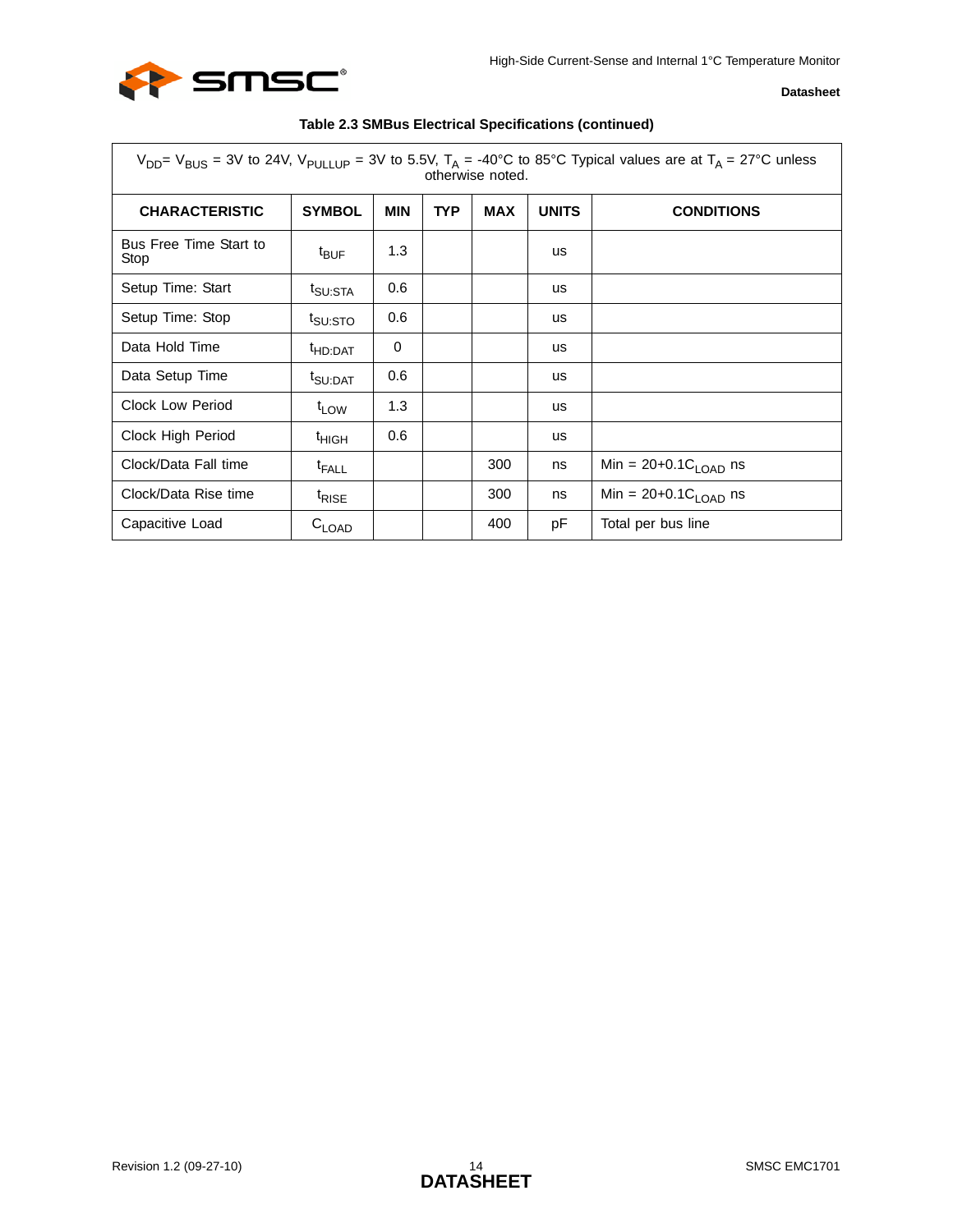

# <span id="page-14-0"></span>**Chapter 3 Communications**

## <span id="page-14-1"></span>**3.1 System Management Bus Interface Protocol**

The EMC1701 communicates with a host controller, such as an SMSC SIO, through the SMBus. The SMBus is a two-wire serial communication protocol between a computer host and its peripheral devices. A detailed timing diagram is shown in [Figure 3.1](#page-14-4). Stretching of the SMCLK signal is supported; however, the EMC1701 will not stretch the clock signal.



**Figure 3.1 SMBus Timing Diagram**

### <span id="page-14-4"></span><span id="page-14-2"></span>**3.1.1 SMBus Start Bit**

The SMBus Start bit is defined as a transition of the SMBus Data line from a logic '1' state to a logic '0' state while the SMBus Clock line is in a logic '1' state.

### <span id="page-14-3"></span>**3.1.2 SMBus Address and RD / WR Bit**

The SMBus Address Byte consists of the 7-bit client address followed by a 1-bit RD /  $\overline{\text{WR}}$  indicator. If this RD /  $\overline{WR}$  bit is a logic '0', the SMBus host is writing data to the client device. If this RD /  $\overline{WR}$  bit is a logic '1', the SMBus host is reading data from the client device.

The EMC1701 SMBus address is determined by a single resistor connected between ground and the ADDR SEL pin as shown in [Table 3.1](#page-14-5).

<span id="page-14-5"></span>

| <b>RESISTOR (5%)</b> | <b>SMBUS ADDRESS</b> | <b>RESISTOR (5%)</b> | <b>SMBUS ADDRESS</b> |
|----------------------|----------------------|----------------------|----------------------|
| 0                    | $1001\_100(r/w)$     | 1600                 | 0101 $000(r/w)$      |
| 100                  | $1001\_101(r/w)$     | 2000                 | 0101 001 $(r/w)$     |
| 180                  | $1001\_110(r/w)$     | 2700                 | 0101 010(r/w)        |
| 300                  | $1001 - 111(r/w)$    | 3600                 | $0101_011(r/w)$      |
| 430                  | $1001\_{000(r/w)}$   | 5600                 | $0101\_100(r/w)$     |

**Table 3.1 ADDR\_SEL Resistor Setting**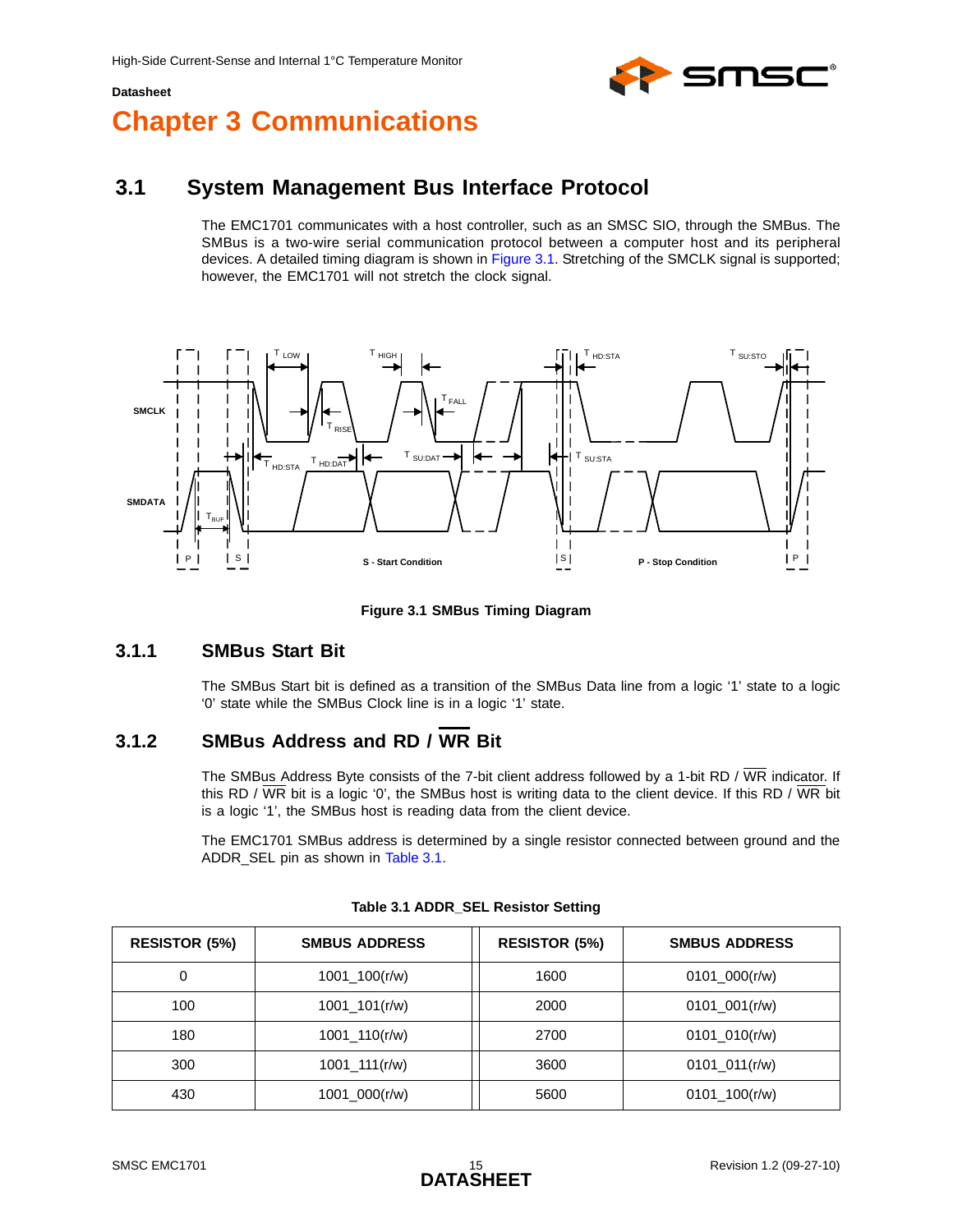

| <b>RESISTOR (5%)</b> | <b>SMBUS ADDRESS</b> | <b>RESISTOR (5%)</b> | <b>SMBUS ADDRESS</b> |
|----------------------|----------------------|----------------------|----------------------|
| 560                  | $1001\_001(r/w)$     | 9100                 | $0101\_100(r/w)$     |
| 750                  | $1001_010(r/w)$      | 20000                | $0101$ _101(r/w)     |
| 1270                 | $1001_011(r/w)$      | Open                 | $0011\_000(r/w)$     |

**Table 3.1 ADDR\_SEL Resistor Setting (continued)** 

All SMBus Data bytes are sent most significant bit first and composed of 8-bits of information.

### <span id="page-15-0"></span>**3.1.3 SMBus ACK and NACK Bits**

The SMBus client will acknowledge all data bytes that it receives (as well as the client address if it matches and the ARA address if the ALERT pin is asserted). This is done by the client device pulling the SMBus Data line low after the 8th bit of each byte that is transmitted.

The host will NACK (not acknowledge) the data received from the client by holding the SMBus data line high after the 8th data bit has been sent.

### <span id="page-15-1"></span>**3.1.4 SMBus Stop Bit**

The SMBus Stop bit is defined as a transition of the SMBus Data line from a logic '0' state to a logic '1' state while the SMBus clock line is in a logic '1' state. When the EMC1701 detects an SMBus Stop bit, and it has been communicating with the SMBus protocol, it will reset its client interface and prepare to receive further communications.

#### <span id="page-15-2"></span>**3.1.5 SMBus Time-out**

The EMC1701 includes an SMBus time-out feature. Following a 30ms period of inactivity on the SMBus, the device will time-out and reset the SMBus interface.

The time-out functionality defaults to disabled and can be enabled by writing to the TIMEOUT bit (see [Section 5.11\)](#page-34-2).

### <span id="page-15-3"></span>**3.1.6 SMBus and I2C Compliance**

The major differences between SMBus and I<sup>2</sup>C devices are highlighted here. For complete compliance information, refer to the SMBus 2.0 specification.

- 1. Minimum frequency for SMBus communications is 10kHz.
- 2. The client protocol will reset if the clock is held at a logic '0' for longer than 30ms. This time-out functionality is disabled by default.
- 3. The client protocol will reset if both the clock and data lines are held at a logic '1' for longer than 150us. This function is disabled by default.
- 4. I<sup>2</sup>C devices do not support the Alert Response Address functionality (which is optional for SMBus).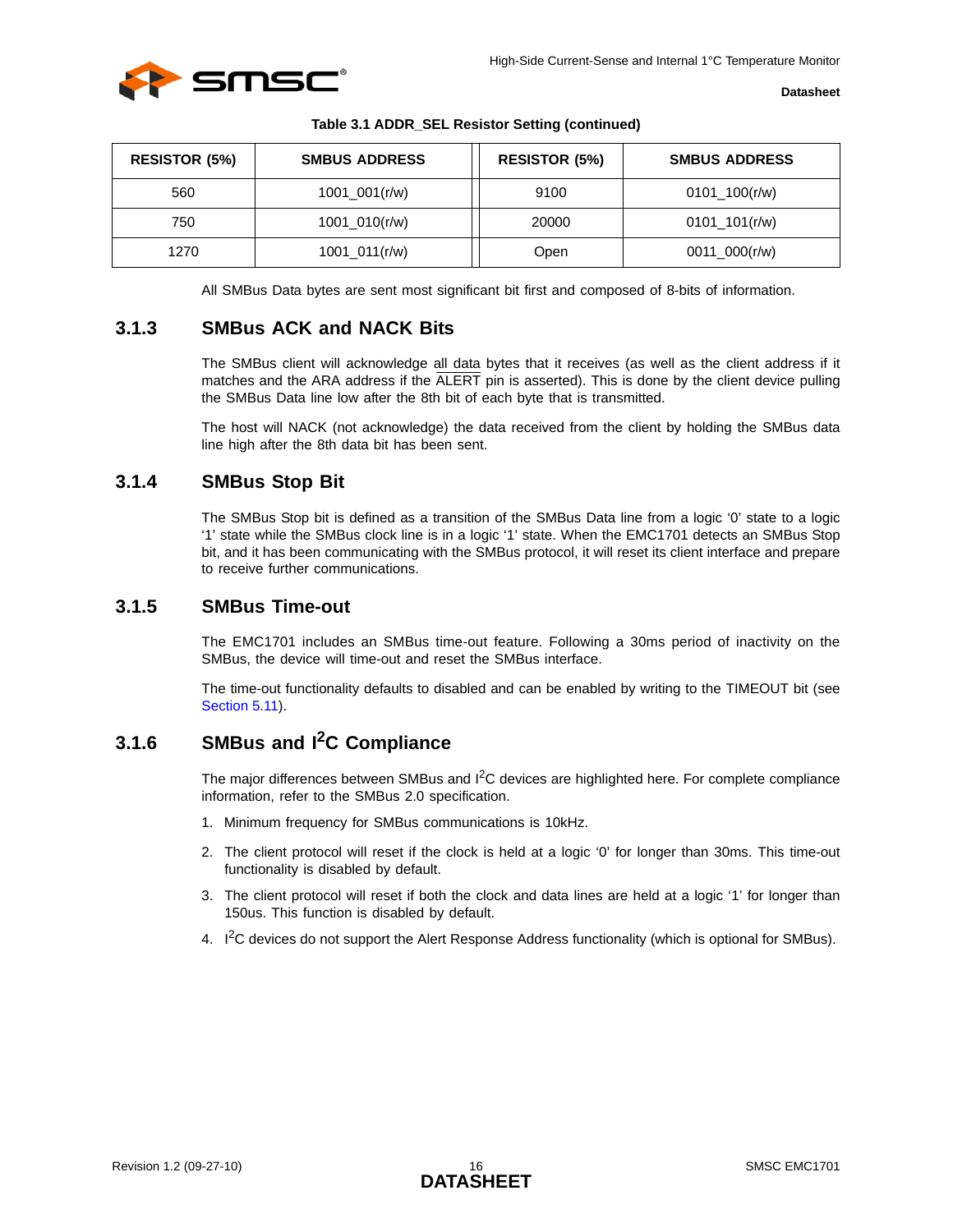

### <span id="page-16-0"></span>**3.2 SMBus Protocols**

The EMC1701 is SMBus 2.0 compatible and supports Send Byte, Read Byte, Receive Byte, Write Byte, Block Read, and Block Write as valid protocols. It will respond to the Alert Response Address protocol but is not in full compliance.

<span id="page-16-4"></span>All of the protocols listed below use the convention in [Table 3.2.](#page-16-4)

#### **Table 3.2 Protocol Format**

| <b>DATA SENT</b> | <b>DATA SENT TO</b> |
|------------------|---------------------|
| <b>TO DEVICE</b> | <b>THE HOST</b>     |
| # of bits sent   | # of bits sent      |

### <span id="page-16-1"></span>**3.2.1 Write Byte**

The Write Byte is used to write one byte of data to the registers, as shown in [Table 3.3](#page-16-5):

#### **Table 3.3 Write Byte Protocol**

<span id="page-16-5"></span>

| <b>START</b>    | <b>SLAVE</b><br><b>ADDRESS</b> | <b>WR</b> | <b>ACK</b> | <b>REGISTER</b><br><b>ADDRESS</b> | <b>ACK</b> | <b>REGISTER</b><br><b>DATA</b> | <b>ACK</b> | <b>STOP</b> |
|-----------------|--------------------------------|-----------|------------|-----------------------------------|------------|--------------------------------|------------|-------------|
| $\rightarrow 0$ | <b>VVVV VVV</b>                |           |            | XXh                               |            | XXh                            |            | 0 ->        |

### <span id="page-16-2"></span>**3.2.2 Read Byte**

The Read Byte protocol is used to read one byte of data from the registers, as shown in [Table 3.4.](#page-16-6)

#### **Table 3.4 Read Byte Protocol**

<span id="page-16-6"></span>

| <b>START</b>    | <b>SLAVE</b><br><b>ADDRESS</b> | <b>WR</b> | <b>ACK</b> | Register<br><b>Address</b> | <b>ACK</b> | <b>START</b> | Slave<br><b>Address</b>   | RD | ACK | Register<br>Data | <b>NACK</b> | <b>STOP</b> |
|-----------------|--------------------------------|-----------|------------|----------------------------|------------|--------------|---------------------------|----|-----|------------------|-------------|-------------|
| $\rightarrow 0$ | <b>VVVV VVV</b>                |           |            | XXh                        |            | () ->        | <b>VVV</b><br><b>VVVV</b> |    |     | <b>XXh</b>       |             | $0 - 5$     |

### <span id="page-16-3"></span>**3.2.3 Send Byte**

The Send Byte protocol is used to set the internal address register pointer to the correct address location. No data is transferred during the Send Byte protocol, as shown in [Table 3.5.](#page-16-7)

#### **Table 3.5 Send Byte Protocol**

<span id="page-16-7"></span>

| <b>START</b> | <b>SLAVE</b><br><b>ADDRESS</b> | <b>WR</b> | <b>ACK</b> | <b>REGISTER</b><br><b>ADDRESS</b> | <b>ACK</b> | <b>STOP</b> |
|--------------|--------------------------------|-----------|------------|-----------------------------------|------------|-------------|
| $1 - 0$      | YYYY YYY                       |           |            | XXh                               |            | $0 - 5$     |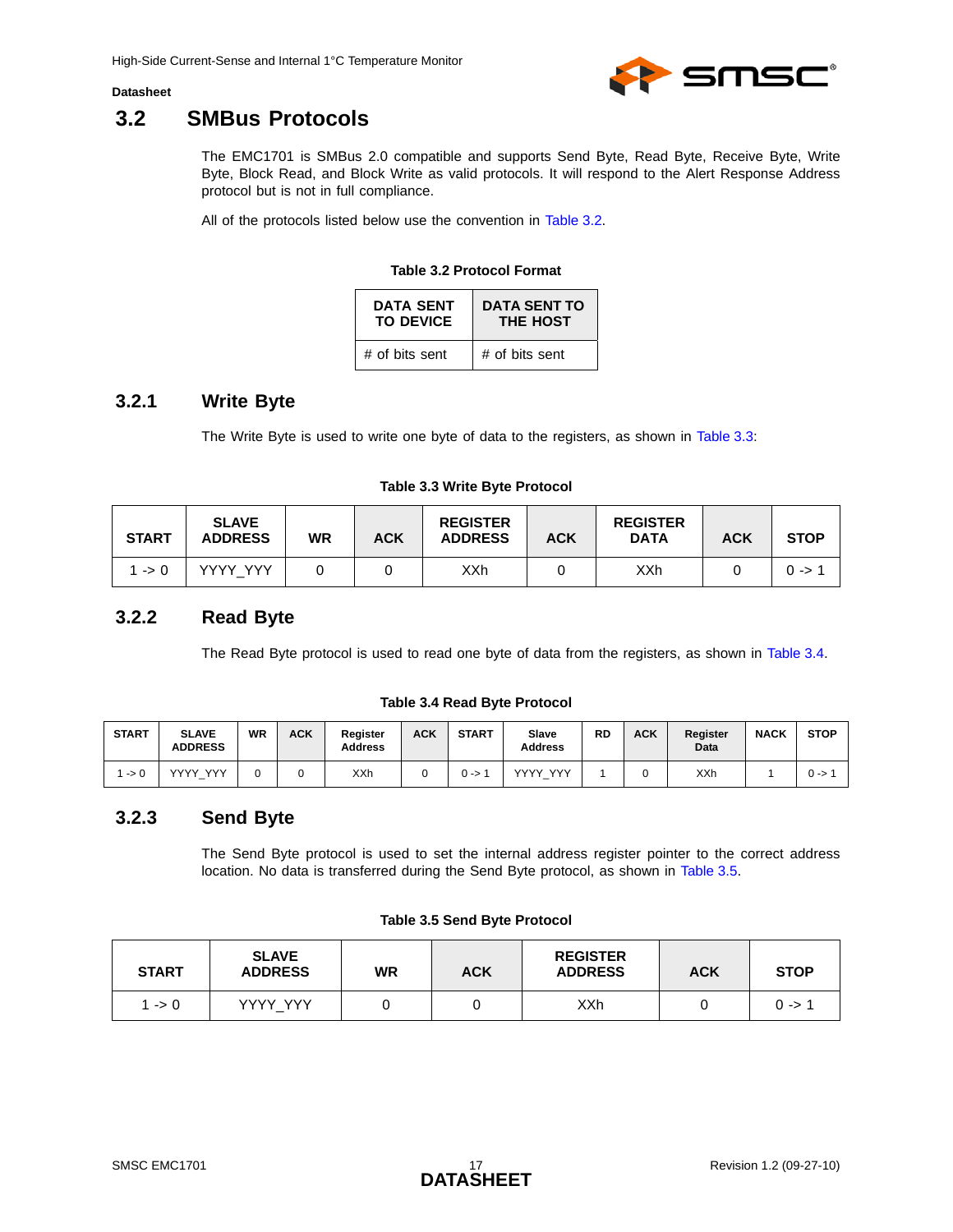

### <span id="page-17-0"></span>**3.2.4 Receive Byte**

The Receive Byte protocol is used to read data from a register when the internal register address pointer is known to be at the right location (e.g. set via Send Byte). This is used for consecutive reads of the same register, as shown in [Table 3.6](#page-17-3).

#### **Table 3.6 Receive Byte Protocol**

<span id="page-17-3"></span>

| <b>START</b> | <b>SLAVE</b><br><b>ADDRESS</b> | RD | <b>ACK</b> | <b>REGISTER DATA</b> | <b>NACK</b> | <b>STOP</b> |
|--------------|--------------------------------|----|------------|----------------------|-------------|-------------|
| $1 - 0$      | YYYY YYY                       |    |            | XXh                  |             | $0 - > 1$   |

### <span id="page-17-1"></span>**3.2.5 Block Write**

The Block Write is used to write multiple data bytes to a group of contiguous registers, as shown in [Table 3.7](#page-17-4). It is an extension of the Write Byte Protocol.

<span id="page-17-4"></span>

| <b>START</b>                   | <b>SLAVE</b><br><b>ADDRESS</b> | <b>WR</b>                      | <b>ACK</b> | <b>REGISTER</b><br><b>ADDRESS</b> | <b>ACK</b>                     | <b>REGISTER</b><br><b>DATA</b> | <b>ACK</b>  |
|--------------------------------|--------------------------------|--------------------------------|------------|-----------------------------------|--------------------------------|--------------------------------|-------------|
| $1 - 0$                        | YYYY_YYY                       | 0                              | 0          | <b>XXh</b>                        | 0                              | <b>XXh</b>                     |             |
| <b>REGISTER</b><br><b>DATA</b> | <b>ACK</b>                     | <b>REGISTER</b><br><b>DATA</b> | <b>ACK</b> | $\cdots$                          | <b>REGISTER</b><br><b>DATA</b> | <b>ACK</b>                     | <b>STOP</b> |
| <b>XXh</b>                     | 0                              | XXh                            | 0          | $\cdots$                          | <b>XXh</b>                     | 0                              | $0 - 1$     |

#### **Table 3.7 Block Write Protocol**

### <span id="page-17-2"></span>**3.2.6 Block Read**

The Block Read is used to read multiple data bytes from a group of contiguous registers, as shown in [Table 3.8](#page-17-5). It is an extension of the Read Byte Protocol.

#### **Table 3.8 Block Read Protocol**

<span id="page-17-5"></span>

| <b>START</b> | <b>SLAVE</b><br><b>ADDRESS</b> | <b>WR</b>  | <b>ACK</b>                     | <b>REGISTER</b><br><b>ADDRESS</b> | <b>ACK</b>                     | <b>START</b> | <b>SLAVE</b><br><b>ADDRESS</b> | <b>RD</b>                      | <b>ACK</b>  | <b>REGISTER</b><br><b>DATA</b> |
|--------------|--------------------------------|------------|--------------------------------|-----------------------------------|--------------------------------|--------------|--------------------------------|--------------------------------|-------------|--------------------------------|
| l->0         | YYYY_YYY                       |            |                                | XXh                               |                                | ->0          | YYYY_YYY                       |                                |             | XXh                            |
| <b>ACK</b>   | <b>REGISTER</b><br><b>DATA</b> | <b>ACK</b> | <b>REGISTER</b><br><b>DATA</b> | <b>ACK</b>                        | <b>REGISTER</b><br><b>DATA</b> | <b>ACK</b>   | .                              | <b>REGISTER</b><br><b>DATA</b> | <b>NACK</b> | <b>STOP</b>                    |
|              | XXh                            |            | XXh                            |                                   | XXh                            |              | .                              | XXh                            |             | $0 \rightarrow 1$              |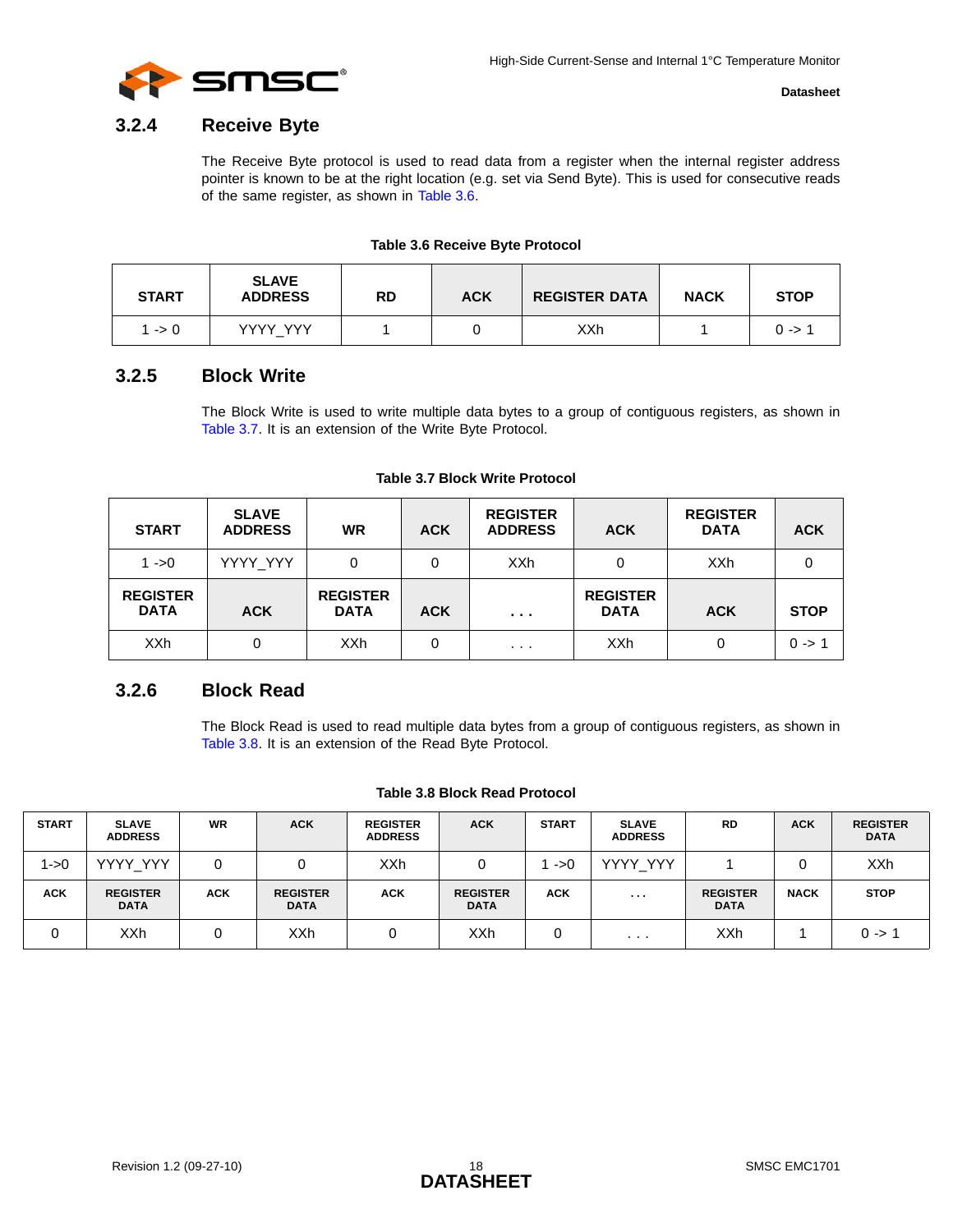

### <span id="page-18-0"></span>**3.2.7 Alert Response Address**

The ALERT output can be used as a processor interrupt or as an SMBus Alert when configured to operate as an interrupt.

When it detects that the  $\overline{\text{ALERT}}$  pin is asserted, the host will send the Alert Response Address (ARA) to the general address of 0001\_100xb. All devices with active interrupts will respond with their client address, as shown in [Table 3.9.](#page-18-1)

| <b>Table 3.9 Alert Response Address Protocol</b> |  |  |  |  |  |  |
|--------------------------------------------------|--|--|--|--|--|--|
|                                                  |  |  |  |  |  |  |

<span id="page-18-1"></span>

| <b>START</b> | <b>ALERT</b><br><b>RESPONSE</b><br><b>ADDRESS</b> | <b>RD</b> | <b>ACK</b> | <b>DEVICE</b><br><b>ADDRESS</b> | <b>NACK</b> | <b>STOP</b> |
|--------------|---------------------------------------------------|-----------|------------|---------------------------------|-------------|-------------|
| 1 -> 0       | 0001 100                                          |           |            | YYYY YYY                        |             | $0 - > 1$   |

The EMC1701 will respond to the ARA in the following way if the ALERT pin is asserted.

- 1. Send Slave Address and verify that full slave address was sent (i.e. the SMBus communication from the device was not prematurely stopped due to a bus contention event).
- 2. Set the MASK bit to clear the ALERT pin.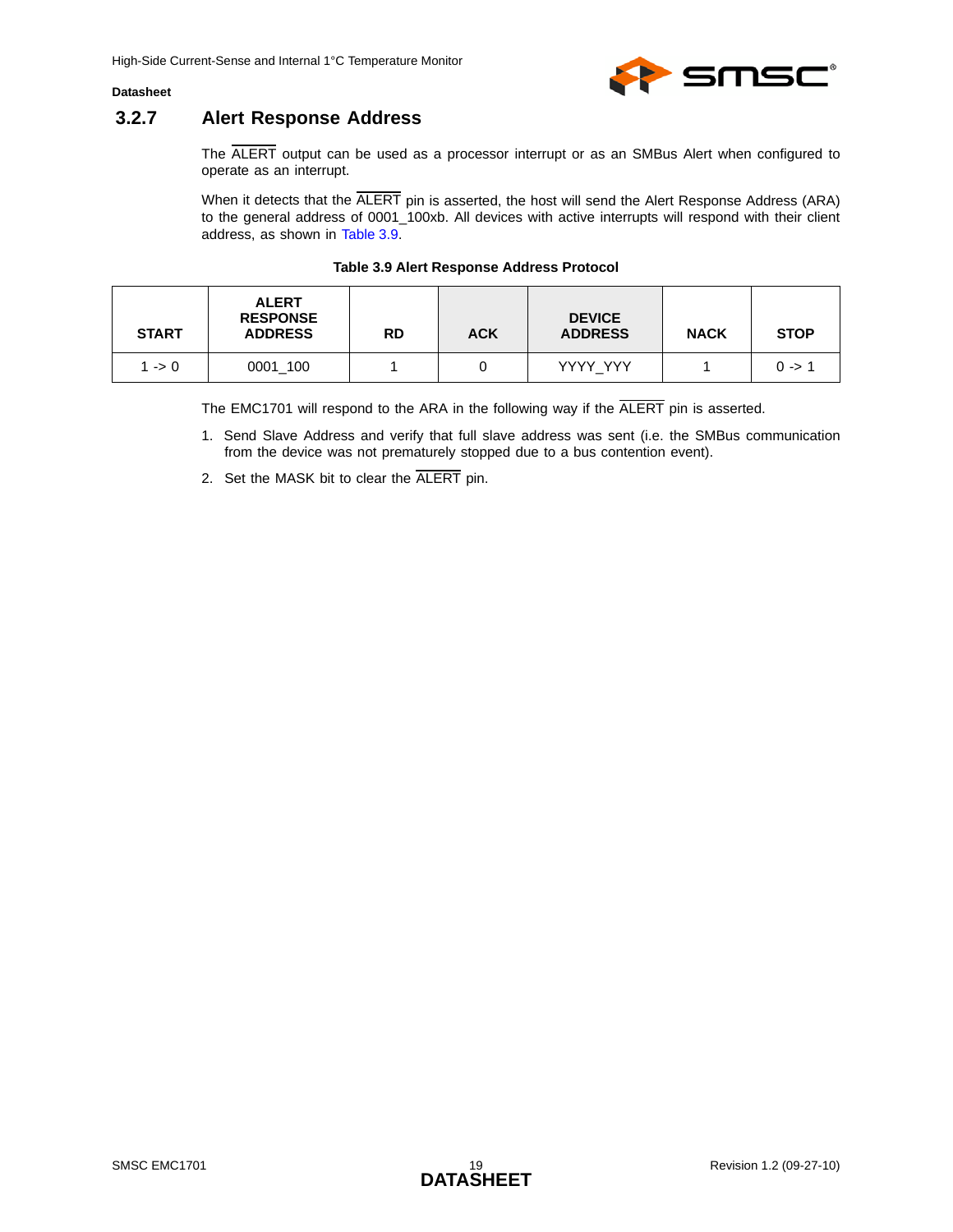

## <span id="page-19-0"></span>**Chapter 4 General Description**

The EMC1701 is a combination high-side current sensing device with precision voltage and temperature measurement capabilities. It measures the voltage developed across an external sense resistor to represent the high-side current of a battery or voltage regulator. The EMC1701 also measures the source voltage and uses these measured values to present a proportional power calculation. The EMC1701 contains additional bi-directional peak detection circuitry to flag instantaneous current spikes with programmable time duration and magnitude threshold. Finally, the EMC1701 includes an internal diode channel for ambient temperature measurement.

The EMC1701 current-sense measurement converts differential input voltage measured across an external sense resistor to a proportional output voltage. This voltage is digitized using a variable resolution (13-bit to 15-bit) Sigma-Delta ADC and transmitted via the SMBus or  $I^2C$  protocol. The current range allows for large variations in measured current with high accuracy and low voltage drop across the resistor.

The supply voltage is also measured and stored. When combined with the sense resistor voltage measurement the power provided from the source can be determined. Programmable limits on both voltage and current levels are used to generate an interrupt.

The EMC1701 has two levels of monitoring. The first provides a maskable ALERT signal to the host when the measured temperatures or voltages meet or exceed user programmable limits. This allows the EMC1701 to be used as an independent thermal watchdog to warn the host of temperature hot spots without direct control by the host. The second level of monitoring provides a non maskable interrupt on the THERM pin if the measured values meet or exceed a second programmable limit.

A system diagram is shown in [Figure 4.1.](#page-19-1)



\* Can either be DC Supply voltage or a separate supply

<span id="page-19-1"></span>\*\*EMC1701-1 only

**Figure 4.1 EMC1701 System Diagram**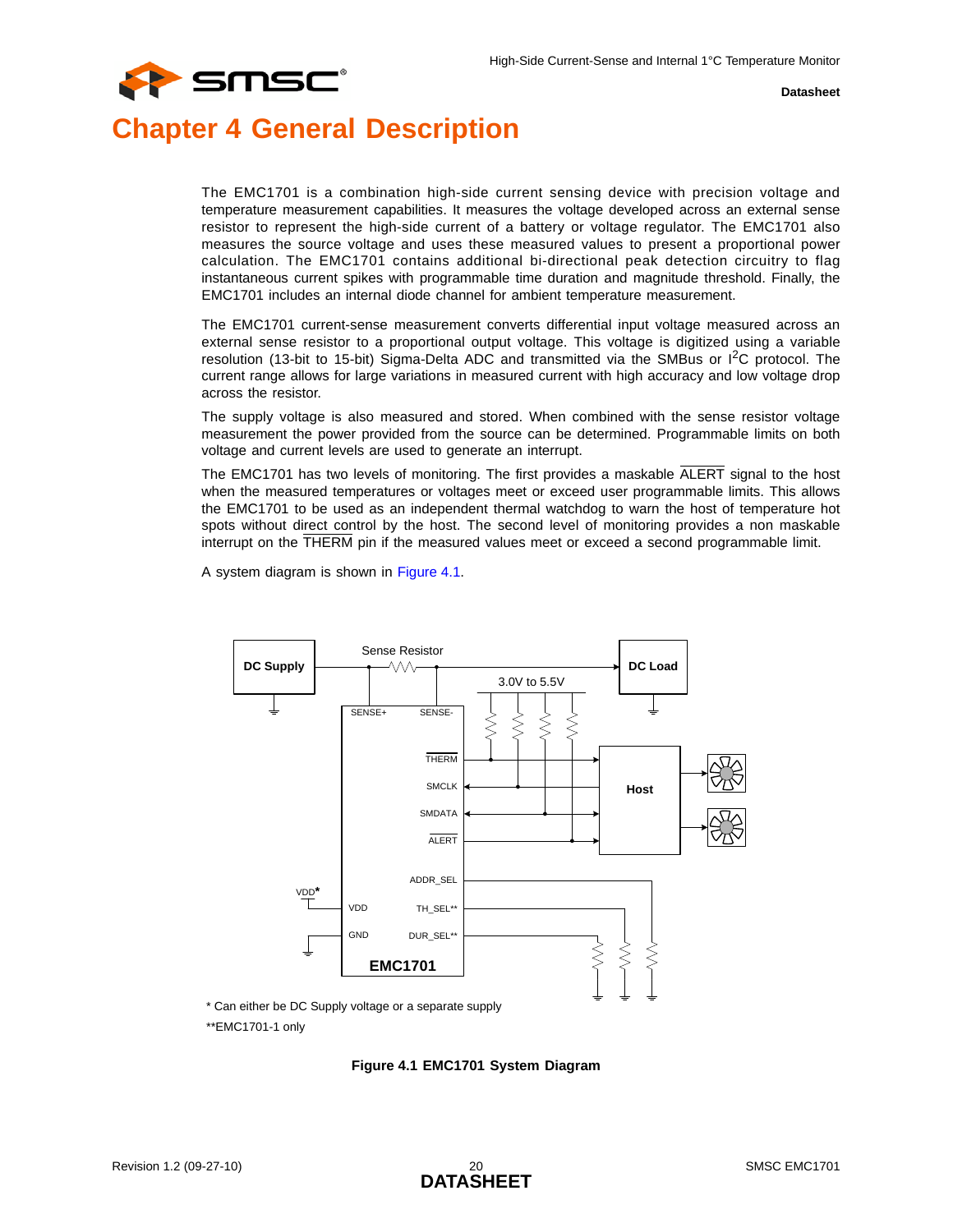

## <span id="page-20-0"></span>**4.1 Source Monitoring**

The EMC1701 includes circuitry for both source current sensing and source voltage measurement. From these measurements, a ratiometric value corresponding to the power delivered at the SENSE+ pin is provided.

### <span id="page-20-1"></span>**4.1.1 Current Measurement**

<span id="page-20-4"></span>The EMC1701 includes a high-side current sensing circuit. This circuit measures the voltage,  $V_{\text{SENSE}}$ , induced across a fixed external current sense resistor, R<sub>SENSE</sub>, and stores a representative voltage as a signed 11-bit number in the Sense Voltage Registers (see [Section 5.18](#page-41-3)).

This circuitry is able to measure the direction of current flow (from SENSE+ to SENSE- or from SENSE- to SENSE+). Current flowing from SENSE+ to SENSE- is defined as positive current. Current flowing from SENSE- to SENSE+ is defined as negative.

The EMC1701 contains user programmable bipolar Full Scale Sense Ranges (FSSR) of ±10mV, ±20mV, ±40mV, or ±80mV (see [Section 5.16\)](#page-37-4). The default for this setting is ±80mV.

Each V<sub>SENSE</sub> measurement is averaged over a user programmable time (see [Section 5.16](#page-37-4)). It is compared against programmable high and low limits (see [Section 5.21\)](#page-43-6). If VSENSE exceeds (or drops below) the respective limits, the ALERT pin may be asserted (the default operation is to enable current sense interrupts on the ALERT pin).

The EMC1701 also contains user programmable current peak detection circuitry (see [Section 4.1.4](#page-22-0)) that will assert the THERM pin if a current spike is detected larger than the programmed threshold and of longer duration than the programmed time. This circuitry is independent of  $V_{\text{SENSE}}$ .

Full Scale Current (FSC) can be calculated from:



Actual source current through  $R_{\text{SENSE}}$  can then be calculated using:

<span id="page-20-3"></span><span id="page-20-2"></span>where:  
\n
$$
I_{\text{SOURCE}} = FSC \times \frac{V_{\text{SENSE}}}{2,047}
$$
\n
$$
I_{\text{SOURCE}} = \frac{V_{\text{SENSE}}}{2,047}
$$
\n
$$
V_{\text{SENSE}} = Voltage
$$
\n
$$
V_{\text{SENSE}} = Voltage
$$
\n
$$
V_{\text{SENSE}} = Voltage
$$
\n
$$
V_{\text{SENSE}} = Voltage
$$
\n
$$
V_{\text{SENSE}} = Voltage
$$
\n
$$
Voltage
$$
\n
$$
Voltage
$$
\n
$$
Voltage
$$
\n
$$
Voltage
$$
\n
$$
Voltage
$$
\n
$$
Voltage
$$
\n
$$
Voltage
$$
\n
$$
Voltage
$$
\n
$$
Voltage
$$
\n
$$
Voltage
$$
\n
$$
Voltage
$$
\n
$$
Voltage
$$
\n
$$
Voltage
$$
\n
$$
Voltage
$$
\n
$$
Voltage
$$
\n
$$
Voltage
$$
\n
$$
Voltage
$$
\n
$$
Voltage
$$
\n
$$
Voltage
$$
\n
$$
Voltage
$$
\n
$$
Voltage
$$
\n
$$
Voltage
$$
\n
$$
Voltage
$$
\n
$$
Voltage
$$
\n
$$
Voltage
$$
\n
$$
Voltage
$$
\n
$$
Voltage
$$
\n
$$
Voltage
$$
\n
$$
Voltage
$$
\n
$$
Voltage
$$
\n
$$
Voltage
$$
\n
$$
Voltage
$$
\n
$$
Voltage
$$
\n
$$
Voltage
$$
\n
$$
Voltage
$$
\n
$$
Voltage
$$
\n
$$
Voltage
$$
\n
$$
Voltage
$$
\n
$$
Voltage
$$
\n
$$
Voltage
$$
\n
$$
Voltage
$$
\n
$$
Voltage
$$
\n
$$
Voltage
$$
\n
$$
Voltage
$$
\n

For example: Suppose the system is drawing 1.65A through a 10m $\Omega$  resistor and the FSR is set for 20mV. Therefore, by [Equation \[1\]](#page-20-2), the FSC is 2A.

For a positive voltage the Sense Voltage Registers are read, ignoring the lower four bits since they are always zero, as 69\_8h (0110\_1001\_1000b or 1688d) which is 82.5% of the full scale source current. This results in a calculated source current of 1.649A using [Equation \[2\].](#page-20-3)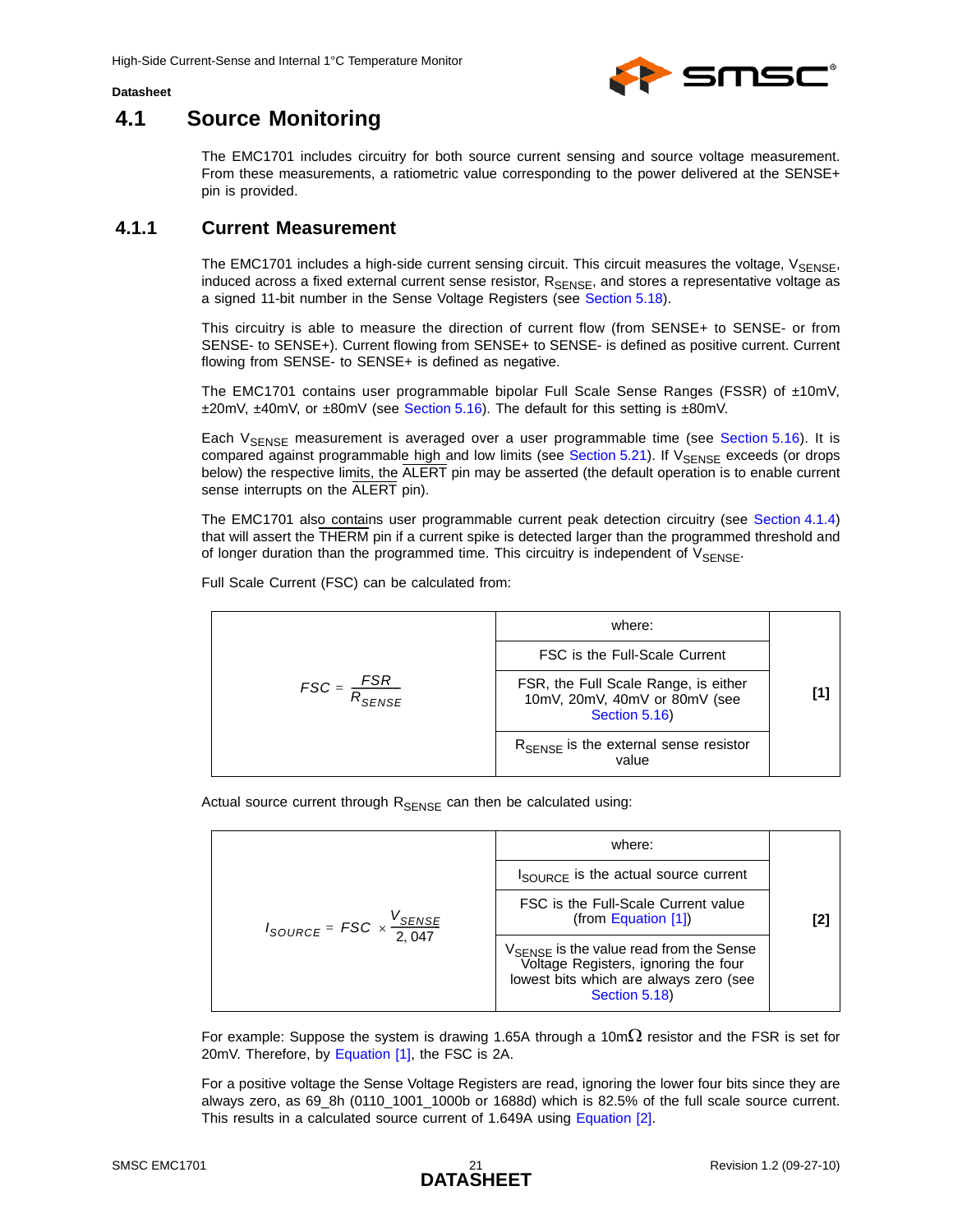

For a negative voltage the Sense Voltage Registers are read as 96\_8h, also ignoring the lower four bits since they are always zero. To calculate source current the binary value is first converted from two's complement by inverting the bits and adding one:

96\_8h = 1001\_0110\_1000b. Inverting equals 0110\_1001\_0111b (69\_7h) and adding one gives 0110\_1001\_1000b (69\_8h).

<span id="page-21-2"></span>This results in the same calculated value as in the positive voltage case.

### <span id="page-21-0"></span>**4.1.2 Voltage Measurement**

Source voltage is measured on the supply side of the  $R_{\text{SENSE}}$  resistor (SENSE+) and stored as an unsigned 11-bit number in the Source Voltage Registers as  $V_{SOLRCE}$  (see [Section 5.19\)](#page-42-4).

Each V<sub>SOURCE</sub> measurement is averaged over a user programmable time (see [Section 5.6](#page-32-5) and [Section 5.15\)](#page-36-4). The measurement is delayed by the programmed conversion rate.  $V_{\text{SOLRCE}}$  is compared against programmable high, low, and critical limits (see [Section 5.12,](#page-35-5) [Section 5.13,](#page-35-6) and [Section 5.14\)](#page-36-5). If the value meets or exceeds the high limits or drops below the low limits, the ALERT pin may be asserted (default is to enable this function). If the value meets or exceeds the critical limit, the THERM pin will be asserted (see [Section 5.23](#page-43-7)).

Full Scale Voltage (FSV) is given by the maximum value of the Source Voltage Registers:

<span id="page-21-4"></span>

|                  | where:                                        |     |
|------------------|-----------------------------------------------|-----|
| $FSV = 23.9883V$ | FSV is the Full-Scale Voltage (a<br>constant) | [3] |

Actual source voltage at the SENSE+ pin can be calculated using:

<span id="page-21-3"></span>

| where:                                                                                                                                               |                                                      |
|------------------------------------------------------------------------------------------------------------------------------------------------------|------------------------------------------------------|
| Source Voltage is the voltage at the<br>SENSE+ pin                                                                                                   |                                                      |
| Source Voltage = $FSV \times \frac{V_{SOURCE}}{4,094}$                                                                                               | FSV is the Full-Scale Voltage (from<br>Equation [3]) |
| $V_{SOURCE}$ is the digital value read from<br>the Source Voltage registers. Note that<br>the lowest five bits are always zero (see<br>Section 5.19) |                                                      |

For example: Suppose that the actual source voltage is 10.65V. The Source Voltage Registers are read as  $V_{\text{SOURCE}} = 71_A h (0111_0001_1010b)$  or 1818d) which is 44.4% of the full scale source voltage. This results in a calculated source voltage of 10.65V using [Equation \[4\].](#page-21-3)

<span id="page-21-5"></span>Note that the actual source voltage may also be determined by scaling each bit set by the indicated bit weighting as described in [Section 5.19.](#page-42-4)

### <span id="page-21-1"></span>**4.1.3 Power Calculation**

The EMC1701 may be used to determine the average power provided at the source side of  $R_{\text{SENSE}}$ (SENSE+) using the value,  $P_{RATIO}$ , contained in the Power Ratio Registers (see [Section 5.20](#page-42-5)). The value represents the % of maximum calculable power.

P<sub>RATIO</sub> is mathematically generated by multiplying the absolute values of V<sub>SENSE</sub> and V<sub>SOURCE</sub> (see [Section 4.1.1](#page-20-1) and [Section 4.1.2](#page-21-0)) and stored as a shifted 16-bit unsigned number.  $P_{\text{RATIO}}$  is updated whenever either V<sub>SENSE</sub> or V<sub>SOURCE</sub> is updated.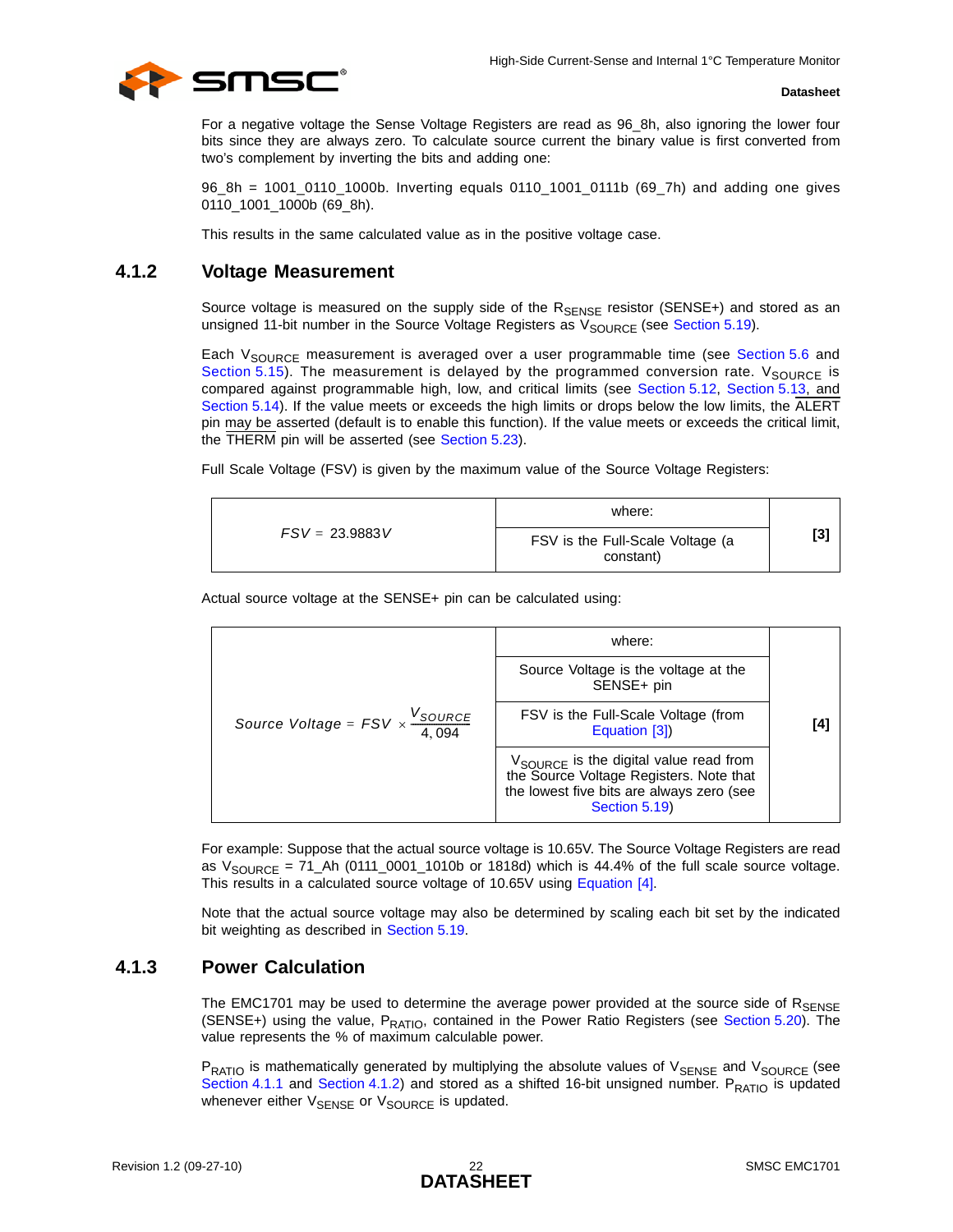<span id="page-22-1"></span>

Full Scale Power can be calculated from:

|                        | where:                                               |     |
|------------------------|------------------------------------------------------|-----|
|                        | FSP is the Full-Scale Power                          | [5] |
| $FSP = FSC \times FSV$ | FSC is the Full-Scale Current (from<br>Equation [1]) |     |
|                        | FSV is the Full-Scale Voltage (from<br>Equation [3]) |     |

Actual power drawn from the source can be calculated using:

|                                                                  | where:                                                                                  |     |
|------------------------------------------------------------------|-----------------------------------------------------------------------------------------|-----|
|                                                                  | P <sub>SOURCE</sub> is the actual power<br>provided by the source<br>measured at SENSE+ |     |
| $P_{\text{SOURCE}} = FSP \times \frac{P_{\text{RATIO}}}{65,535}$ | FSP is the Full-Scale Power<br>(from Equation $[5]$ )                                   | [6] |
|                                                                  | $P_{RATIO}$ is the value read from<br>the Power Ratio Registers<br>(see Section 5.20)   |     |

For example: Suppose that the actual source voltage is 10.65V and the source current through a 10mΩ resistor is 1.65A. The FSC value is 2A per [Equation \[1\];](#page-20-2) thus, the expected power is 17.573W which is 36.6% of the FSP value.

Reading the Power Ratio Registers will report P<sub>RATIO</sub> as 24,003d (0101\_1101\_1100\_0011b or 5D\_C3h), which is 36.6% of the full scale source power. This results in a calculated source power of 17.6W.

### <span id="page-22-0"></span>**4.1.4 Current Peak Detection**

The EMC1701-1 includes a hardware set instantaneous current peak detector (this circuitry is also available in the EMC1701-2 but must be configured via SMBus). The peak detector threshold and duration values may also be set via the SMBus.

The peak detector supports detection of current spikes that occur faster than the minimum current sensing conversion time. This allows quick reaction to events requiring system-level response. The circuitry compares the measured current against a user-defined threshold value and user-defined time duration. If the measured current exceeds the threshold, an internal timer is started. If the timer reaches the programmed duration, the THERM pin is asserted (see [Figure 4.2](#page-23-0) for an example of peak current detection) and the PEAK status bit set.

The THERM pin will remain asserted until the Peak is no longer detected at which point it will be released. The PEAK status bit will likewise be cleared.

The Peak Detection circuitry may also assert the ALERT pin. In this case, the ALERT pin must be configured to operate in Comparator mode. If the ALERT pin is configured to operate in Interrupt mode, the Peak Detection circuitry will not cause the ALERT pin to be asserted.

The Peak Detection circuitry includes filtering  $(t_{F|LTER})$ . When the instantaneous current exceeds the threshold, it must drop below the threshold for a period of time greater than  $t_{FILTER}$  before the timer is reset. The Peak Detection circuitry works for current flowing in either direction through the sense resistor  $(R_{\text{SFNSF}})$ .

**APPLICATION NOTE:** The Peak Detector circuitry works independently of the current measurement integration.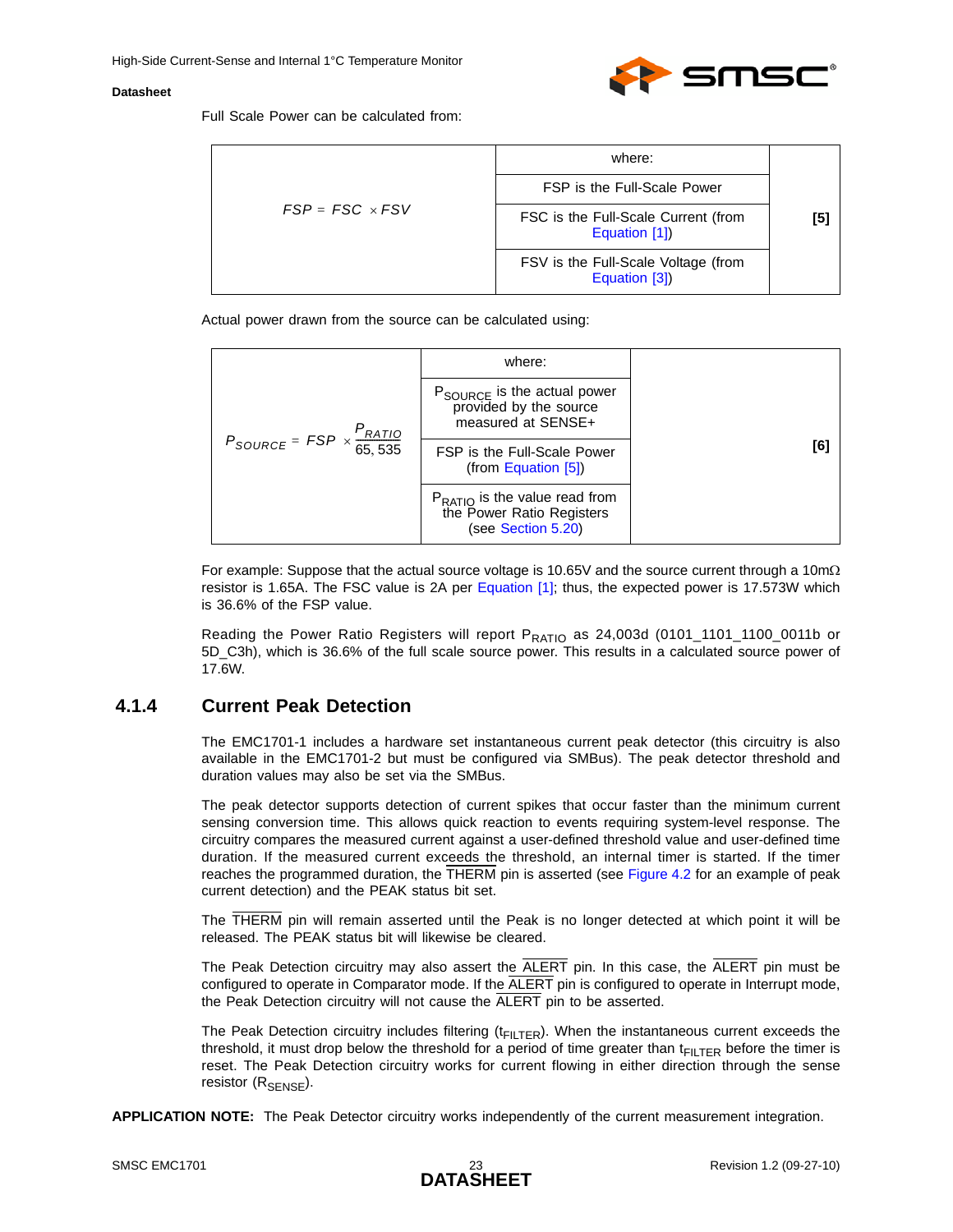



**Figure 4.2 Peak Detection Example**

<span id="page-23-0"></span>The peak detector threshold is determined upon device power up by the value of the resistor connected between the TH\_SEL pin and ground (for EMC1701-1 only) or via the SMBus (see [Section 5.17\)](#page-39-4). The resistor selects one of 16 different  $V_{\text{SENSE}}$  measurement limits (from 10mV to 85mV) as shown in [Table 4.1.](#page-23-1)

<span id="page-23-1"></span>

| <b>RESISTOR (5%)</b> | <b>PEAK DETECTION</b><br><b>THRESHOLD</b> | <b>RESISTOR (5%)</b> | <b>PEAK DETECTION</b><br><b>THRESHOLD</b> |
|----------------------|-------------------------------------------|----------------------|-------------------------------------------|
| $\Omega$             | 10mV                                      | 1600                 | 50 <sub>m</sub> V                         |
| 100                  | 15mV                                      | 2000                 | 55mV                                      |
| 180                  | 20mV                                      | 2700                 | 60 <sub>m</sub> V                         |
| 300                  | 25mV                                      | 3600                 | 65mV                                      |
| 430                  | 30 <sub>m</sub> V                         | 5600                 | 70mV                                      |
| 560                  | 35mV                                      | 9100                 | 75mV                                      |
| 750                  | 40mV                                      | 20000                | 80 <sub>m</sub> V                         |
| 1270                 | 45mV                                      | Open                 | 85mV                                      |

|  | Table 4.1 TH_SEL Resistor Setting (EMC1701-1 only) |  |  |  |
|--|----------------------------------------------------|--|--|--|
|--|----------------------------------------------------|--|--|--|

The peak detector duration is determined upon device power up by the value of the resistor between the DUR\_SEL pin and ground (for EMC1701-1 only) or via the SMBus (see [Section 5.17](#page-39-4)). The resistor selects one of 16 different time durations from 1 ms to 4.096s as shown in [Table 4.2](#page-24-2).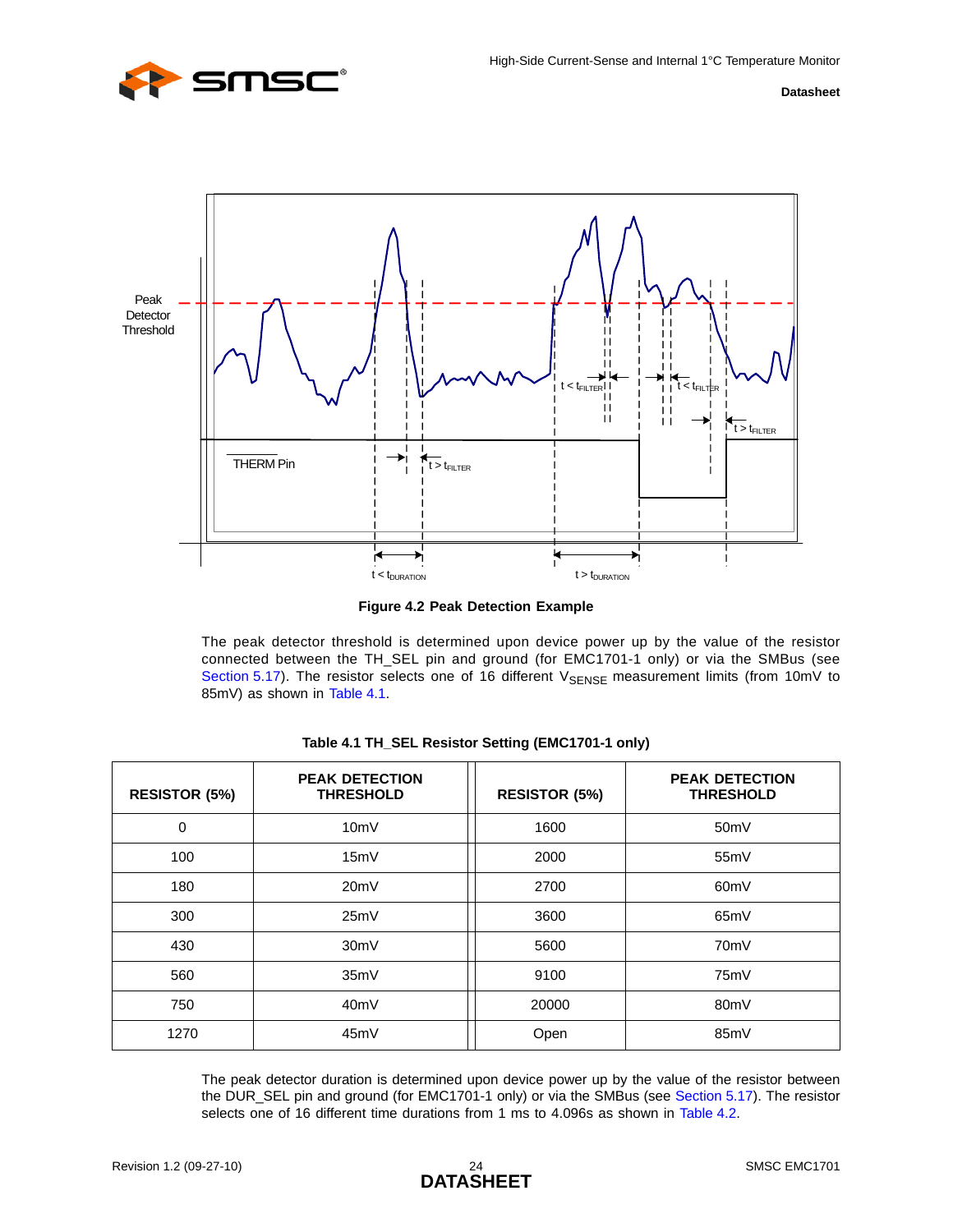

<span id="page-24-2"></span>

| <b>RESISTOR (5%)</b> | <b>PEAK DETECTION MINIMUM</b><br><b>DURATION</b><br>(T <sub>DURATION</sub> ) | <b>RESISTOR (5%)</b> | <b>PEAK DETECTION MINIMUM</b><br><b>DURATION</b><br>(T <sub>DURATION</sub> ) |
|----------------------|------------------------------------------------------------------------------|----------------------|------------------------------------------------------------------------------|
| 0                    | 1 <sub>ms</sub>                                                              | 1600                 | 384ms                                                                        |
| 100                  | 5 <sub>ms</sub>                                                              | 2000                 | 512 <sub>ms</sub>                                                            |
| 180                  | $26 \text{ ms}$                                                              | 2700                 | 768ms                                                                        |
| 300                  | 51 ms                                                                        | 3600                 | 1024ms                                                                       |
| 430                  | 77 ms                                                                        | 5600                 | 1536ms                                                                       |
| 560                  | 102ms                                                                        | 9100                 | 2048ms                                                                       |
| 750                  | 128ms                                                                        | 20000                | 3072ms                                                                       |
| 1270                 | 256ms                                                                        | Open                 | 4096ms                                                                       |

#### **Table 4.2 DUR\_SEL Resistor Setting (EMC1701-1 only)**

## <span id="page-24-0"></span>**4.2 VDD Biasing Options**

The wide device operating voltage range allows the EMC1701 to be powered from either the source voltage or an external supply. The EMC1701 contains circuitry to detect the voltage supply level on the VDD pin and enable an internal regulator as necessary.

### <span id="page-24-1"></span>**4.3 Modes of Operation**

The EMC1701 has multiple modes of operation as described here:

- Fully Active In this mode of operation, the device is measuring the temperature channel, source voltage, and sense voltage. All data is updated at the end of the respective conversion and the limits are checked. Writing to the One-Shot register will have no effect.
- Current Sense only In this mode of operation, the device is measuring source voltage and sense voltage only. The temperature data is not updated.  $V_{\text{SOURCE}}$  and  $V_{\text{SENSE}}$  data are updated at the end of the respective conversion and the limits are checked. Writing to the One-Shot register will update the temperature measurements. This one-shot measurement may cause the ALERT or THERM pins to be asserted if the measured temperature violates the respective limits.
- Temperature only In this mode of operation, the device is measuring the temperature channels only.  $V_{SOLIRCF}$  and  $V_{SENSE}$  data are not updated. The temperature data is updated at the end of the conversion and the limits are checked. Writing to the One-Shot register will update  $V_{\text{SOLRCE}}$ and  $V_{\text{SENSF}}$ . This one-shot measurement may cause the  $\overline{\text{ALERT}}$  or THERM pins to be asserted if the measured voltage or current sense readings meet or exceed the respective limits.
- Standby (Stop) In this mode of operation, the majority of circuitry is powered down to reduce supply current. The temperature, source voltage, and sense voltage measurements are not updated and the limits are not checked. In this mode of operation, the SMBus is fully active and the part will return requested data. Writing to the One-Shot register (see [Section 5.8](#page-33-6)) will enable the device to update all measurement channels (temperature,  $V_{\text{SOLRCE}}$ , and  $V_{\text{SENSE}}$ ). This oneshot measurement may cause the ALERT or THERM pins to be asserted if any of the measured values violate their respective limits. Once all the channels are updated, the device will return to the Standby mode.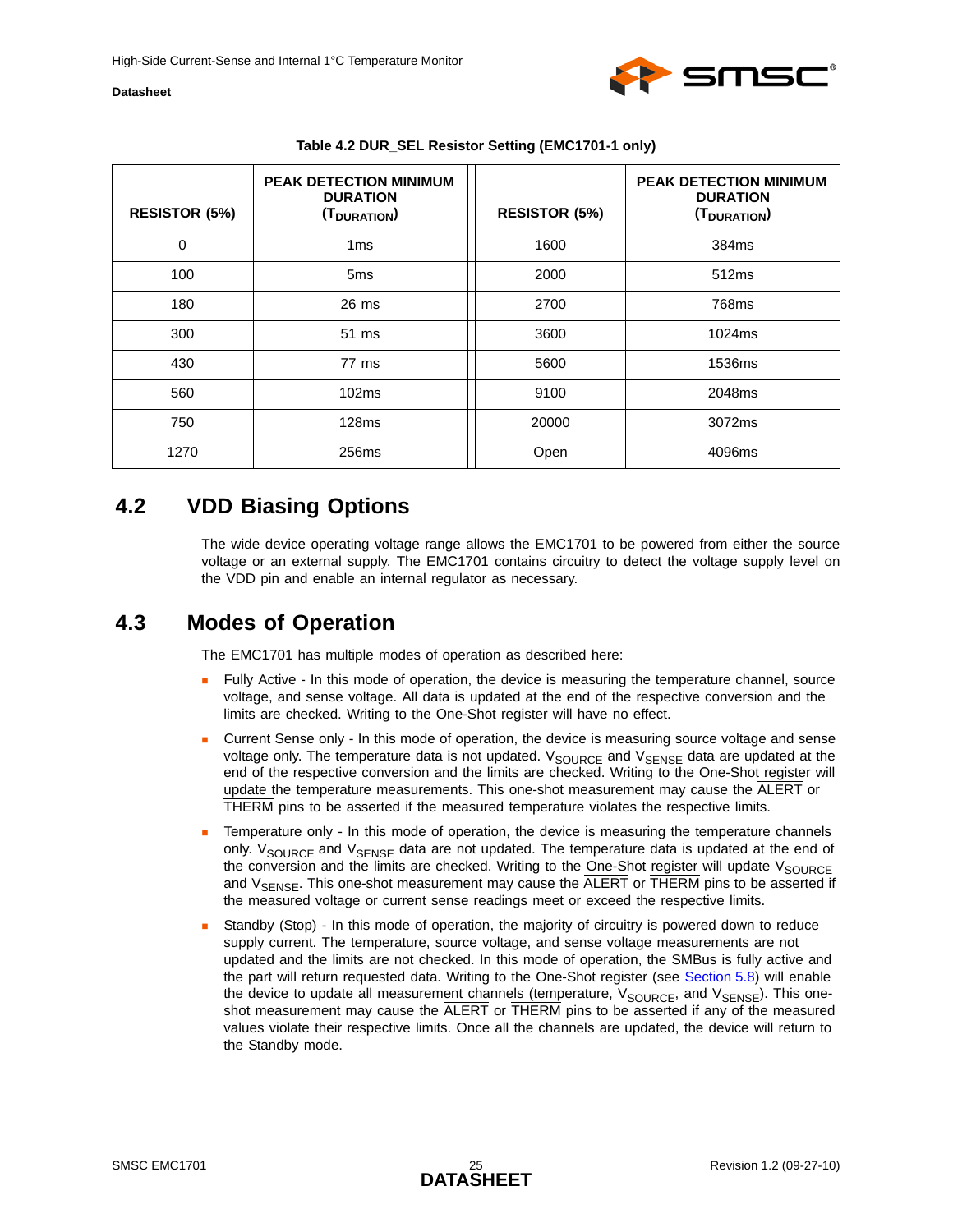

## <span id="page-25-0"></span>**4.4 ALERT Output**

The  $\overline{ALERT}$  pin is an open drain output and requires a pull-up resistor to  $V_{\text{PULLUP}}$  and has two modes of operation: Interrupt mode and Comparator mode. The mode of the ALERT output is selected via the ALERT / COMP bit in the Configuration Register (see [Section 5.5](#page-31-2)).

The ALERT pin modes apply to the High Limit only for all channels. The Low Limits will always cause the ALERT pin to behave as if it were in Interrupt mode.

The ALERT pin is used as an interrupt signal or as an SMBus Alert signal that allows an SMBus slave to communicate an error condition to the master. One or more SMBus Alert outputs can be hard-wired together.

### <span id="page-25-1"></span>**4.4.1 ALERT Pin Interrupt Mode**

<span id="page-25-4"></span>When configured to operate in Interrupt mode, the ALERT pin asserts low when an out-of-limit measurement ( $>$  high limit or  $<$  low limit) is detected on any temperature measurement and the consecutive alert queue has been filled.

Additionally, the ALERT pin may be asserted if the measured current or the source voltage are out of limit ( $\geq$  high limit or < low limit).

The ALERT pin will remain asserted as long as an out-of-limit condition remains. Once the out-of-limit condition has been removed, the ALERT pin will remain asserted until the appropriate status bits are cleared. The pin can be masked by setting the MASK\_ALL bit. Once the ALERT pin has been masked, it will be de-asserted and remain de-asserted until the MASK\_ALL bit is cleared by the user. Any interrupt conditions that occur while the ALERT pin is masked will update the Status Register normally.

<span id="page-25-5"></span>When the ALERT pin is configured to operate in Interrupt mode, the Peak Detector circuitry will not generate interrupts when a current peak is detected.

### <span id="page-25-2"></span>**4.4.2 ALERT Pin Comparator Mode**

When the ALERT pin is configured to operate in Comparator mode, it will be asserted if the measured temperature meets or exceeds the high limit. The ALERT pin will remain asserted until the temperature drops below the high limit minus the Tcrit Hysteresis value (see [Section 5.9](#page-33-7)).

Additionally, the ALERT pin may be asserted if the measured current or the source voltage meet or exceed their respective high limit. The ALERT pin will remain asserted until the measured values drop below the corresponding high limit minus the Vcrit Hysteresis value (see [Section 5.23\)](#page-43-7).

When the ALERT pin is asserted in Comparator mode, the corresponding high limit status bits will be set. Reading these bits will not clear them until the ALERT pin is deasserted. Once the ALERT pin is deasserted, the status bits will be automatically cleared.

The MASK\_ALL (see [Section 5.5\)](#page-31-2) bit will not block the ALERT pin in this mode; however, individual mask bits (see [Section 5.10](#page-33-8)) will control the respective events that will assert the ALERT pin.

When the ALERT pin is configured to operate in Comparator mode and the Peak Detector circuitry is linked to the ALERT pin, an interrupt will be generated when a current peak is detected (see [Section 5.15\)](#page-36-4).

## <span id="page-25-3"></span>**4.5 THERM Output**

The THERM output is asserted independently of the ALERT output and cannot be masked. Whenever the measured temperature meets or exceeds the user programmed Tcrit Limit value for the programmed number of consecutive measurements, the THERM output is asserted. Once it has been asserted, it will remain asserted until the measured temperatures drops below the Tcrit Limit minus the Tcrit Hysteresis (also programmable).

Additionally, the THERM pin will be asserted if the current sense Peak Detection circuitry has detected a current spike (see [Section 4.1.4\)](#page-22-0). The THERM pin will remain asserted so long as the Peak Detection circuitry continues to detect excessive instantaneous current (greater than the programmed threshold).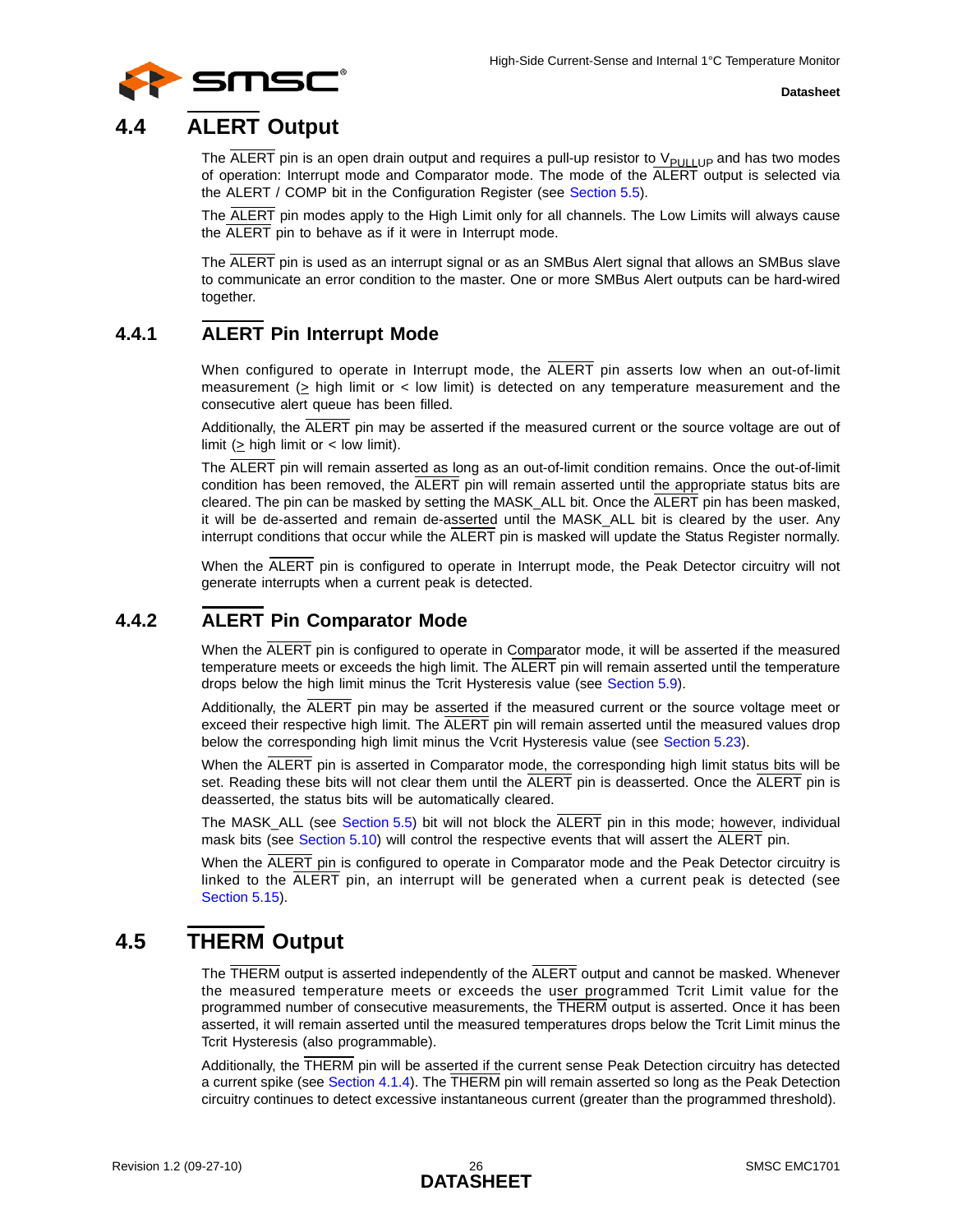

As well, the THERM pin will be asserted if the measured current or source voltage meet or exceed the user programmed Vcrit Limit values. In this case, the THERM pin will remain asserted until all measured voltages drop below the Vcrit Limit minus the Vcrit Hysteresis (see [Section 5.23\)](#page-43-7).

### <span id="page-26-0"></span>**4.6 Temperature Measurement**

The EMC1701 measures the internal or ambient temperature.

The device contains programmable High, Low, and Tcrit limits for the internal temperature channel. If the temperature drops below the Low limit or meets or exceeds the High limit, the ALERT pin can be asserted (based on user settings). If the measured temperature meets or exceeds the Tcrit limit, the THERM pin is asserted unconditionally, providing two tiers of temperature detection.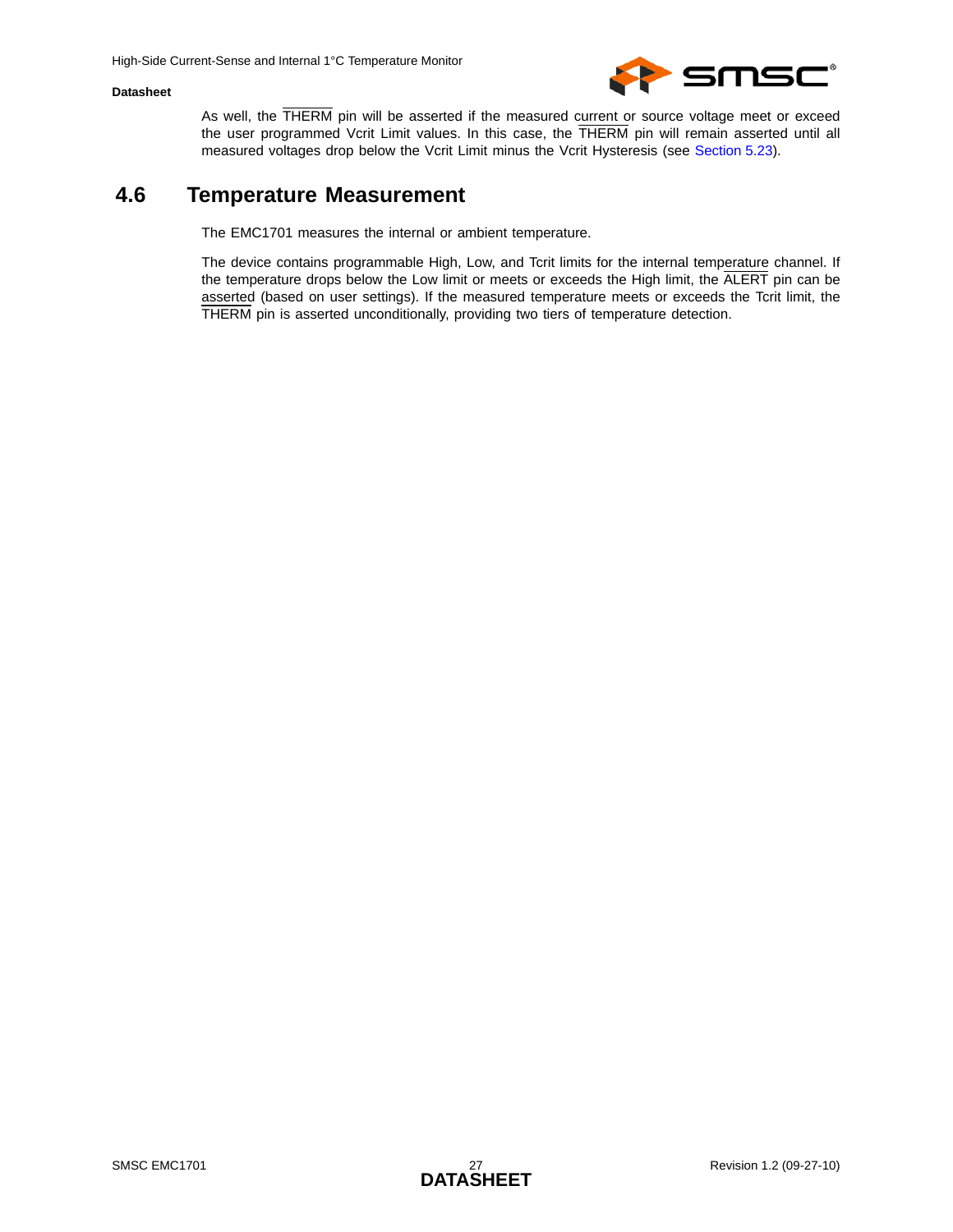

# <span id="page-27-0"></span>**Chapter 5 Register Description**

The registers shown in [Table 5.1](#page-27-1) are accessible through the SMBus. An entry of '-' indicates that the bit is not used and will always read '0'.

<span id="page-27-1"></span>

| <b>REGISTER</b><br><b>ADDRESS</b> | R/W | <b>REGISTER NAME</b>             | <b>FUNCTION</b>                                                                            | <b>DEFAULT</b><br><b>VALUE</b> | <b>PAGE</b> |
|-----------------------------------|-----|----------------------------------|--------------------------------------------------------------------------------------------|--------------------------------|-------------|
| 00h                               | R.  | Internal Diode Data<br>High Byte | Stores the integer data for the<br>Internal Diode (mirrored at address<br>38h)             | 00h                            | Page 31     |
| 02h                               | R.  | <b>Status</b>                    | Stores the status bits for the<br>Internal Diode (mirrored at address<br>34h)              | 00h                            | Page 31     |
| 03h                               | R/W | Configuration                    | Controls the general operation of<br>the device (mirrored at address<br>09h)               | 00h                            | Page 32     |
| 04h                               | R/W | <b>Conversion Rate</b>           | Controls the conversion rate for<br>updating measurement data<br>(mirrored at address 0Ah) | 06h<br>(4/sec)                 | Page 33     |
| 05h                               | R/W | Internal Diode High<br>Limit     | Stores the 8-bit high limit for the<br>Internal Diode (mirrored at address<br>0Bh)         | 55h<br>$(85^{\circ}C)$         | Page 33     |
| 06h                               | R/W | Internal Diode Low<br>Limit      | Stores the 8-bit low limit for the<br>Internal Diode (mirrored at address<br>0Ch)          | 80h<br>$(-128^{\circ}C)$       | Page 33     |
| 09h                               | R/W | Configuration                    | Controls the general operation of<br>the device (mirrored at address<br>03h)               | 00h                            | Page 32     |
| 0Ah                               | R/W | <b>Conversion Rate</b>           | Controls the conversion rate for<br>updating measurement data<br>(mirrored at address 04h) | 06h<br>(4/sec)                 | Page 33     |
| 0Bh                               | R/W | Internal Diode High<br>Limit     | Stores the 8-bit high limit for the<br>Internal Diode (mirrored at address<br>05h)         | 55h<br>$(85^{\circ}C)$         | Page 33     |
| 0Ch                               | R/W | Internal Diode Low<br>Limit      | Stores the 8-bit low limit for the<br>Internal Diode (mirrored at address<br>06h)          | 80h<br>$(-128^{\circ}C)$       | Page 33     |
| 0Fh                               | W   | One-Shot                         | A write to this register initiates a<br>one-shot update.                                   | 00h                            | Page 34     |
| 1Fh                               | R/W | <b>Channel Mask</b><br>Register  | Controls the masking of individual<br>channels                                             | 00h                            | Page 34     |
| 20h                               | R/W | Internal Diode Tcrit<br>Limit    | Stores the 8-bit critical temperature<br>limit for the Internal Diode                      | 64h<br>$(100^{\circ}C)$        | Page 34     |
| 21h                               | R/W | <b>Tcrit Hysteresis</b>          | Stores the 8-bit hysteresis value<br>that applies to all THERM limits                      | 0Ah<br>$(10^{\circ}C)$         | Page 34     |

#### **Table 5.1 Register Set in Hexadecimal Order**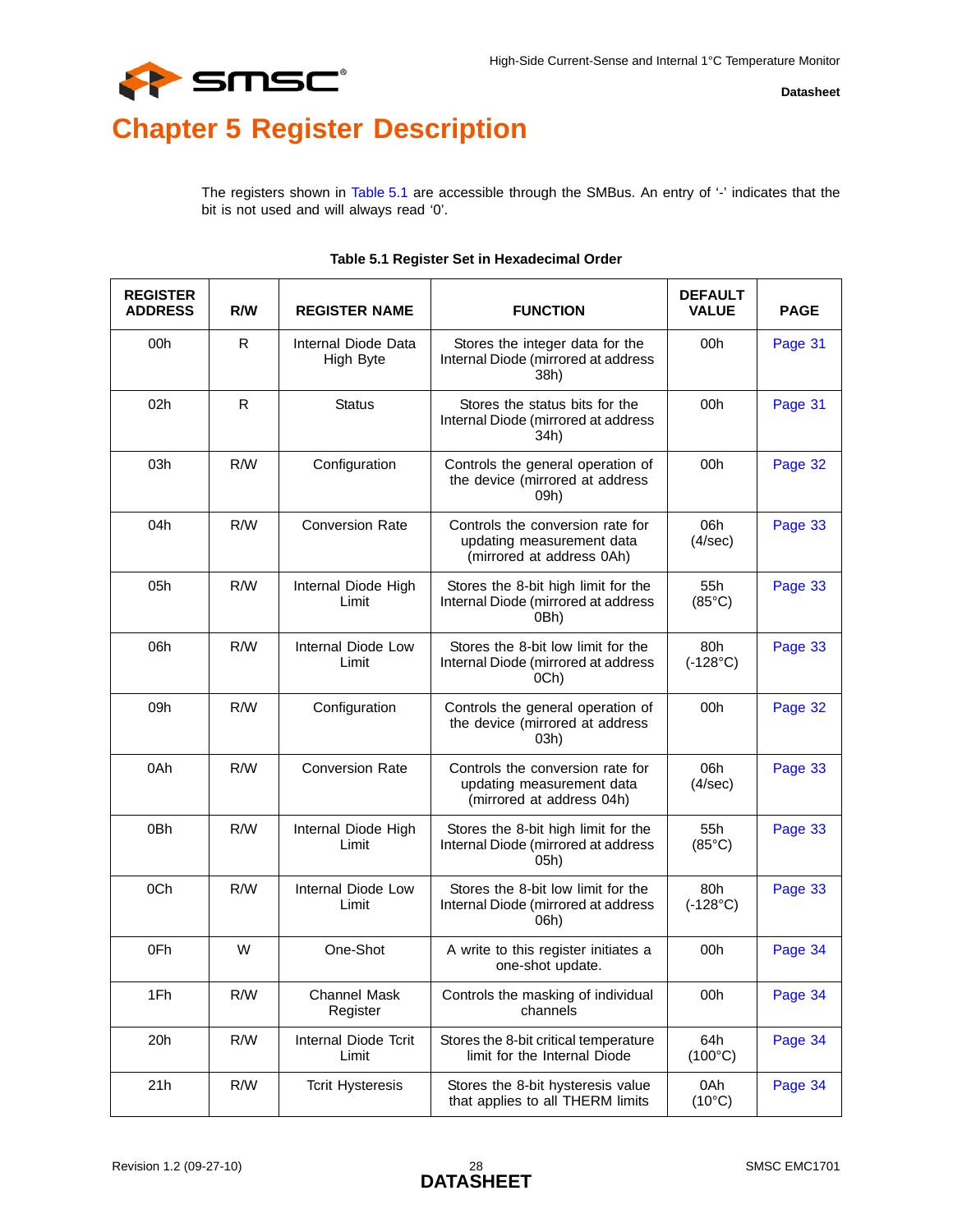

| <b>REGISTER</b><br><b>ADDRESS</b> | R/W          | <b>REGISTER NAME</b>                              | <b>FUNCTION</b>                                                                                                             | <b>DEFAULT</b><br><b>VALUE</b> | <b>PAGE</b> |
|-----------------------------------|--------------|---------------------------------------------------|-----------------------------------------------------------------------------------------------------------------------------|--------------------------------|-------------|
| 22h                               | R/W          | <b>Consecutive Alert</b>                          | Controls the number of out-of-limit<br>conditions that must occur before<br>an interrupt is asserted                        | 70h                            | Page 35     |
| 29h                               | $\mathsf{R}$ | Internal Diode Data<br>Low Byte                   | Stores the fractional data for the<br>Internal Diode (mirrored at register<br>39h)                                          | 00h                            | Page 31     |
| 34h                               | $R-C$        | <b>Status</b>                                     | Stores the status bits for the<br>measured temperature channels,<br>Current Sense circuitry, and Peak<br>Detector circuitry | 00h                            | Page 31     |
| 35h                               | $R-C$        | <b>High Limit Status</b>                          | Status bits for the High Limits                                                                                             | 00h                            | Page 36     |
| 36h                               | $R-C$        | Low Limit Status                                  | Status bits for the Low Limits                                                                                              | 00h                            | Page 36     |
| 37h                               | $R-C$        | Crit Limit Status                                 | Status bits for the Tcrit and Vcrit<br>Limits                                                                               | 00h                            | Page 37     |
| 38h                               | R            | Internal Diode High<br><b>Byte</b>                | Stores the integer data for the<br>Internal Diode                                                                           | 00h                            | Page 31     |
| 39h                               | $\mathsf{R}$ | Internal Diode Low<br><b>Byte</b>                 | Stores the fractional data for the<br>Internal Diode                                                                        | 00h                            | Page 31     |
|                                   |              |                                                   | <b>Current Sense Control and Measurement</b>                                                                                |                                |             |
| 50h                               | R/W          | Voltage Sampling<br>Configuration                 | Controls voltage sampling                                                                                                   | 80h                            | Page 37     |
| 51h                               | R/W          | <b>Current Sense</b><br>Sampling<br>Configuration | Controls the current sensing<br>sampling and update times                                                                   | 03h                            | Page 38     |
| 52h                               | R/W          | Peak Detection<br>Config                          | Controls the peak detection<br>configuration                                                                                | 00h                            | Page 40     |
| 54h                               | ${\sf R}$    | Sense Voltage High<br><b>Byte</b>                 | Stores the voltage measured<br>across R <sub>SENSE</sub>                                                                    | 00h                            | Page 42     |
| 55h                               | $\mathsf{R}$ | Sense Voltage Low<br>Byte                         |                                                                                                                             | 00h                            | Page 42     |
| 58h                               | R            | Source Voltage High<br><b>Byte</b>                | Stores voltage measured on the<br>source side of R <sub>SENSE</sub>                                                         | 00h                            | Page 43     |
| 59h                               | $\mathsf{R}$ | Source Voltage Low<br>Byte                        |                                                                                                                             | 00h                            | Page 43     |
| 5Bh                               | $\mathsf{R}$ | Power Ratio High<br><b>Byte</b>                   | Stores the power ratio value                                                                                                | 00h                            | Page 43     |
| 5Ch                               | $\mathsf{R}$ | Power Ratio Low<br><b>Byte</b>                    |                                                                                                                             | 00h                            | Page 43     |
|                                   |              |                                                   | Current Sense and Source Voltage Limits                                                                                     |                                |             |
| 60h                               | R/W          | Sense Voltage High<br>Limit                       | Stores the high limit for VSENSE                                                                                            | 7Fh                            | Page 44     |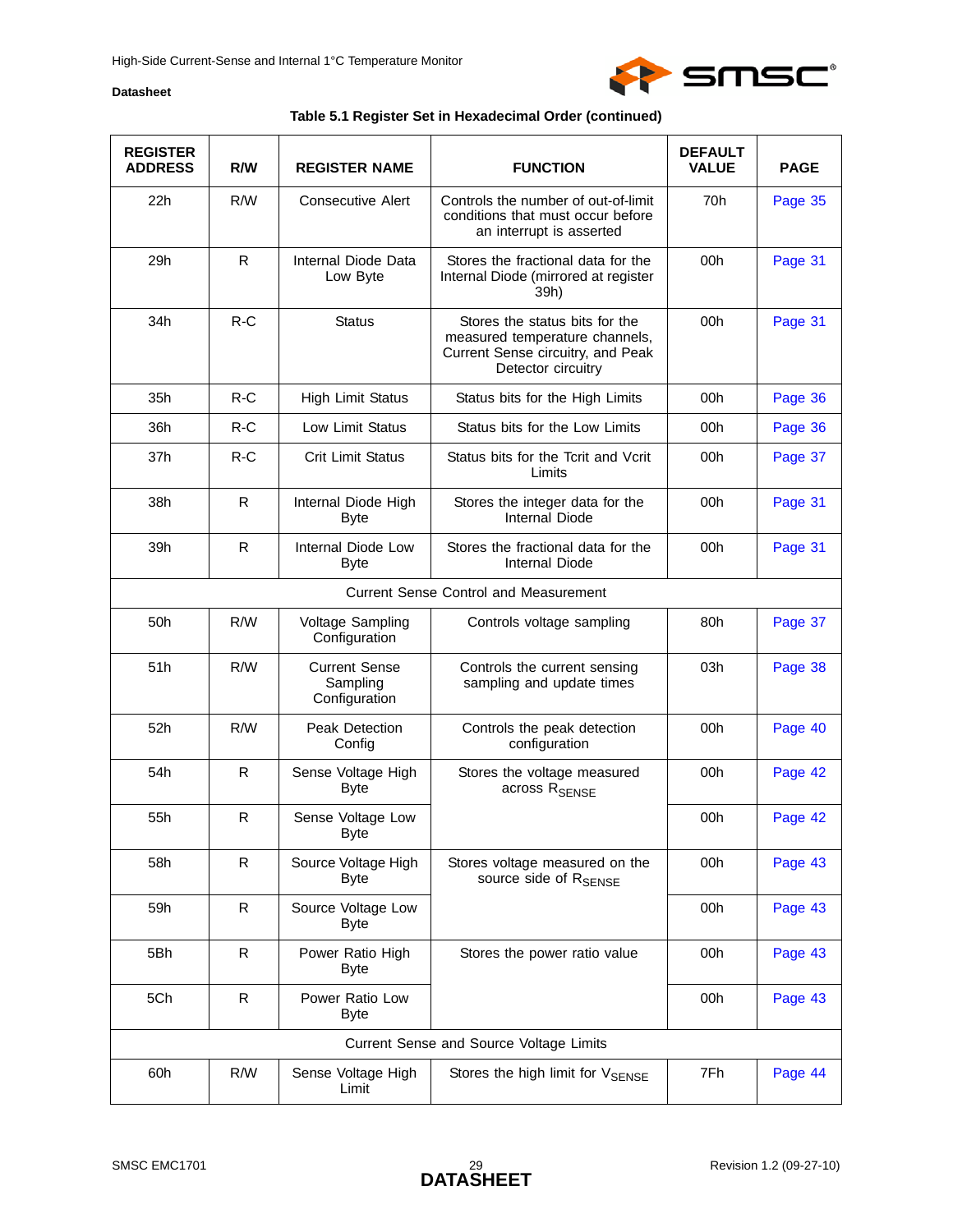

| <b>REGISTER</b><br><b>ADDRESS</b> | R/W          | <b>REGISTER NAME</b>                      | <b>FUNCTION</b>                                                                          | <b>DEFAULT</b><br><b>VALUE</b> | <b>PAGE</b> |
|-----------------------------------|--------------|-------------------------------------------|------------------------------------------------------------------------------------------|--------------------------------|-------------|
| 61h                               | R/W          | Sense Voltage Low<br>Limit                | Stores the low or negative limit for<br>the V <sub>SFNSF</sub> voltage                   | 80h                            | Page 44     |
| 64h                               | R/W          | Source Voltage High<br>Limit              | Stores the high limit for the voltage<br>on the source side of RSENSE                    | <b>FFh</b>                     | Page 44     |
| 65h                               | R/W          | Source Voltage Low<br>Limit               | Stores the low limit for the voltage<br>on the source side of RSENSE                     | 00h                            | Page 44     |
| 66h                               | R/W          | Sense Voltage Vcrit<br>Limit              | Stores the critical limit for $V_{\text{SFNSF}}$                                         | 7Fh                            | Page 44     |
| 68h                               | R/W          | Source Voltage Vcrit<br>Limit             | Stores the critical limit for the<br>voltage on the source side of<br>R <sub>SENSE</sub> | FFh                            | Page 44     |
| 69h                               | R/W          | Sense Vcrit<br><b>Hysteresis</b>          | Stores the hysteresis for the<br>V <sub>SENSE</sub> Vcrit limit                          | 0Ah                            | Page 44     |
| 6Ah                               | R/W          | Source Voltage Vcrit<br><b>Hysteresis</b> | Stores the hysteresis for the<br>source voltage Vcrit limits                             | 0Ah                            | Page 44     |
| <b>FCh</b>                        | R            | <b>Product Features</b>                   | Stores information about which pin<br>controlled product features are set                | 00h                            | Page 45     |
| FDh                               | R            | Product ID                                | Stores a fixed value that identifies<br>each product                                     | 38h                            | Page 45     |
| FEh                               | $\mathsf{R}$ | SMSC ID                                   | Stores a fixed value that<br>represents SMSC                                             | 5Dh                            | Page 46     |
| FFh                               | R            | Revision                                  | Stores a fixed value that<br>represents the revision number                              | 82h                            | Page 46     |

|  | Table 5.1 Register Set in Hexadecimal Order (continued) |  |
|--|---------------------------------------------------------|--|
|  |                                                         |  |

## <span id="page-29-0"></span>**5.1 Data Read Interlock**

When any measurement channel high byte register is read (temperature or  $V_{\text{SOURCE}}$  or  $V_{\text{SENSE}}$ [\), th](#page-33-1)e corresponding low byte is copied into an internal 'shadow' register. The user is free to read the low byte at any time and be guaranteed that it will correspond to the previously read high byte. Regardless if the low byte is read or not, reading from the same high byte register again will automatically refresh this stored low byte data.

## <span id="page-29-1"></span>**5.2 Block Mode Support**

All of the status and temperature data may be retrieved with a block read of 6 bytes starting at register address 34h.

All of the voltage measurement, current sense data, and power information may be retrieved with a block read of 6 bytes starting at register address 54h.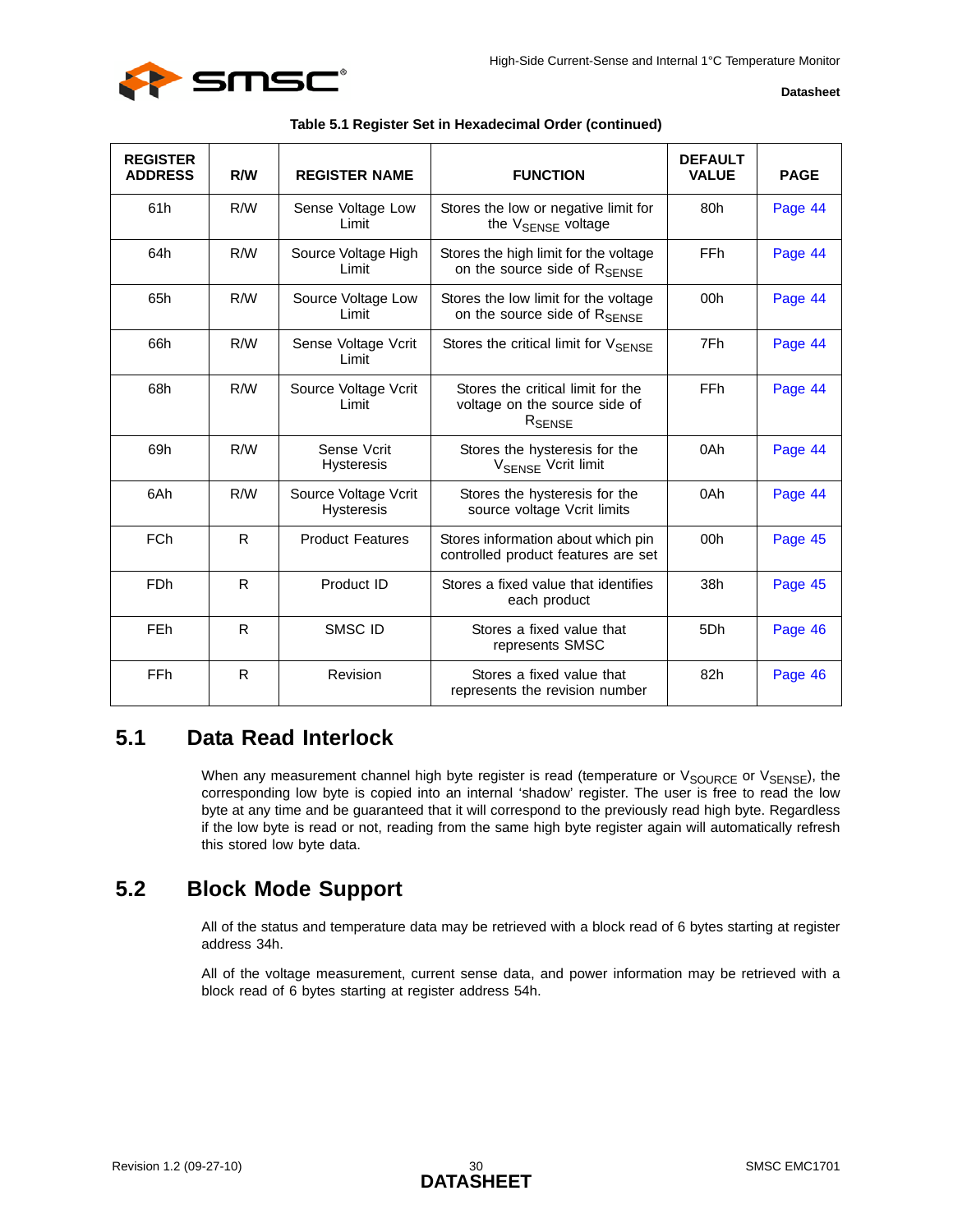

## <span id="page-30-0"></span>**5.3 Temperature Data Registers**

| Table 5.2 Temperature Data Registers |  |
|--------------------------------------|--|
|--------------------------------------|--|

<span id="page-30-2"></span>

| <b>ADDR</b> | R/W | <b>REGISTER</b> | <b>B7</b> | <b>B6</b> | <b>B5</b> | <b>B4</b> | <b>B3</b> | <b>B2</b> | <b>B1</b> | B <sub>0</sub> | <b>DEFAULT</b> |
|-------------|-----|-----------------|-----------|-----------|-----------|-----------|-----------|-----------|-----------|----------------|----------------|
| 00h         | R   | Internal Diode  | Sign      | 64        | 32        | 16        | 8         | 4         | 2         |                | 00h            |
| 38h         |     | High Byte       |           |           |           |           |           |           |           |                |                |
| 29h         | R   | Internal Diode  | 0.5       | 0.25      | 0.125     | ۰         | -         |           |           | -              | 00h            |
| 39h         |     | Low Byte        |           |           |           |           |           |           |           |                |                |

As shown in [Table 5.2,](#page-30-2) temperature data is stored as an 11-bit value with the high byte r[epresentin](#page-30-0)g the integer value and the low byte representing the fractional value left justified to occupy the MSBits.

<span id="page-30-3"></span>

| <b>TEMPERATURE (°C)</b> | <b>BINARY</b>  | <b>HEX (AS READ BY REGISTERS)</b> |
|-------------------------|----------------|-----------------------------------|
| $-63.875$               | 1100 0000 001b | $CO_20h$                          |
| -63                     | 1100_0001_000b | $C1$ _00h                         |
| $-1$                    | 1111 1111 000b | FF_00h                            |
| $-0.125$                | 1111_1111_111b | FF_E0h                            |
| 0                       | 0000_0000_000b | 00_00h                            |
| 0.125                   | 0000_0000_001b | $00_2$ 20h                        |
| 1                       | 0000_0001_000b | 01_00h                            |
| 63                      | 0011_1111_000b | 3F_00h                            |
| 64                      | 0100_0000_000b | 40_00h                            |
| 65                      | 0100_0001_000b | 41_00h                            |
| 127                     | 0111_1111_000b | 7F_00h                            |
| 127.875                 | 0111 1111 111b | 7F_E0h                            |

#### **Table 5.3 Temperature Data Format**

## <span id="page-30-1"></span>**5.4 Status Register**

|  |  |  | <b>Table 5.4 Status Register</b> |
|--|--|--|----------------------------------|
|--|--|--|----------------------------------|

<span id="page-30-4"></span>

| <b>ADDR</b>     | R/W     | <b>REGISTER</b> | <b>B7</b>   | <b>B6</b>   | <b>B5</b> | <b>B4</b>   | <b>B3</b>  | <b>B2</b>                | <b>B1</b>   | B <sub>0</sub>           | <b>DEFAULT</b> |
|-----------------|---------|-----------------|-------------|-------------|-----------|-------------|------------|--------------------------|-------------|--------------------------|----------------|
| 02 <sub>h</sub> | רו<br>ĸ | <b>Status</b>   | <b>BUSY</b> | <b>PEAK</b> | $\sim$    | <b>HIGH</b> | <b>LOW</b> | $\overline{\phantom{0}}$ | <b>CRIT</b> | $\overline{\phantom{a}}$ | 00h            |
| 34h             |         |                 |             |             |           |             |            |                          |             |                          |                |

The Status Register reports general error conditions. To identify specific channels, refer to [Section 5.12,](#page-35-0) [Section 5.13](#page-35-1), and [Section 5.14.](#page-36-0) The individual Status Register bits are cleared when the appropriate High Limit, Low Limit, or Crit Limit status register has been read or cleared.

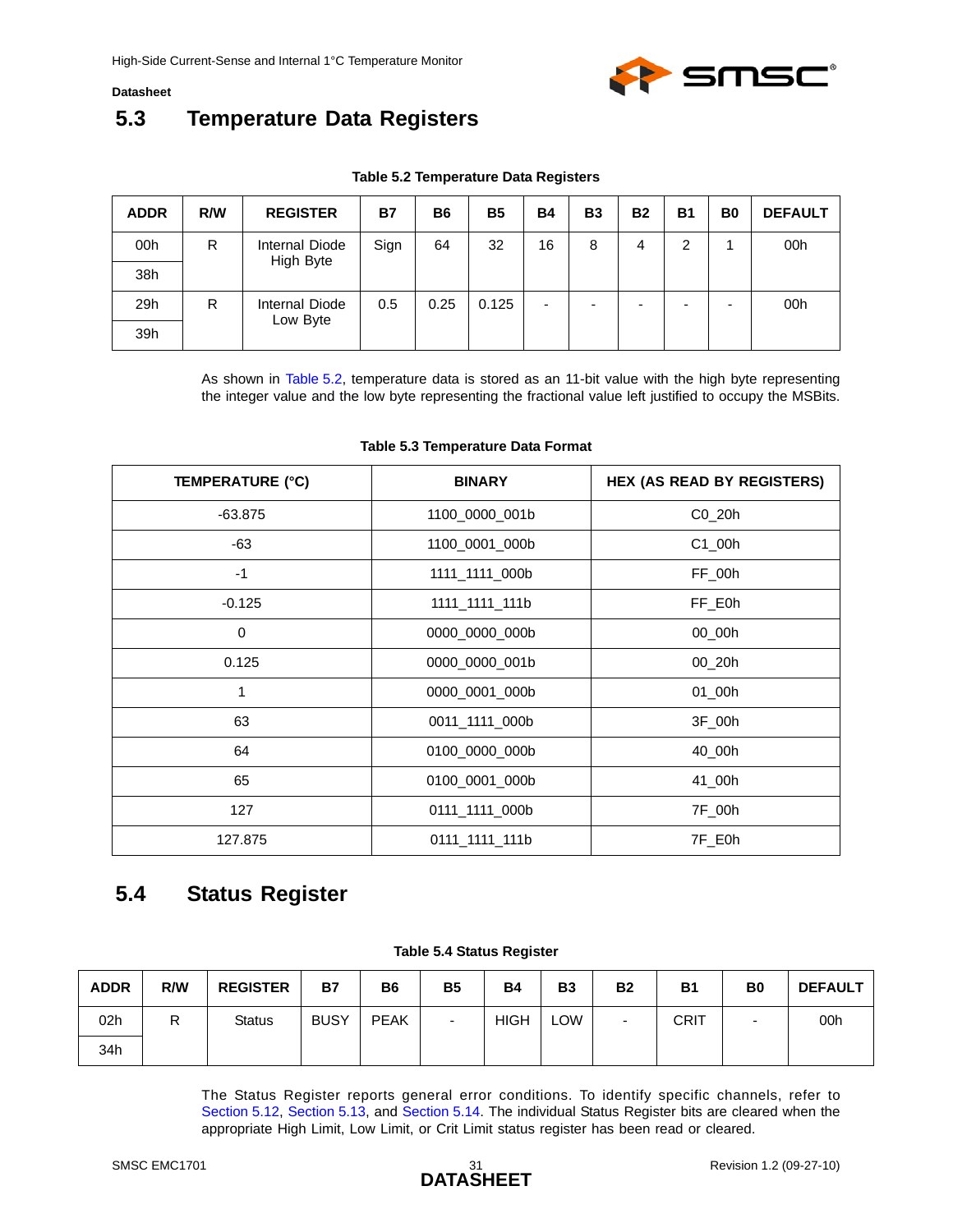

Bit 7 - BUSY - This bit indicates that one of the ADCs is currently converting. This bit does not cause either the ALERT or THERM pins to be asserted.

Bit 6 - PEAK - This bit is set when the Peak Detector circuitry has detected a current peak that is greater than the programmed threshold for longer than the programmed duration. This bit is not sticky and will be cleared when the condition has been removed. When set, the THERM pin or ALERT pin (Comparator mode only) may be asserted (see [Section 5.15\)](#page-36-1).

Bit 4 - HIGH - This bit is set when any of the temperature channels meets or exceeds its programmed high limit. This bit will also be set if the V<sub>SENSE</sub> or V<sub>SOURCE</sub> channels meet or exceed their respective high limits. See the High Limit Status Register for specific channel information [\(Section 5.12](#page-35-0)). When set, the ALERT pin is asserted.

Bit 3 - LOW - This bit is set when any of the temperature channels drops below its programmed low limit. This bit will also be set if the  $V_{\text{SENSE}}$  or  $V_{\text{SOURCE}}$  channels drop below their respective low limits. See the Low Limit Status Register for specific channel information ([Section 5.13](#page-35-1)). When set, the ALERT pin is asserted.

Bit 1 - CRIT - This bit is set when any of the temperature channels meets or exceeds its programmed Tcrit limit. This bit will also be set if the V<sub>SENSE</sub> or V<sub>SOURCE</sub> channels meet or exceed their respective Vcrit limits (see the [Section 5.14, "Crit Limit Status Register"](#page-36-0) for specific channel information). When set, the THERM pin is asserted. This bit is not sticky and will be cleared when the error condition has been removed.

## <span id="page-31-2"></span><span id="page-31-0"></span>**5.5 Configuration Register**

<span id="page-31-1"></span>

| <b>ADDR</b> | R/W | <b>REGISTER</b> | <b>B7</b>          | <b>B6</b>             | <b>B5</b>      | <b>B4</b> | <b>B3</b>                | <b>B2</b>      | <b>B1</b> | B <sub>0</sub> | <b>DEFAULT</b> |
|-------------|-----|-----------------|--------------------|-----------------------|----------------|-----------|--------------------------|----------------|-----------|----------------|----------------|
| 03h         | R/W | Configuration   | <b>MASK</b><br>ALL | <b>TMEAS</b><br>/STOP | ALERT/<br>COMP |           | $\overline{\phantom{0}}$ | IMEAS<br>/STOP | -         |                | 00h            |
| 09h         |     |                 |                    |                       |                |           |                          |                |           |                |                |

#### **Table 5.5 Configuration Register**

The Configuration Register controls the basic operation of the device. This register is fully accessible at either address.

Bit 7 - MASK\_ALL - Masks the ALERT pin from asserting.

- $\blacksquare$  '0' (default) The ALERT pin is not masked. If any of the appropriate status bits are set, the ALERT pin will be asserted.
- '1' The ALERT pin is masked if configured in Interrupt mode (see [Section 4.4.1, "ALERT Pin](#page-25-4)  [Interrupt Mode"](#page-25-4)). The Status Registers will be updated normally.

Bit 6 - TMEAS / STOP - Controls Temperature measurement modes.

- '0' (default) The device is active, measuring the temperature channel.
- <sup>1</sup> '1' The device is not measuring temperature channels. It will update the temperature channel when a One-Shot command is given.

Bit 5 - ALERT/COMP - Controls the operation of the ALERT pin.

- $\blacksquare$  '0' (default) The  $\overline{\text{ALERT}}$  pin acts in Interrupt mode as described in [Section 4.4.1.](#page-25-4)
- '1' The ALERT pin acts in Comparator mode as described in [Section 4.4.2](#page-25-5). In this mode the MASK\_ALL bit is ignored.

Bit 2 - IMEAS / STOP - Controls  $V_{\text{SENSE}}$  and  $V_{\text{SOURCE}}$  measurement modes.

'0' (default) - The device is measuring source voltage and sense voltage.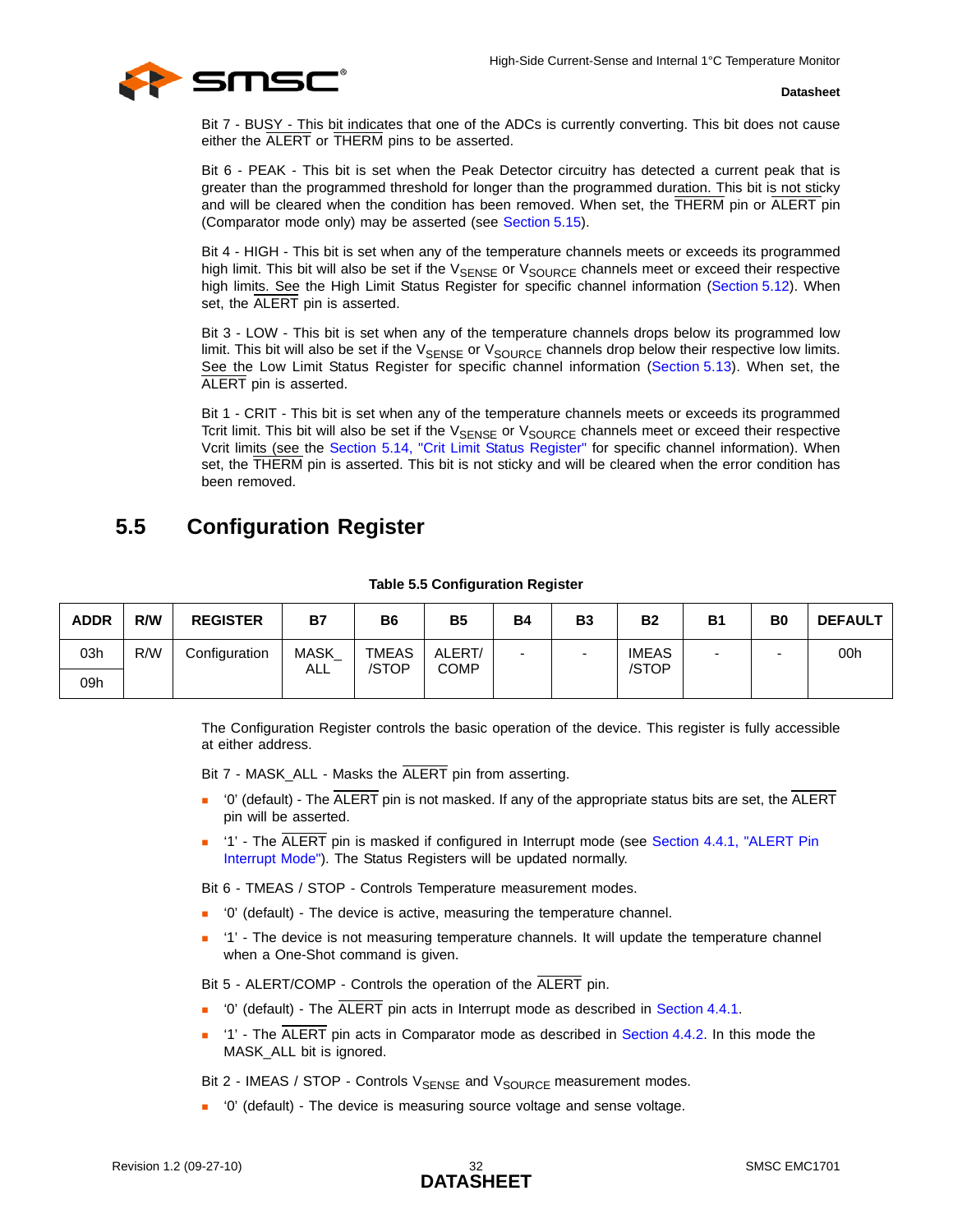

<span id="page-32-5"></span> $\blacksquare$  '1' -The device is not measuring the source voltage and sense voltage. It will update V<sub>SENSE</sub> and V<sub>SOURCE</sub> registers when a One-Shot command is given.

## <span id="page-32-0"></span>**5.6 Conversion Rate Register**

<span id="page-32-2"></span>

| <b>ADDR</b> | R/W | <b>REGISTER</b>    | <b>B7</b>                | <b>B6</b> | <b>B5</b> | <b>B4</b> | <b>B3</b> | <b>B2</b> | <b>B1</b>   | B <sub>0</sub> | <b>DEFAULT</b> |
|-------------|-----|--------------------|--------------------------|-----------|-----------|-----------|-----------|-----------|-------------|----------------|----------------|
| 04h         | R/W | Conversion<br>Rate | $\overline{\phantom{0}}$ | -         | -         | -         |           |           | T_CONV[2:0] |                | 06h<br>(4/sec) |
| 0Ah         |     |                    |                          |           |           |           |           |           |             |                |                |

#### **Table 5.6 Conversion Rate Register**

The Conversion Rate Register controls how often the  $V_{\text{SOURCE}}$  and temperature measurement channels are updated and compared against the limits. This register is fully accessible at either address.

Bits 2-0 - T\_CONV[2:0] - Determines the conversion rate as shown in [Table 5.7.](#page-32-3) This conversion rate applies to temperature measurement and source voltage measurement.

<span id="page-32-3"></span>

|              | <b>T_CONV[2:0]</b> |          |                        |
|--------------|--------------------|----------|------------------------|
| $\mathbf{2}$ |                    | ŋ        | <b>CONVERSION RATE</b> |
| $\Omega$     | 0                  | 0        | 1 per 16 sec           |
| $\mathbf{0}$ | 0                  |          | 1 per 8 sec            |
| $\mathbf{0}$ |                    | $\Omega$ | 1 per 4 sec            |
| $\Omega$     |                    |          | 1 per 2 sec            |
|              | $\Omega$           | $\Omega$ | 1 per sec              |
|              | $\Omega$           |          | 2 per sec              |
|              |                    | 0        | 4 per sec (default)    |
|              |                    |          | 8 per sec              |

#### **Table 5.7 Conversion Rate**

## <span id="page-32-1"></span>**5.7 Temperature Limit Registers**

<span id="page-32-4"></span>

| <b>ADDR</b> | R/W | <b>REGISTER</b>                     | <b>B7</b> | <b>B6</b> | <b>B5</b> | <b>B4</b> | <b>B3</b> | <b>B2</b> | <b>B1</b> | B <sub>0</sub> | <b>DEFAULT</b>         |
|-------------|-----|-------------------------------------|-----------|-----------|-----------|-----------|-----------|-----------|-----------|----------------|------------------------|
| 05h         | R/W | <b>Internal Diode</b><br>High Limit | Sign      | 64        | 32        | 16        | 8         | 4         | 2         |                | 55h<br>$(85^{\circ}C)$ |
| 0Bh         |     |                                     |           |           |           |           |           |           |           |                |                        |
| 06h         | R/W | <b>Internal Diode</b>               | Sign      | 64        | 32        | 16        | 8         | 4         | 2         |                | 80h                    |
| 0Ch         |     | Low Limit                           |           |           |           |           |           |           |           |                | (-128°C)               |

**Table 5.8 Temperature Limit Registers**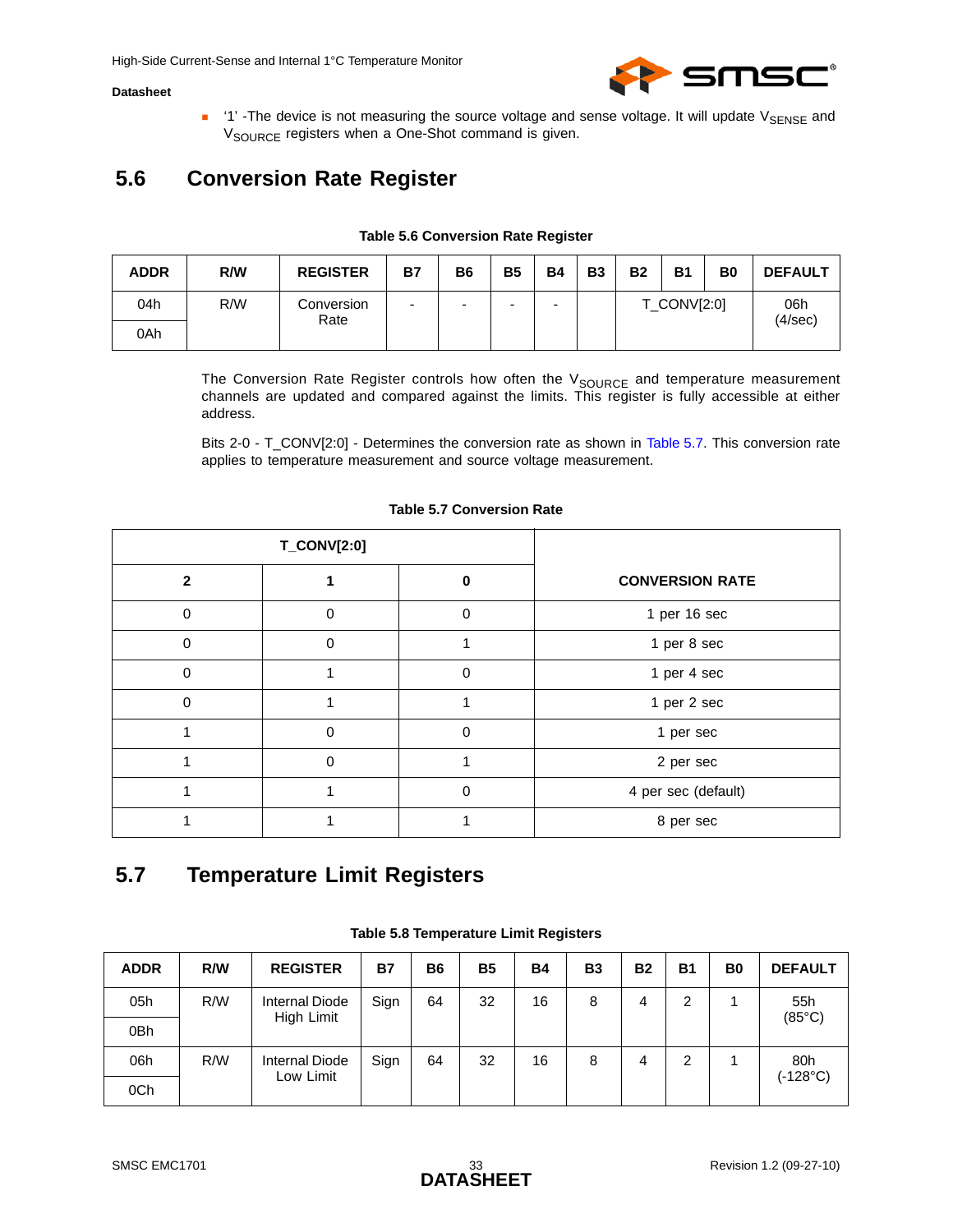

The device contains both high and low limits for the temperature channels. If the measured temperature meets or exceeds the high limit, the corresponding status bit is set, and the ALERT pin is asserted. Likewise, if the measured temperature is less than or equal to the low limit, the corresponding status bit is set and the ALERT pin is asserted.

The limit registers with multiple addresses are fully accessible at either address.

<span id="page-33-6"></span>When the device is Standby or Current Sense only mode, updating the limit registers will have no effect until the next conversion cycle occurs. This conversion cycle can be initiated via a write to the One-Shot Register or by clearing the TMEAS\_STOP bit in the Configuration Register (see [Section 5.5\)](#page-31-0).

## <span id="page-33-0"></span>**5.8 One-Shot Register**

#### **Table 5.9 One-Shot Register**

<span id="page-33-3"></span>

| ADDR. | R/W | <b>REGISTER</b> | <b>B7</b> | <b>B6</b> | <b>B5</b> | <b>B4</b> | <b>B3</b> | <b>B2</b>                                                                                                | <b>B1</b> | B <sub>0</sub> | <b>DEFAULT</b> |
|-------|-----|-----------------|-----------|-----------|-----------|-----------|-----------|----------------------------------------------------------------------------------------------------------|-----------|----------------|----------------|
| 0Fh   | W   | One-Shot        |           |           |           |           |           | Writing to this register initiates a single conversion cycle. Data<br>is not stored and always reads 00h |           |                | 00h            |

Writing to the One-Shot register will automatically update those channels that are not currently measured. If the device is Fully Active, writing to this register will have no effect. If the IMEAS\_STOP bit is set, writing to this register will update the V<sub>SENSE</sub> and V<sub>SOURCE</sub> voltage measurements. If the TMEAS\_STOP bit is set, writing to this register will update all of the temperature channel measurements.

### <span id="page-33-7"></span><span id="page-33-1"></span>**5.9 Tcrit Limit Registers**

<span id="page-33-4"></span>

| ADDR. | R/W | <b>REGISTER</b>                      | <b>B7</b>                | B <sub>6</sub> | <b>B5</b> | <b>B4</b> | <b>B3</b> | <b>B2</b> | <b>B1</b> | B <sub>0</sub> | <b>DEFAULT</b>          |
|-------|-----|--------------------------------------|--------------------------|----------------|-----------|-----------|-----------|-----------|-----------|----------------|-------------------------|
| 20h   | R/W | Internal Diode<br><b>Tcrit Limit</b> | Sign                     | 64             | 32        | 16        | 8         |           | 2         |                | 64h<br>$(100^{\circ}C)$ |
| 21h   | R/W | Tcrit<br>Hysteresis                  | $\overline{\phantom{0}}$ | 64             | 32        | 16        | 8         | 4         | 2         |                | 0Ah<br>$(10^{\circ}C)$  |

**Table 5.10 Tcrit Limit Registers**

The Tcrit Limit Registers are used to determine whether a critical thermal event has occurred. If the measured temperature meets or exceeds the Tcrit Limit, the THERM pin is asserted.

<span id="page-33-8"></span>Unlike the ALERT pin, the THERM pin cannot be masked. Additionally, the THERM pin will [be release](#page-44-1)d once the temperature drops below the corresponding threshold minus the Tcrit Hysteresis.

## <span id="page-33-2"></span>**5.10 Channel Mask Register**

<span id="page-33-5"></span>

| <b>ADDR</b> | R/W | <b>REGISTER</b> | <b>B7</b>                    | B6                  | <b>B5</b>                  | <b>B4</b> | <b>B3</b> | <b>B2</b> | <b>B1</b> | B <sub>0</sub>            | <b>DEFAULT</b> |
|-------------|-----|-----------------|------------------------------|---------------------|----------------------------|-----------|-----------|-----------|-----------|---------------------------|----------------|
| 1Fh         | R/W | Channel<br>Mask | <b>VSENSE</b><br><b>MASK</b> | VSRC<br><b>MASK</b> | <b>PEAK</b><br><b>MASK</b> |           |           | -         |           | <b>INT</b><br><b>MASK</b> | 00h            |

#### **Table 5.11 Channel Mask Register**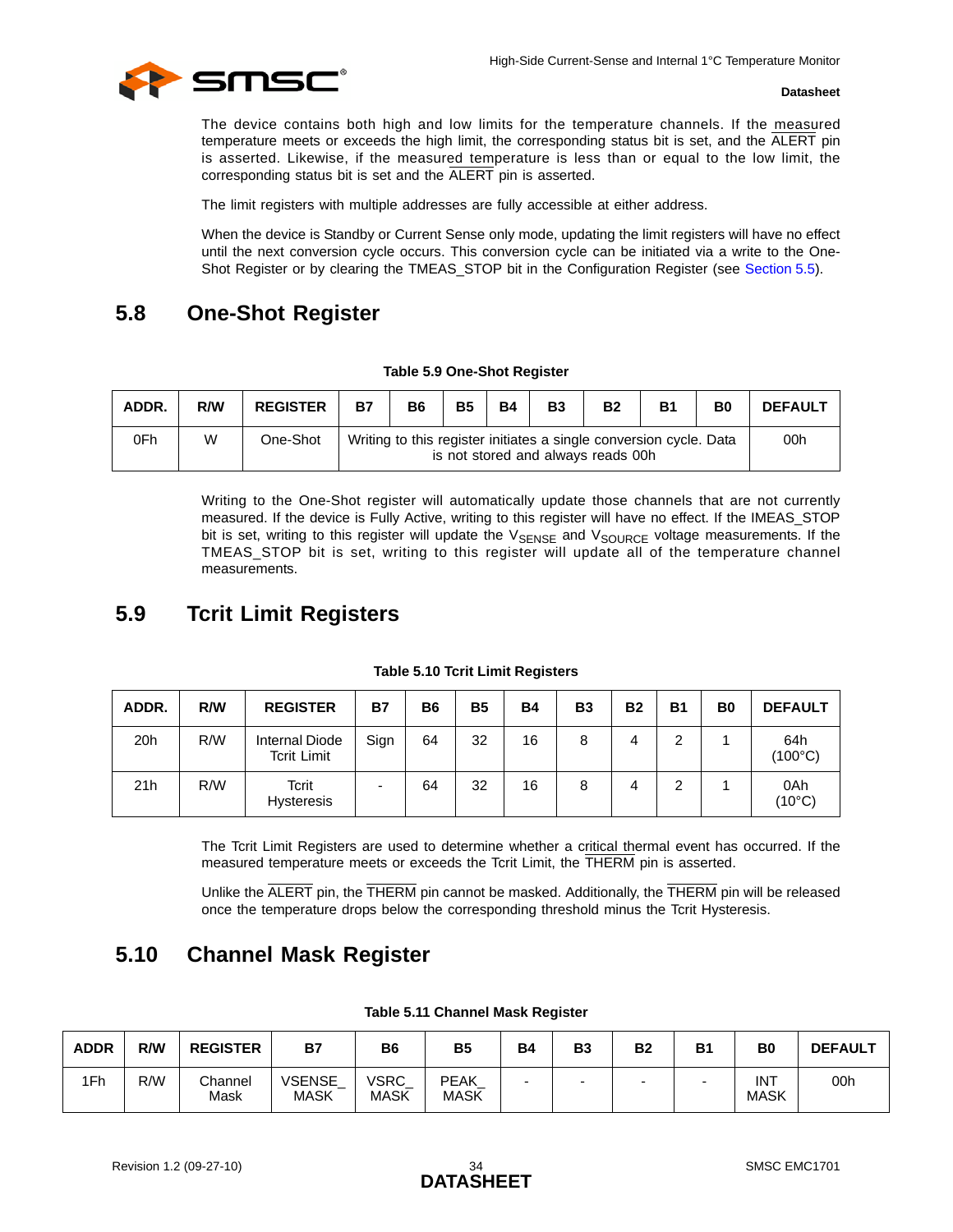

The Channel Mask Register controls individual channel masking. When a channel is masked, the ALERT pin will not be asserted when the masked channel reads an out-of-limit error. The channel mask does not mask the THERM pin.

Bit  $7$  - VSENSE\_MASK - Masks the ALERT pin from asserting when the  $V_{\text{SENSE}}$  value meets or exceeds the high limit or drops below the low limit. This bit will have no effect on the THERM pin functionality.

- $\blacksquare$  '0' (default) The V<sub>SENSE</sub> voltage channel will cause the  $\overline{ALERT}$  pin to be asserted (if enabled).
- $\blacksquare$  '1' The V<sub>SENSE</sub> voltage channel will not cause the  $\overline{ALERT}$  pin to be asserted (if enabled).

Bit 6 - VSRC\_MASK - Masks the  $\overline{ALERT}$  pin from asserting when the  $V_{SOLRCE}$  value meets or exceeds the high limit or drops below the low limit. This bit will have no effect on the THERM pin functionality.

- '0' (default) The  $V_{\text{SOLRCE}}$  voltage channel will cause the  $\overline{\text{ALERT}}$  pin to be asserted (if enabled).
- <sup>1</sup>' The V<sub>SOURCE</sub> voltage channel will not cause the  $\overline{ALERT}$  pin to be asserted (if enabled).

BIt 5 - PEAK\_MASK - Masks the ALERT pin from asserting when the Peak Detector circuitry detects a current spike. This bit will have no effect on the THERM pin functionality.

- $\blacksquare$  '0' (default) The Peak Detector circuitry will cause the  $\overline{ALERT}$  pin to be asserted (if enabled).
- $\blacksquare$  '1' The Peak Detector circuitry will not cause the  $\overline{\mathsf{ALERT}}$  pin to be asserted (if enabled).

Bit 0 - INTMASK - Masks the ALERT pin from asserting when the Internal Diode temperature is outof-limit.

- $\blacksquare$  '0' (default) The Internal Diode channel will cause the  $\overline{ALERT}$  pin to be asserted if it is out-of-limit.
- <span id="page-34-2"></span> $\blacksquare$  '1' - The Internal Diode channel will not cause the  $\overline{\text{ALERT}}$  pin to be asserted if it is out-of-limit.

### <span id="page-34-0"></span>**5.11 Consecutive Alert Register**

<span id="page-34-1"></span>

| <b>ADDR</b> | R/W | <b>REGISTER</b>      | <b>B7</b>          | <b>B6</b> | <b>B5</b>  | <b>B4</b> | B <sub>3</sub> | <b>B2</b>  | <b>B1</b> | B <sub>0</sub> | <b>DEFAULT</b> |
|-------------|-----|----------------------|--------------------|-----------|------------|-----------|----------------|------------|-----------|----------------|----------------|
| 22h         | R/W | Consecutive<br>Alert | <b>TIME</b><br>Ουτ |           | CTHRM[2:0] |           |                | CALRT[2:0] |           | -              | 70h            |

**Table 5.12 Consecutive Alert Register**

The Consecutive Alert Register determines how many times an out-of-limit error must be detected in consecutive measurements before the interrupt status registers are asserted. This applies to temperature limits only. The voltage measurement and current sense measurements are controlled via the Voltage Channel Configuration register and Current Sense Configuration register respectively (see [Section 5.15](#page-36-1) and [Section 5.16\)](#page-37-0).

When the ALERT pin is configured as a comparator, the consecutive alert counter will ignore low limit errors and only increment if the measured temperature meets or exceeds the High Limit.

Bit 7 - TIMEOUT - Determines whether the SMBus Timeout function is enabled.

- '0' (default) The SMBus Timeout feature is disabled. The SMCLK line can be held low indefinitely without the device resetting its SMBus protocol.
- '1' The SMBus Timeout feature is enabled. If the SMCLK line is held low for more than 30ms, the device will reset the SMBus protocol.

Bits 6-4 - CTHRM[2:0] - Determines the number of consecutive measurements that must exceed the corresponding Tcrit Limit before the THERM pin is asserted.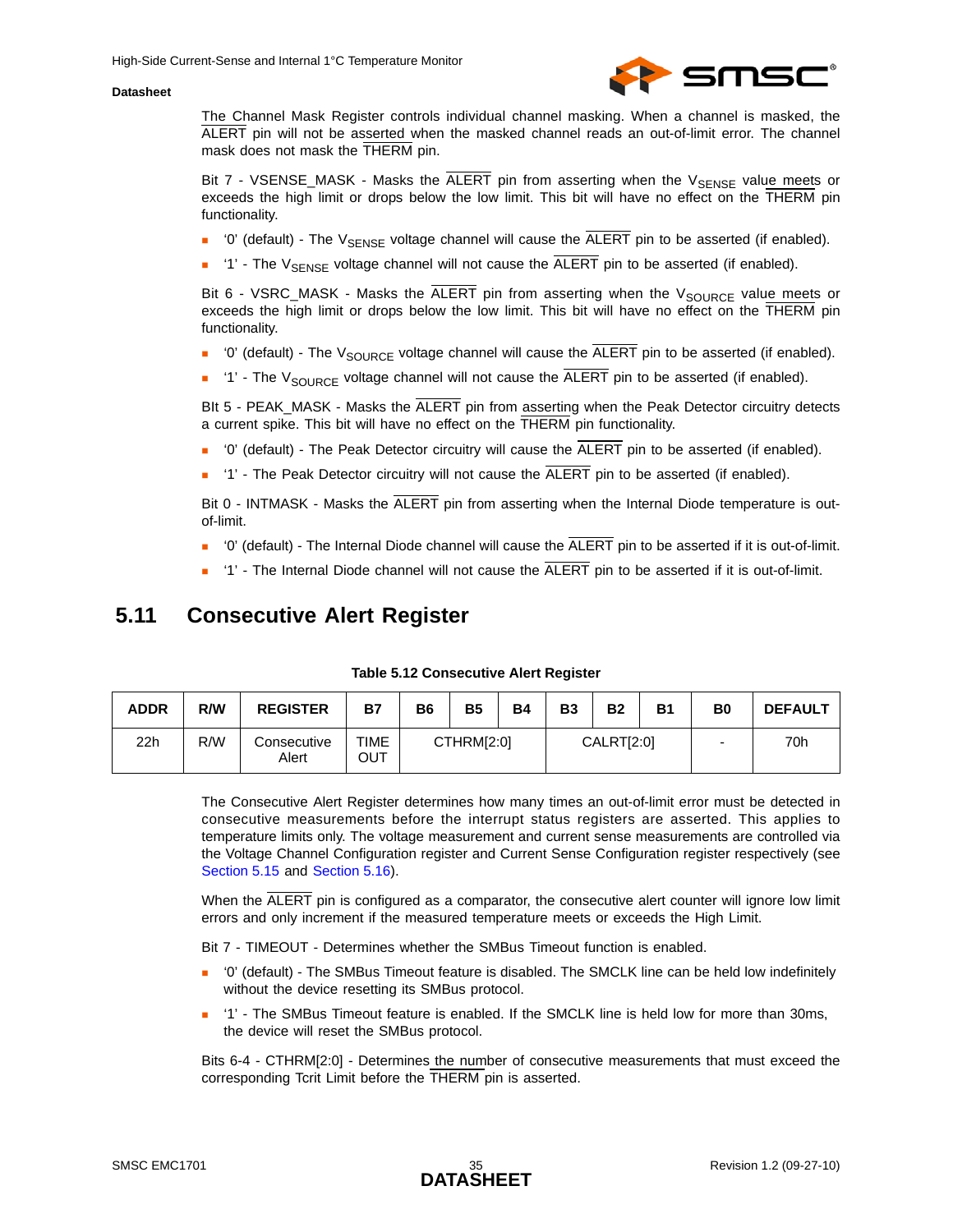

Bits 3-1 - CALRT[2:0] - Determines the number of consecutive measurements that must have an outof-limit condition before the ALERT pin is asserted. The bits are decoded as shown in [Table 5.13](#page-35-2). The default setting is 1 consecutive out-of-limit conversion.

<span id="page-35-2"></span>

|  | NUMBER OF CONSECUTIVE OUT-OF-LIMIT<br><b>MEASUREMENTS</b> |
|--|-----------------------------------------------------------|
|  | (default for CALRT[2:0])                                  |
|  |                                                           |
|  |                                                           |
|  | (default for CTHRM[2:0])                                  |

### **Table 5.13 Consecutive ALERT / THERM Settings**

## <span id="page-35-5"></span><span id="page-35-0"></span>**5.12 High Limit Status Register**

<span id="page-35-3"></span>

| <b>ADDR</b> | R/W   | <b>REGISTER</b>             | B7                           | B <sub>6</sub>       | <b>B5</b>                | <b>B4</b>                | B <sub>3</sub> | <b>B2</b>                | <b>B1</b>                | B <sub>0</sub> | <b>DEFAULT</b> |
|-------------|-------|-----------------------------|------------------------------|----------------------|--------------------------|--------------------------|----------------|--------------------------|--------------------------|----------------|----------------|
| 35h         | $R-C$ | High Limit<br><b>Status</b> | <b>VSENSE</b><br><b>HIGH</b> | VSRC_<br><b>HIGH</b> | $\overline{\phantom{0}}$ | $\overline{\phantom{0}}$ | -              | $\overline{\phantom{0}}$ | $\overline{\phantom{0}}$ | <b>HIGH</b>    | 00h            |

| Table 5.14 High Limit Status Register |  |
|---------------------------------------|--|
|---------------------------------------|--|

The High Limit Status Register contains the status bits that are set when a temperature or voltage channel high limit is met or exceeded. If any of these bits are set, the HIGH status bit in the Status Register is set. Reading from the High Limit Status Register will clear all bits if the error condition has been removed. Reading from the register will also clear the HIGH status bit in the Status Register if the error condition has been removed.

If not masked, the ALERT pin will be set if the programmed number of consecutive alert counts have been met and any of these status bits are set. Once set, the status bits will remain set until read unless the ALERT pin is configured as a comparator output (see [Section 4.4.2\)](#page-25-5).

Bit  $7 - VSENSE_HIGH$  - This bit is set when the  $V_{SENSE}$  value meets or exceeds its programmed high limit.

Bit 6 - VSRC\_HIGH - This bit is set when the  $V_{SOLRCE}$  value meets or exceeds its programmed high limit.

<span id="page-35-6"></span>Bit 0 - IHIGH - This bit is set when the Internal Diode channel meets or exceeds its programmed high limit.

## <span id="page-35-1"></span>**5.13 Low Limit Status Register**

<span id="page-35-4"></span>

| <b>ADDR</b> | R/W   | <b>REGISTER</b>               | B7                   | <b>B6</b>           | <b>B5</b> | B <sub>4</sub> | <b>B3</b> | <b>B2</b> | <b>B1</b> | B0          | <b>DEFAULT</b> |
|-------------|-------|-------------------------------|----------------------|---------------------|-----------|----------------|-----------|-----------|-----------|-------------|----------------|
| 36h         | $R-C$ | Limit<br>Low<br><b>Status</b> | <b>VSENSE</b><br>∟OW | VSRC_<br><b>LOW</b> | ۰         |                |           |           | -         | <b>ILOW</b> | 00h            |

#### **Table 5.15 Low Limit Status Register**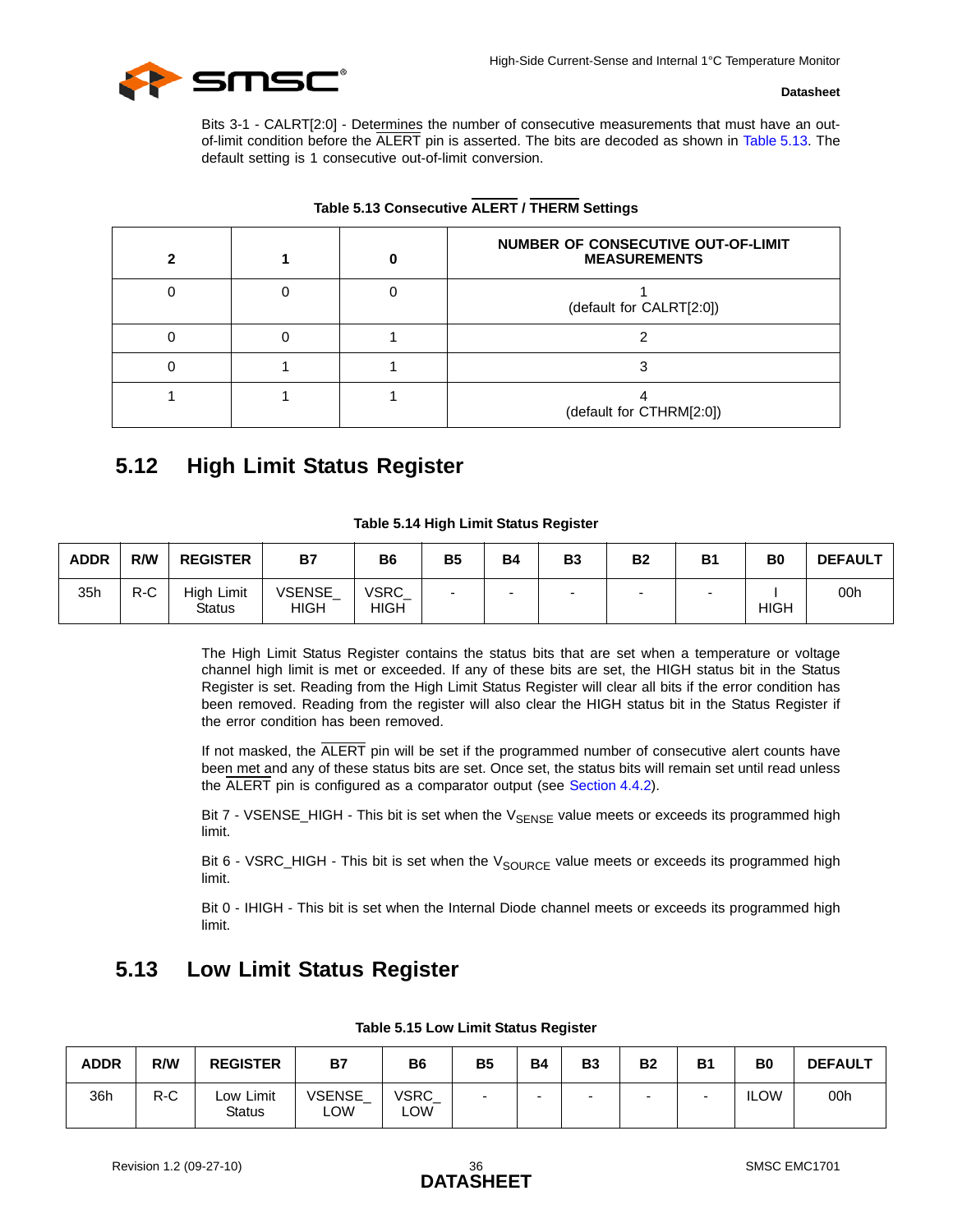

The Low Limit Status Register contains the status bits that are set when a temperature or voltage channel drops below the low limit. If any of these bits are set, the LOW status bit in the Status Register is set. Reading from the Low Limit Status Register will clear all bits. Reading from the register will also clear the LOW status bit in the Status Register if the error status has been removed.

If not masked, the ALERT pin will be set if the programmed number of consecutive alert counts have been met and any of these status bits are set.

Once set, the status bits will remain set until read.

Bit  $7 - VSENSE\_LOW - This bit is set when the  $V_{SENSE}$  value drops below its programmed low limit.$ 

Bit 6 - VSRC\_LOW - This bit is set when the  $V_{\text{SOLRCE}}$  value drops below its programmed low limit.

<span id="page-36-5"></span>Bit 0 - ILOW - This bit is set when the Internal Diode channel drops below its programmed low limit.

## <span id="page-36-0"></span>**5.14 Crit Limit Status Register**

<span id="page-36-2"></span>

| <b>ADDR</b> | R/W | <b>REGISTER</b>      | <b>B7</b>              | B6             | <b>B5</b> | <b>B4</b> | B <sub>3</sub> | <b>B2</b> | <b>B1</b> | B <sub>0</sub> | <b>DEFAULT</b> |
|-------------|-----|----------------------|------------------------|----------------|-----------|-----------|----------------|-----------|-----------|----------------|----------------|
| 37h         | R-C | Crit Limit<br>Status | VSENSE<br><b>VCRIT</b> | VSRC_<br>VCRIT | -         | $\sim$    | -              | -         |           | <b>ITCRIT</b>  | 00h            |

| Table 5.16 Crit Limit Status Register |  |  |  |  |  |  |
|---------------------------------------|--|--|--|--|--|--|
|---------------------------------------|--|--|--|--|--|--|

The Crit Limit Status register contains the status bits that are set when a temperature or voltage channel Tcrit or Vcrit Limit is met or exceeded (see [Section 5.9](#page-33-1) and [Section 5.23\)](#page-43-2). If any of these bits are set, the CRIT status bit in the Status register is set. Reading from the Crit Limit Status register will not clear the status bits. Once the temperature drops below the Tcrit Limit minus the Tcrit Hysteresis, the corresponding status bits will be automatically cleared. Once the voltage drops below the Vcrit Limit minus the Vcrit Hysteresis, the corresponding status bits will be automatically cleared. The CRIT bit in the Status register will be cleared when all individual bits are cleared.

Bit 7 - VSENSE\_VCRIT - This bit is set when the V<sub>SENSE</sub> value meets or exceeds its programmed Vcrit limit. When set, this bit will assert the THERM pin.

Bit 6 - VSRC\_VCRIT- This bit is set when the  $V_{SOLRCE}$  value meets or exceeds its programmed Vcrit limit. When set, this bit will assert the THERM pin.

<span id="page-36-4"></span>Bit 0 - ITCRIT - This bit is set when the Internal Diode channel meets or exceeds its programmed Tcrit limit. When set, this bit will assert the THERM pin.

## <span id="page-36-1"></span>**5.15 Voltage Sampling Configuration Register**

<span id="page-36-3"></span>

| <b>ADDR</b> | R/W | <b>REGISTER</b>               | <b>B7</b>                   | <b>B6</b> | <b>B5</b> | <b>B4</b> | <b>B3</b> | <b>B2</b>    | <b>B1</b> | B <sub>0</sub> | <b>DEFAULT</b> |
|-------------|-----|-------------------------------|-----------------------------|-----------|-----------|-----------|-----------|--------------|-----------|----------------|----------------|
| 50h         | R/W | Voltage<br>Sampling<br>Config | PK<br><b>ALERT</b><br>THERM |           |           |           |           | V_QUEUE[1:0] |           | V AVG[1:0]     | 80h            |

#### **Table 5.17 Voltage Sampling Configuration Register**

The Voltage Sampling Configuration register controls functionality for the source voltage measurement and Peak Detector circuitry.

Bit 7 - PK\_ALERT\_THERM - Determines whether the ALERT pin or THERM pin is asserted if the Peak Detector detects a current spike. If configured to assert the ALERT pin, the PEAK\_MASK can block the pin assertion normally. If configured to assert the THERM pin, it will not be masked.

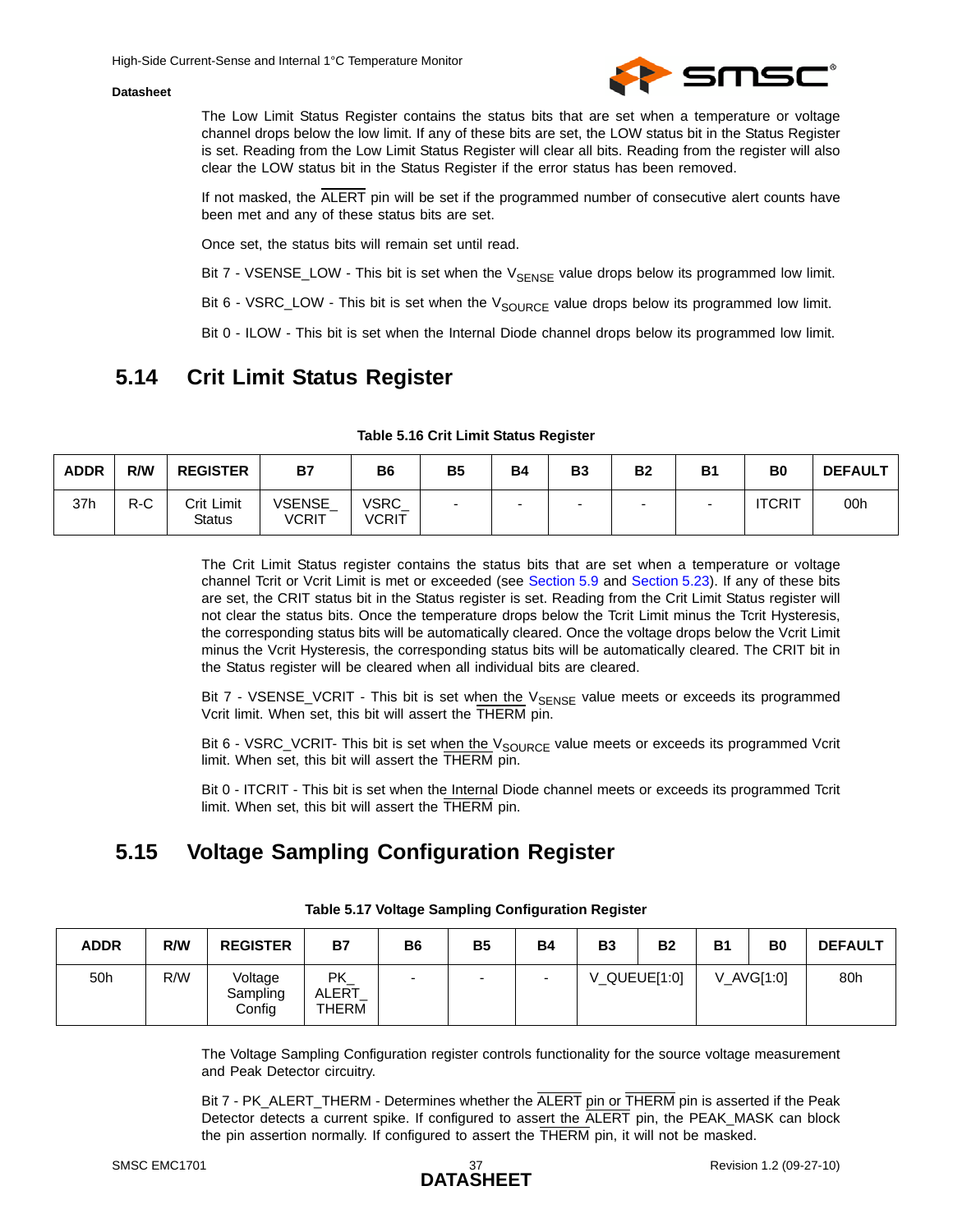

- $\blacksquare$  '0' The Peak Detector circuitry will assert the  $\overline{\mathsf{ALERT}}$  pin when a current spike is detected. The ALERT pin must be configured to operate in Comparator mode or it will not be asserted.
- $\blacksquare$  '1' (default) The Peak Detector circuitry will assert the  $\overline{\sf{THERM}}$  pin when a current spike is detected.

Bits  $3 - 2 - V_$ QUEUE[1:0] - Determine the number of consecutive measurements that  $V_{\text{SOURCE}}$  must exceed the limits before flagging an interrupt.

<span id="page-37-1"></span>

| V_QUEUE[1:0] |                                                 |
|--------------|-------------------------------------------------|
|              | NUMBER OF CONSECUTIVE OUT-OF-LIMIT MEASUREMENTS |
|              | 1 (default)                                     |
|              | ◠                                               |
|              |                                                 |
|              |                                                 |

#### **Table 5.18 Voltage Queue Settings**

Bits 1-0 - V\_AVG[1:0] - Controls the digital averaging that is applied to the source voltage measurement, as shown in [Table 5.19.](#page-37-2)

#### **Table 5.19 Voltage Averaging Settings**

<span id="page-37-2"></span>

| <b>V_AVG[1:0]</b> |                    |
|-------------------|--------------------|
|                   | <b>AVERAGING</b>   |
|                   | Disabled (default) |
|                   | 2x                 |
|                   | 4x                 |
|                   | 8x                 |

## <span id="page-37-4"></span><span id="page-37-0"></span>**5.16 Current Sense Sampling Configuration Register**

| Table 5.20 Current Sense Sampling Configuration Register |  |  |  |
|----------------------------------------------------------|--|--|--|
|----------------------------------------------------------|--|--|--|

<span id="page-37-3"></span>

| <b>ADDR</b> | R/W | <b>REGISTER</b>                         | <b>B7</b>         | <b>B6</b> | <b>B5</b> | <b>B4</b> | <b>B3</b>        | <b>B2</b> | <b>B1</b> | B <sub>0</sub>  | <b>DEFAULT</b> |
|-------------|-----|-----------------------------------------|-------------------|-----------|-----------|-----------|------------------|-----------|-----------|-----------------|----------------|
| 51h         | R/W | <b>Current Sense</b><br>Sampling Config | CS QUEUE<br>[1:0] |           | CS SAMP   | AVG [1:0] | CS.<br>TIME[1:0] | SAMP      |           | CS RNG<br>[1:0] | 03h            |

The Current Sense Sampling Configuration register stores the controls for determining the Current Sense sampling / update time.

Bits 7 - 6 - CS\_QUEUE[1:0] - Determine the number of consecutive measurements that the measured V<sub>SENSE</sub> must exceed the limits before flagging an interrupt.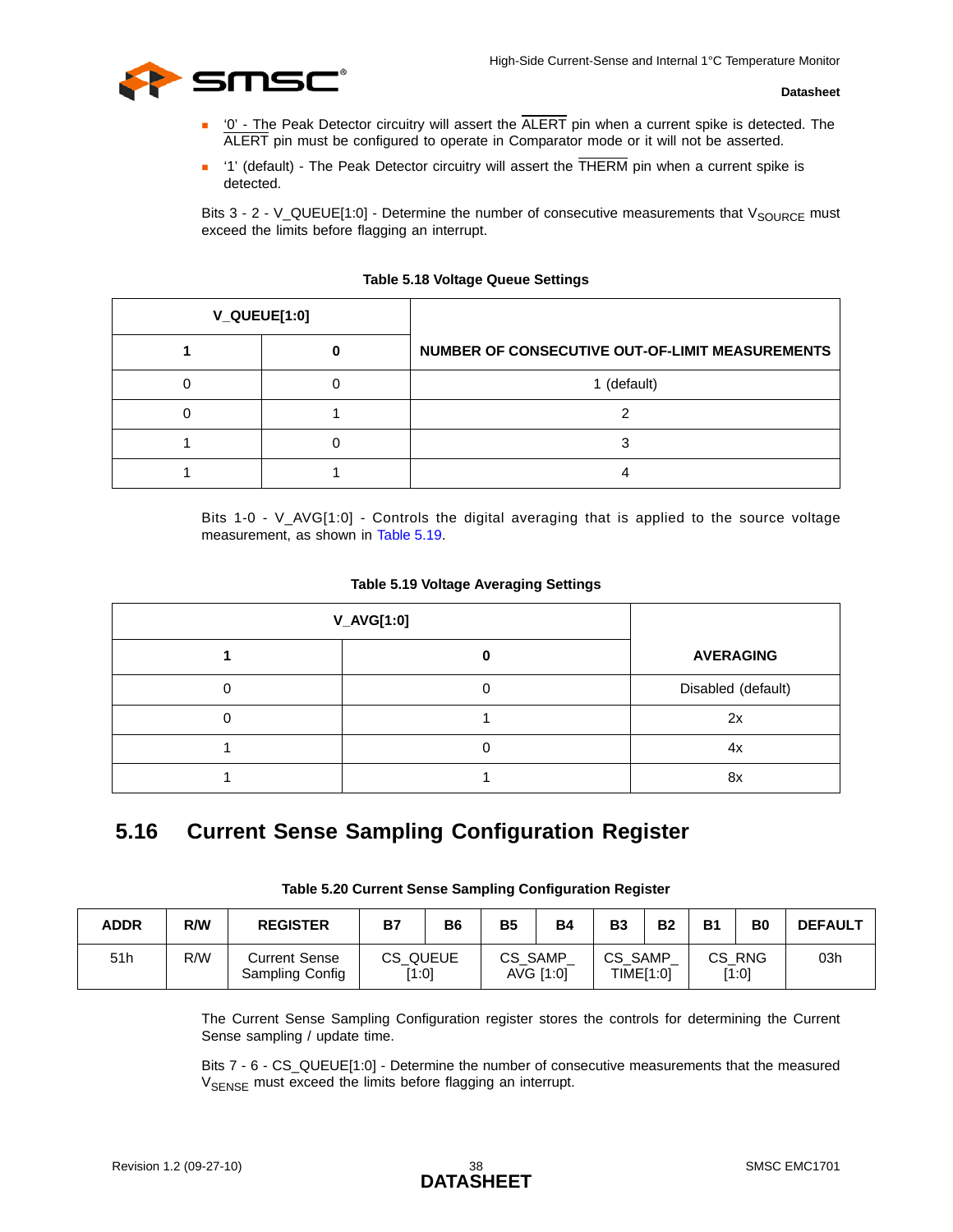

#### **Table 5.21 Sense Queue Settings**

<span id="page-38-0"></span>

| CS_QUEUE[1:0] |                                                 |
|---------------|-------------------------------------------------|
|               | NUMBER OF CONSECUTIVE OUT-OF-LIMIT MEASUREMENTS |
|               | 1 (default)                                     |
|               |                                                 |
|               |                                                 |
|               |                                                 |

Bits 5 - 4 - CS\_SAMP\_AVG[1:0] - Determines the number of averages that the Current Sensing Circuitry will take as shown in [Table 5.22](#page-38-1).

#### **Table 5.22 Current Sense Averaging Settings**

<span id="page-38-1"></span>

| CS_SAMP_AVG[1:0] |  |                  |
|------------------|--|------------------|
|                  |  | <b>AVERAGING</b> |
|                  |  | 1x (default)     |
|                  |  | 2x               |
|                  |  | 4x               |
|                  |  | 8x               |

Bits 3 - 2 - CS\_SAMP\_TIME[1:0] - Determines the sampling time of the Current Sensing Circuitry as shown in [Table 5.23.](#page-38-2) The V<sub>SENSE</sub> voltage will be updated at this rate representing the average current over the Sampling Time multiplied by the Averaging factor as shown in [Table 5.24](#page-39-1).

#### **Table 5.23 Current Sensing Sampling Time Settings**

<span id="page-38-2"></span>

| CS_SAMP_TIME[1:0] |                                     |
|-------------------|-------------------------------------|
|                   | <b>CURRENT SENSOR SAMPLING TIME</b> |
|                   | 82ms (default)                      |
|                   | 82 <sub>ms</sub>                    |
|                   | 164ms                               |
|                   | 328ms                               |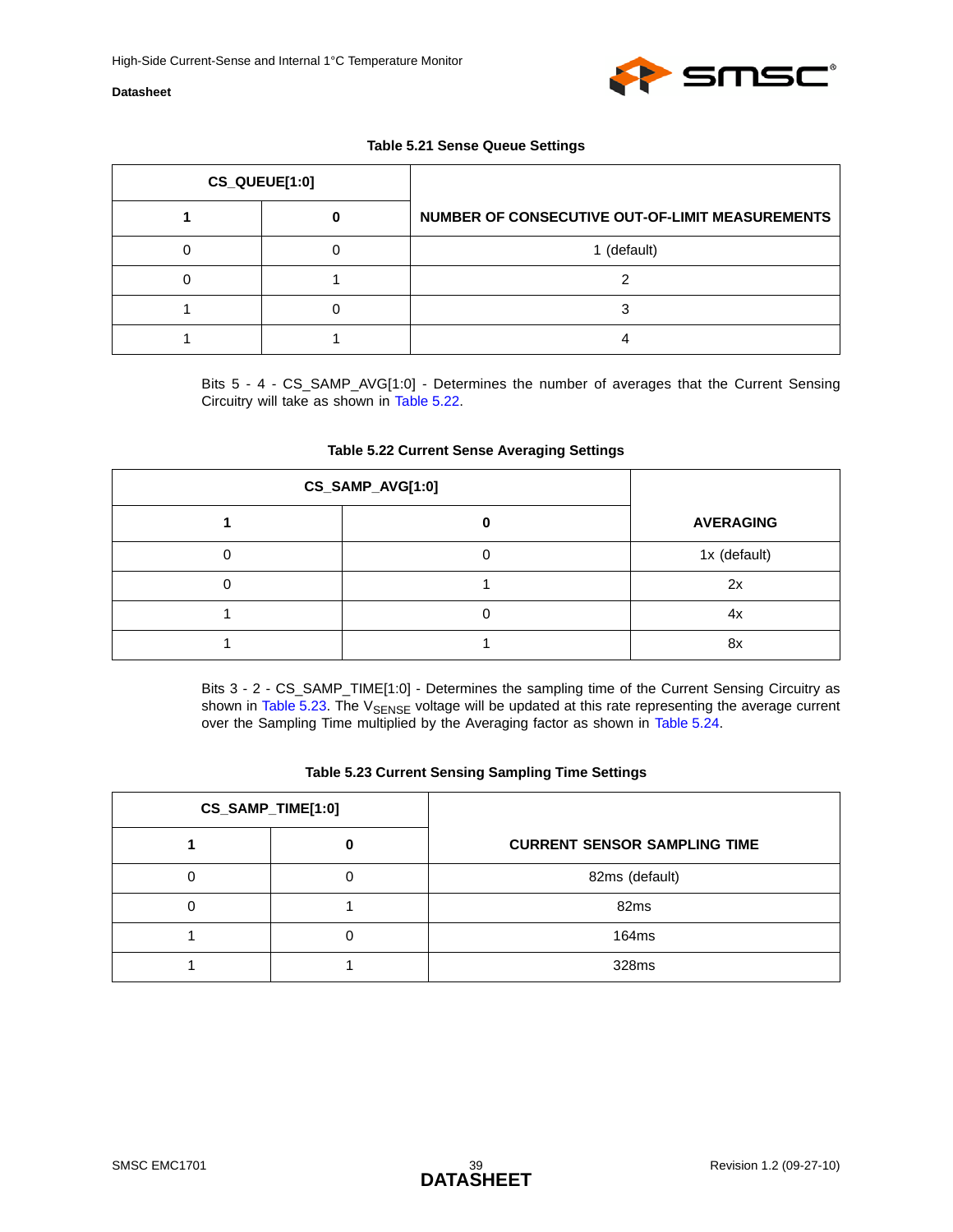

#### **Table 5.24 Total Sampling Times**

<span id="page-39-1"></span>

|                      | <b>AVERAGING SELECTION</b> |       |                    |                    |  |  |  |
|----------------------|----------------------------|-------|--------------------|--------------------|--|--|--|
| <b>SAMPLING TIME</b> | 1X                         | 2X    | 4Х                 | 8X                 |  |  |  |
| 82 <sub>ms</sub>     | 82 <sub>ms</sub>           | 164ms | 328ms              | 655 <sub>ms</sub>  |  |  |  |
| 164ms                | 164ms                      | 328ms | 655ms              | 1310 <sub>ms</sub> |  |  |  |
| 328ms                | 328ms                      | 655ms | 1310 <sub>ms</sub> | 2620ms             |  |  |  |

Bits 1 - 0 - CS\_RNG[1:0] - Determines the Current Sense maximum expected voltage (full scale range) as shown in [Table 5.25](#page-39-2).

<span id="page-39-2"></span>

| <b>CS_RNG[1:0]</b> |                             |
|--------------------|-----------------------------|
|                    | <b>CURRENT SENSOR RANGE</b> |
|                    | 10mV                        |
|                    | 20mV                        |
|                    | 40mV                        |
|                    | 80mV (default)              |

#### <span id="page-39-5"></span>**Table 5.25 Current Sensing Range (Full Scale Range) Settings**

## <span id="page-39-4"></span><span id="page-39-0"></span>**5.17 Peak Detection Configuration Register**

<span id="page-39-3"></span>

| <b>ADDR</b> | R/W | <b>REGISTER</b>             | <b>B7</b> | <b>B6</b> | <b>B5</b>        | <b>B4</b> | <b>B3</b> | <b>B2</b>         | <b>B1</b> | B <sub>0</sub> | <b>DEFAULT</b> |
|-------------|-----|-----------------------------|-----------|-----------|------------------|-----------|-----------|-------------------|-----------|----------------|----------------|
| 52h         | R/W | Peak<br>Detection<br>Config |           |           | PEAK_DET_TH[3:0] |           |           | PEAK_DET_DUR[3:0] |           |                | 00h            |

#### **Table 5.26 Peak Detection Configuration Register**

The Peak Detection Configuration register controls the threshold and durations used by the Peak Detection circuitry. At all times, the Peak Detection threshold and duration are set by the values written into this register. The resistors on the TH\_SEL and DUR\_SEL pins are used to determine the initial values of this register (EMC1701-1 only) and will not be retained if the value is over written by the user.

These values may be updated at any time via the SMBus.

Bits 7-4 - PEAK\_DET\_TH[3:0] - Determines the Peak Detector Threshold level as shown in [Table 5.27.](#page-40-0)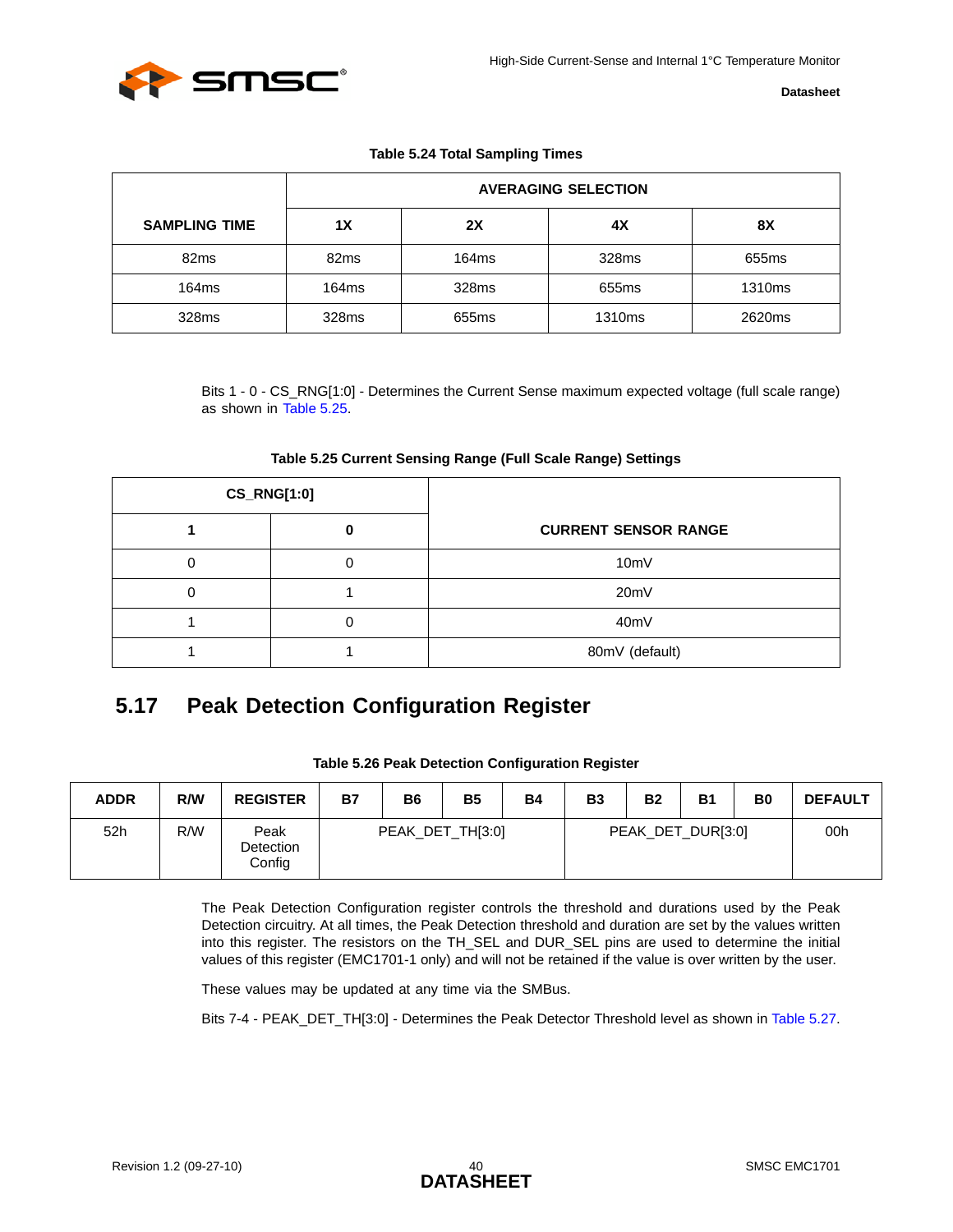

<span id="page-40-0"></span>

|              | PEAK_DET_TH[3:0]        |              |              |                          |
|--------------|-------------------------|--------------|--------------|--------------------------|
| $\mathbf 3$  | $\overline{\mathbf{2}}$ | 1            | $\pmb{0}$    | PEAK DETECTION THRESHOLD |
| $\mathbf 0$  | $\pmb{0}$               | $\pmb{0}$    | $\pmb{0}$    | 10mV                     |
| $\pmb{0}$    | $\pmb{0}$               | $\pmb{0}$    | 1            | 15mV                     |
| $\mathbf 0$  | $\pmb{0}$               | $\mathbf{1}$ | $\pmb{0}$    | 20mV                     |
| $\mathbf 0$  | $\pmb{0}$               | $\mathbf{1}$ | $\mathbf{1}$ | 25mV                     |
| $\pmb{0}$    | $\mathbf 1$             | $\pmb{0}$    | $\pmb{0}$    | 30mV                     |
| $\pmb{0}$    | 1                       | $\pmb{0}$    | 1            | 35mV                     |
| $\pmb{0}$    | 1                       | $\mathbf{1}$ | $\pmb{0}$    | 40mV                     |
| $\pmb{0}$    | 1                       | $\mathbf{1}$ | 1            | 45mV                     |
| $\mathbf{1}$ | $\pmb{0}$               | $\pmb{0}$    | $\pmb{0}$    | 50mV                     |
| $\mathbf{1}$ | $\pmb{0}$               | $\mathbf 0$  | $\mathbf{1}$ | 55mV                     |
| $\mathbf{1}$ | $\pmb{0}$               | 1            | $\pmb{0}$    | 60mV                     |
| 1            | $\pmb{0}$               | $\mathbf{1}$ | 1            | 65mV                     |
| 1            | 1                       | $\pmb{0}$    | $\pmb{0}$    | 70mV                     |
| $\mathbf{1}$ | 1                       | $\mathbf 0$  | 1            | 75mV                     |
| 1            | 1                       | 1            | $\pmb{0}$    | 80mV                     |
| 1            | 1                       | 1            | 1            | 85mV                     |

### **Table 5.27 PEAK\_DET\_TH[3:0] Bit Decode**

Bits 4-0 - PEAK\_DET\_DUR[3:0] - Determines the Peak Detector minimum time threshold as shown in [Table 5.28](#page-40-1).

#### **Table 5.28 PEAK\_DET\_DUR[3:0] Bit Decode**

<span id="page-40-1"></span>

|   | PEAK_DET_DUR[3:0] |          |   |                                           |
|---|-------------------|----------|---|-------------------------------------------|
| 3 | 2                 |          | O | PEAK DETECTION MINIMUM<br><b>DURATION</b> |
| 0 | O                 | $\Omega$ | O | 1ms                                       |
| 0 | $\Omega$          | $\Omega$ |   | 5.12ms                                    |
| O | O                 |          | 0 | 25.6 ms                                   |
| 0 | $\Omega$          |          |   | 51.2 ms                                   |
| 0 |                   | $\Omega$ | 0 | 76.8 ms                                   |
| 0 |                   | $\Omega$ |   | 102.4ms                                   |
| O |                   |          | ი | 128.0ms                                   |
|   |                   |          |   | 256.0ms                                   |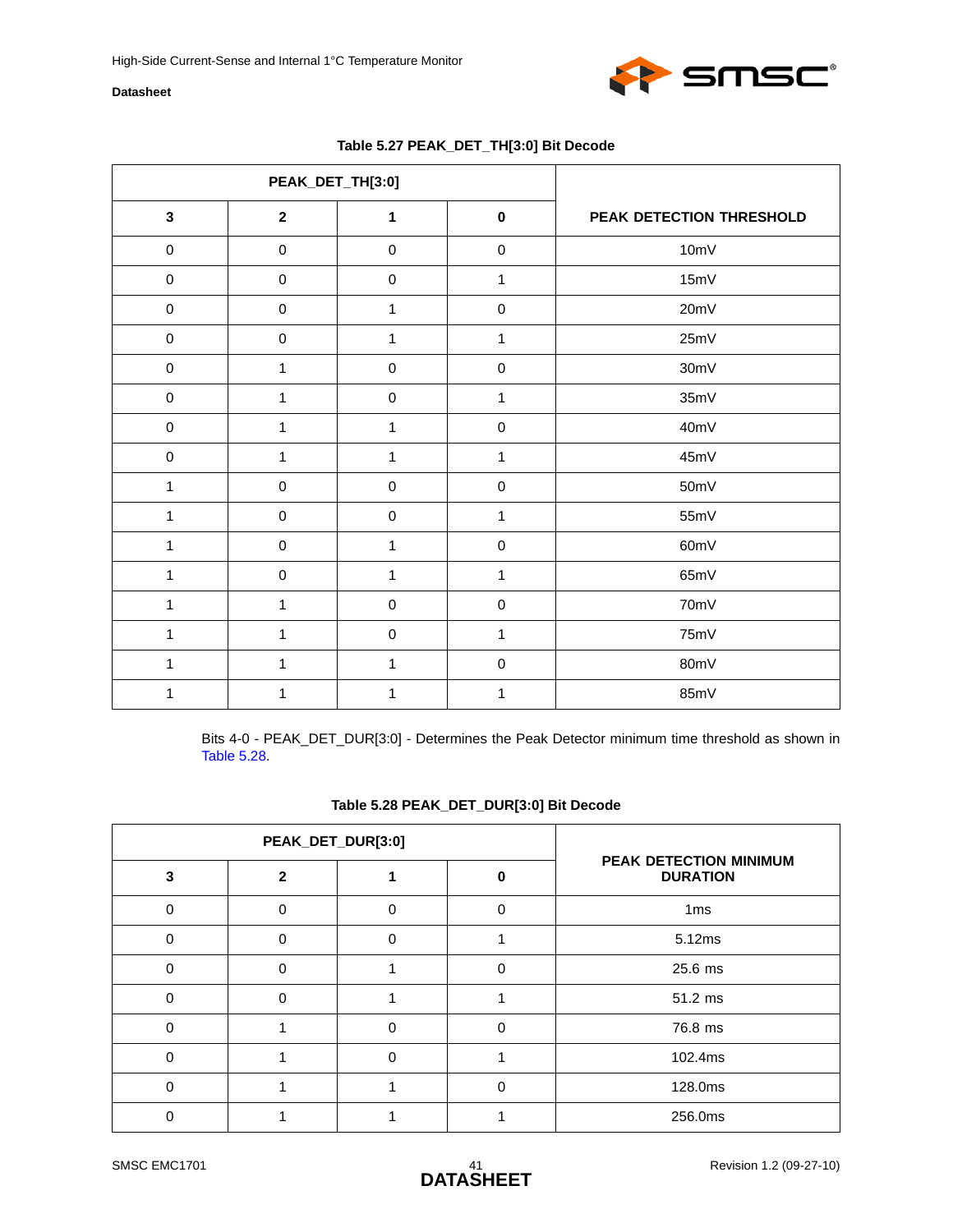

|   | PEAK_DET_DUR[3:0] |          |   |                                           |
|---|-------------------|----------|---|-------------------------------------------|
| 3 |                   |          |   | PEAK DETECTION MINIMUM<br><b>DURATION</b> |
|   | O                 | O        | 0 | 384.0ms                                   |
|   | $\Omega$          | $\Omega$ |   | 512.0ms                                   |
|   |                   |          | 0 | 768.0ms                                   |
|   | 0                 |          |   | 1024.0ms                                  |
|   |                   | $\Omega$ | 0 | 1536.0ms                                  |
|   |                   | $\Omega$ |   | 2048.0ms                                  |
|   |                   |          | ი | 3072.0ms                                  |
|   |                   |          |   | 4096.0ms                                  |

## <span id="page-41-3"></span><span id="page-41-0"></span>**5.18 Sense Voltage Registers**

#### **Table 5.29 Sense Voltage Registers**

<span id="page-41-1"></span>

| <b>ADDR</b> | R/W | <b>REGISTER</b>            | <b>B7</b> | <b>B6</b> | <b>B5</b> | <b>B4</b> | <b>B3</b> | <b>B2</b> | <b>B1</b> | B <sub>0</sub> | <b>DEFAULT</b> |
|-------------|-----|----------------------------|-----------|-----------|-----------|-----------|-----------|-----------|-----------|----------------|----------------|
| 54h         | R   | Sense Voltage<br>High Byte | Sign      | 1024      | 512       | 256       | 128       | 64        | 32        | 16             | 00h            |
| 55h         | R   | Sense Voltage<br>Low Byte  | 8         | 4         |           |           |           |           |           |                | 00h            |

The Sense Voltage registers store the measured V<sub>SENSE</sub> voltage across the sense resistor (R<sub>SENSE</sub>) placed between the SENSE+ and SENSE- pins (see [Section 4.1.1, "Current Measurement"\)](#page-20-4). Note that the bit weighting values are for representation of the voltage relative to full scale. There is no internal scaling of data and all normal binary bit weightings still apply.

The Sense Voltage register data format is standard 2's complement format with the positive full scale value (7F\_Fh) and negative full scale value (80\_0h) equal to the programmed maximum sense voltage (see [Section 5.16, "Current Sense Sampling Configuration Register"\)](#page-37-0).

The Sign bit indicates the direction of current flow. If the Sign bit is '0', current is flowing through RSENSE from the SENSE+ pin to the SENSE- pin. If the Sign bit is '1', the current is flowing through R<sub>SENSE</sub> from the SENSE- pin to the SENSE+ pin. See [Section 4.1.1, "Current Measurement"](#page-20-4) for examples.

<span id="page-41-2"></span>

| <b>V<sub>SENSE</sub></b> | <b>BINARY</b>  | <b>HEX (AS READ BY REGISTERS)</b> |
|--------------------------|----------------|-----------------------------------|
| Minus Full Scale         | 1000 0000 0000 | 80 Oh                             |
| $-2$ LSB                 | 1111 1111 1110 | FF Eh                             |
| $-1$ LSB                 | 1111 1111 1111 | FF Fh                             |
| Zero                     | 0000_0000_0000 | 00 0h                             |

#### **Table 5.30 VSENSE Data Format**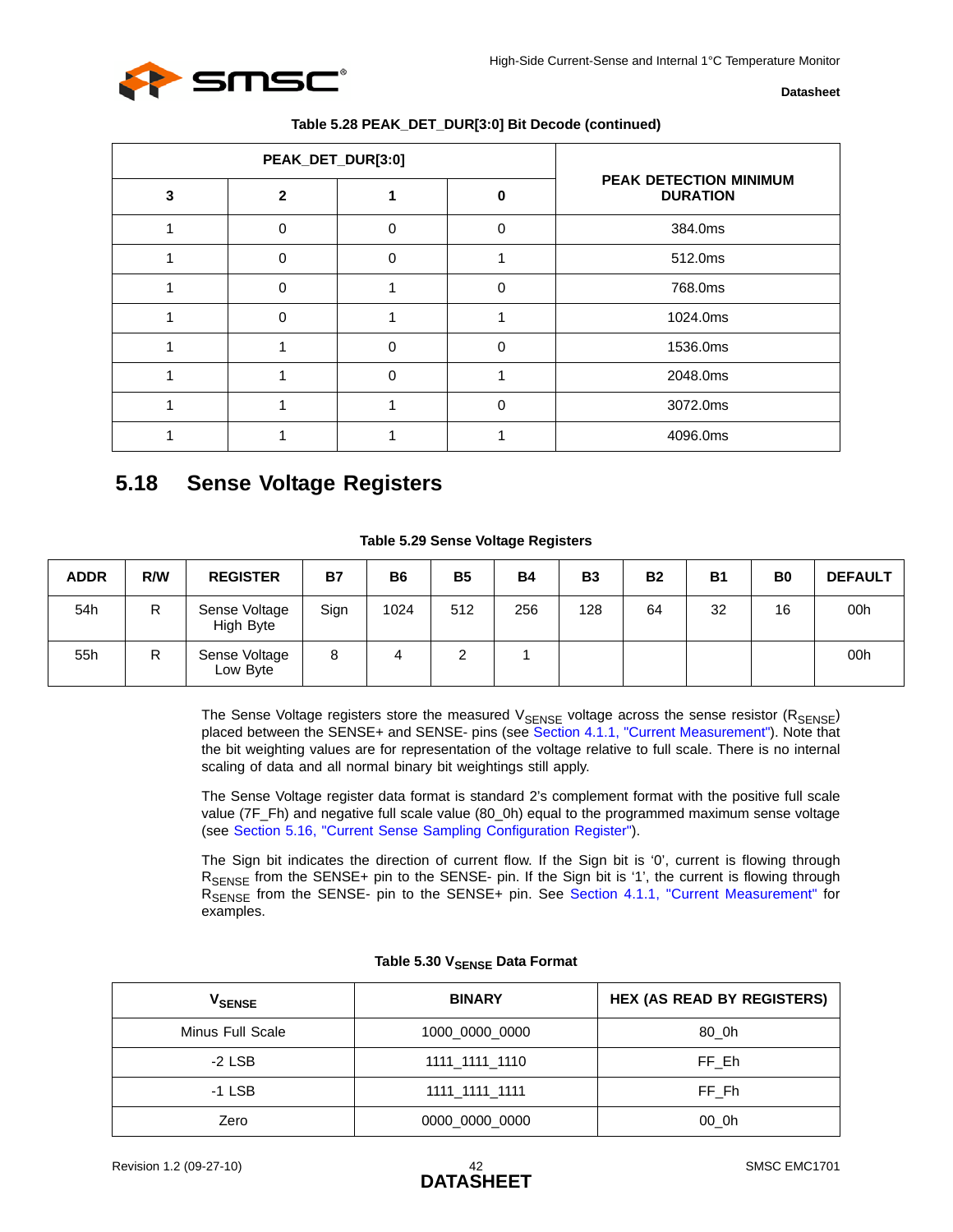

#### Table 5.30 V<sub>SENSE</sub> Data Format (continued)

| V <sub>SENSE</sub>     | <b>BINARY</b>  | <b>HEX (AS READ BY REGISTERS)</b> |
|------------------------|----------------|-----------------------------------|
| $+1$ LSB               | 0000 0000 0001 | 00 1h                             |
| $+2$ LSB               | 0000 0000 0010 | 00 2h                             |
| <b>Plus Full Scale</b> | 0111_1111_1111 | 7F Fh                             |

### <span id="page-42-4"></span><span id="page-42-0"></span>**5.19 Source Voltage Registers**

#### **Table 5.31 Source Voltage Registers**

<span id="page-42-2"></span>

| <b>ADDR</b> | R/W | <b>REGISTER</b>                  | <b>B7</b> | B <sub>6</sub> | <b>B5</b> | <b>B4</b> | <b>B3</b> | <b>B2</b> | <b>B1</b> | B <sub>0</sub> | <b>DEFAULT</b> |
|-------------|-----|----------------------------------|-----------|----------------|-----------|-----------|-----------|-----------|-----------|----------------|----------------|
| 58h         | R   | <sup>V</sup> SOURCE<br>High Byte | 12        | 6              | າ<br>J    | 1.5       | 0.75      | 0.375     | 0.1875    | 0.0938         | 00h            |
| 59h         | R   | V <sub>SOURCE</sub><br>low Byte  | 0.0469    | 0.0234         | 0.0117    | -         | -         |           | ۰         |                | 00h            |

The Source Voltage registers store the voltage measured at the SENSE+ pin (see [Section 4.1.2,](#page-21-2) ["Voltage Measurement"](#page-21-2)) as a digital value, V<sub>SOURCE</sub>, consisting of a high byte and low byte with five of its LSBs always zero.

The measured voltage is determined by summing the bit weights of each bit set. For example, if  $V_{\text{BUS}}$ was 7.4V, the Source Voltage registers would read 0100\_1110 for the high byte and 1100\_0000b for the low byte corresponding to  $6V + 0.75V + 0.375V + 0.1875V + 0.0469V + 0.0234V = 7.383V$ .

The bit weightings are assigned for human interpretation. They should be disregarded when translating the information via a computing system as shown in [Section 4.1.2, "Voltage Measurement".](#page-21-2)

<span id="page-42-5"></span>The Source Voltage registers cannot support negative values, and all values less than 0V will be recorded as 0V.

### <span id="page-42-1"></span>**5.20 Power Ratio Registers**

<span id="page-42-3"></span>

| <b>ADDR</b> | R/W | <b>REGISTER</b>          | <b>B7</b> | <b>B6</b> | <b>B5</b> | <b>B4</b> | <b>B3</b> | <b>B2</b> | <b>B1</b> | B <sub>0</sub> | <b>DEFAULT</b> |
|-------------|-----|--------------------------|-----------|-----------|-----------|-----------|-----------|-----------|-----------|----------------|----------------|
| 5Bh         | R   | Power Ratio<br>High Byte | 32768     | 16384     | 8192      | 4096      | 2048      | 1024      | 512       | 256            | 00h            |
| 5Ch         | R   | Power Ratio<br>Low Byte  | 128       | 64        | 32        | 16        | 8         | 4         |           |                | 00h            |

#### **Table 5.32 Power Ratio Registers**

The Power Ratio registers store a power factor value that is used to determine the final average power delivered to the system (see [Section 4.1.3, "Power Calculation"\)](#page-21-5). The power factor value is the result of the multiplication of the  $V_{SENSE}$  reading and the  $V_{SOLRCE}$  reading values shifted to a 16-bit number. It represents the ratio of delivered power with respect to maximum power.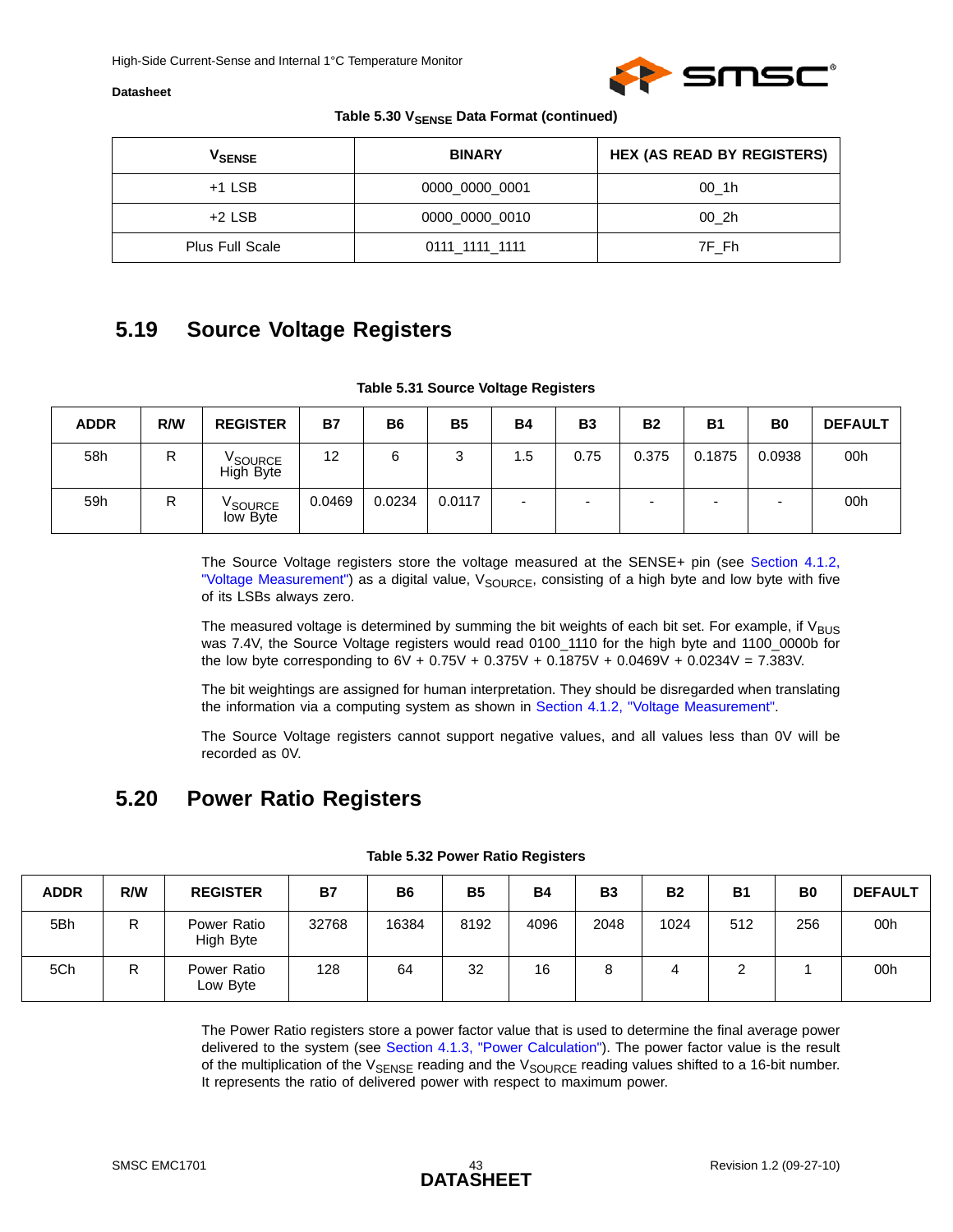

## <span id="page-43-6"></span><span id="page-43-0"></span>**5.21 VSENSE Limit Registers**

#### Table 5.33 V<sub>SENSE</sub> Limit Registers

<span id="page-43-3"></span>

| <b>ADDR</b> | R/W | <b>REGISTER</b>             | <b>B7</b> | <b>B6</b> | <b>B5</b> | <b>B4</b> | <b>B3</b> | <b>B2</b> | <b>B1</b> | B <sub>0</sub> | <b>DEFAULT</b> |
|-------------|-----|-----------------------------|-----------|-----------|-----------|-----------|-----------|-----------|-----------|----------------|----------------|
| 60h         | R/W | Sense Voltage<br>High Limit | Sign      | 1024      | 512       | 256       | 128       | 64        | 32        | 16             | 7Fh            |
| 61h         | R/W | Sense Voltage<br>Low Limit  | Sign      | 1024      | 512       | 256       | 128       | 64        | 32        | 16             | 80h            |

The  $V_{\text{SENSE}}$  Limit registers store a high and low limit for  $V_{\text{SENSE}}$ .  $V_{\text{SENSE}}$  is compared against both limits after each update.

The data format for the limit is a raw binary form that is relative to the maximum  $V_{\text{SENSE}}$  that has been programmed.

If the measured sense voltage meets or exceeds the high limit or drops below the low limit, the ALERT pin is asserted and the VSENSE\_HIGH or VSENSE\_LOW status bits are set in the High Limit Status or Low Limit Status registers (see [Section 5.12](#page-35-0) and [Section 5.13\)](#page-35-1).

**APPLICATION NOTE:** V<sub>SENSE</sub> is always checked to be greater than the high limit or less than the low limit including when  $V_{\text{SENSE}}$  is negative.

## <span id="page-43-1"></span>**5.22 Source Voltage Limit Registers**

<span id="page-43-4"></span>

| <b>ADDR</b> | R/W | <b>REGISTER</b>                 | <b>B7</b> | <b>B6</b> | <b>B5</b> | <b>B4</b> | <b>B3</b> | <b>B2</b> | <b>B1</b> | B <sub>0</sub> | <b>DEFAULT</b> |
|-------------|-----|---------------------------------|-----------|-----------|-----------|-----------|-----------|-----------|-----------|----------------|----------------|
| 64h         | R/W | Source<br>Voltage<br>High Limit | 12        | 6         | 3         | 1.5       | 0.75      | 0.375     | 0.1875    | 0.0938         | FFh            |
| 65h         | R/W | Source<br>Voltage Low<br>Limit  | 12        | 6         | 3         | 1.5       | 0.75      | 0.375     | 0.1875    | 0.0938         | 00h            |

#### **Table 5.34 Source Voltage Limit Registers**

The Source Voltage Limit registers store the high and low limits for V<sub>SOURCE</sub>. V<sub>SOURCE</sub> is compared against all limits after each update.

<span id="page-43-7"></span>If V<sub>SOURCE</sub> meets or exceeds the corresponding high limit or drops below the low limit, the ALERT pin is asserted and the VSRC\_HIGH or VSRC\_LOW status bits are set in the High Limit Status or Low Limit Status registers (see [Section 5.12](#page-35-0) and [Section 5.13\)](#page-35-1).

## <span id="page-43-2"></span>**5.23 Critical Voltage Limit Registers**

<span id="page-43-5"></span>

| <b>ADDR</b> | R/W | <b>REGISTER</b>              | Β7   | B <sub>6</sub> | <b>B5</b> | <b>B4</b> | <b>B3</b> | <b>B2</b> | <b>B1</b> | <b>B0</b> | <b>DEFAULT</b> |
|-------------|-----|------------------------------|------|----------------|-----------|-----------|-----------|-----------|-----------|-----------|----------------|
| 66h         | R/W | Sense Voltage<br>Vcrit Limit | Sign | 1024           | 512       | 256       | 128       | 64        | 32        | 16        | 7Fh            |

**Table 5.35 Critical Voltage Limit Registers**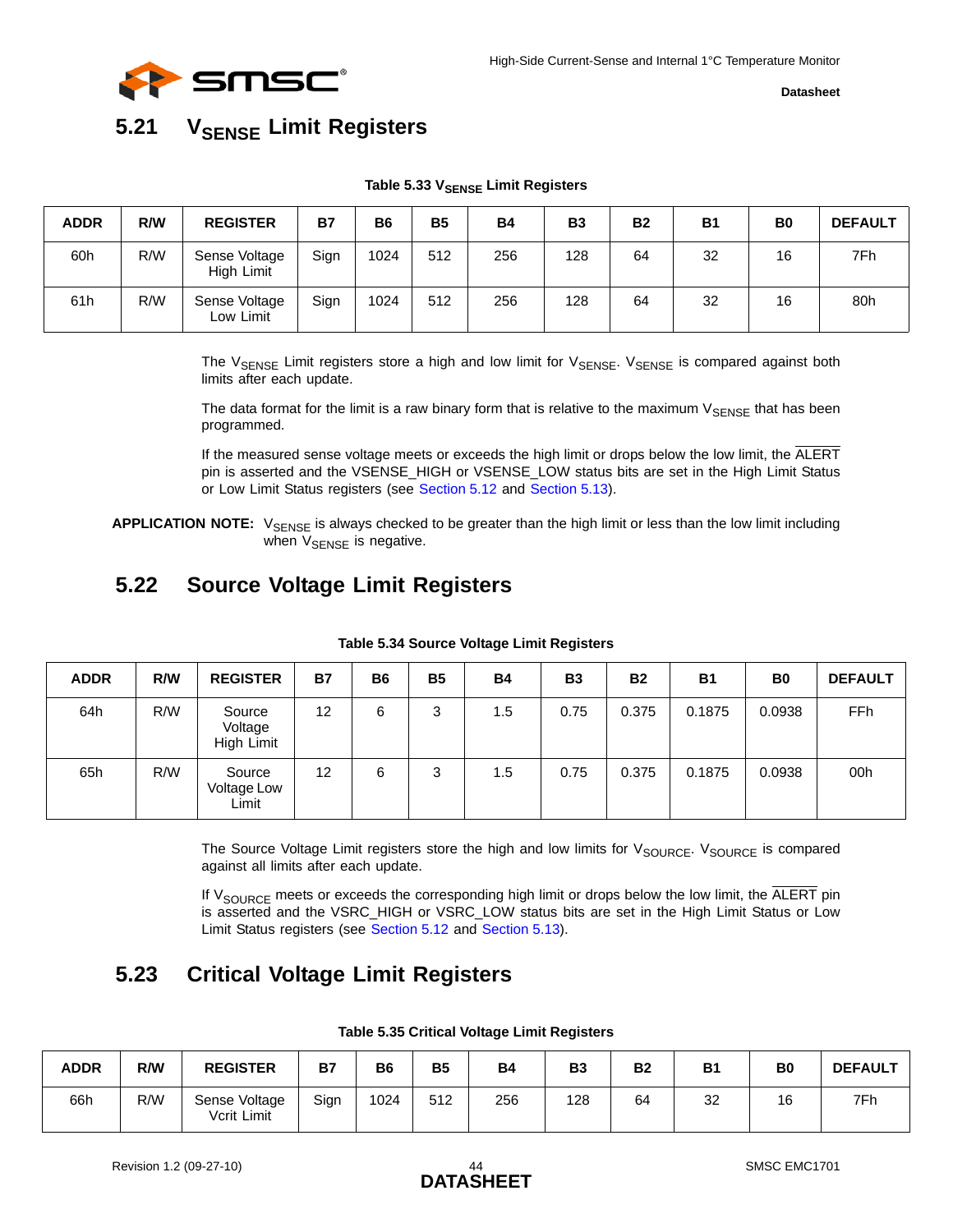

#### **Table 5.35 Critical Voltage Limit Registers (continued)**

| <b>ADDR</b> | R/W | <b>REGISTER</b>                    | <b>B7</b>                | <b>B6</b> | <b>B5</b>                | <b>B4</b> | <b>B3</b> | <b>B2</b> | <b>B1</b> | B <sub>0</sub> | <b>DEFAULT</b>  |
|-------------|-----|------------------------------------|--------------------------|-----------|--------------------------|-----------|-----------|-----------|-----------|----------------|-----------------|
| 68h         | R/W | Source Voltage<br>Vcrit Limit      | 12                       | 6         | 3                        | 1.5       | 0.75      | 0.375     | 0.1875    | 0.0938         | FF <sub>h</sub> |
| 69h         | R/W | Sense Voltage<br>Vcrit Hysteresis  | $\overline{\phantom{0}}$ |           | $\overline{\phantom{a}}$ | 256       | 128       | 64        | 32        | 16             | 0Ah             |
| 6Ah         | R/W | Source Voltage<br>Vcrit Hysteresis | ٠                        |           | $\overline{\phantom{a}}$ | 1.5       | 0.75      | 0.375     | 0.1875    | 0.0938         | 0Ah             |

The Critical Voltage Limit registers store the critical voltage limits (Vcrit limits) for V<sub>SENSE</sub> and V<sub>SOURCE</sub>.

If the respective value meets or exceeds its critical limit, the THERM pin will be asserted low and the respective VCRIT status bit will be set (see [Section 5.14, "Crit Limit Status Register"](#page-36-0)). It will remain asserted until the respective value drops below its limit minus the respective Vcrit Hysteresis value.

## <span id="page-44-0"></span>**5.24 Product Features Register (EMC1701-1 only)**

<span id="page-44-2"></span>

| <b>ADDR</b> | R/W | <b>REGISTER</b>     | Β7 | <b>B6</b> | <b>B5</b>   | <b>B4</b> | <b>B3</b> | <b>B2</b> | <b>B1</b>    | B0 | <b>DEFAULT</b> |
|-------------|-----|---------------------|----|-----------|-------------|-----------|-----------|-----------|--------------|----|----------------|
| FCh         | R   | Product<br>Features |    |           | TH_SEL[3:0] |           |           |           | DUR_SEL[3:0] |    | 00h            |

#### **Table 5.36 Product Features**

The Product Features register indicates functionality that is selected by the user based on pin states upon device power up. This register applies to the EMC1701-1 only. It will always read 00h for the EMC1701-2.

Bits 7-4 - TH\_SEL[3:0] - Indicates the selected Peak Detector Threshold setting as determined by the TH\_SEL pin. This value will be the default setting for the PEAK\_DET\_TH[3:0] bits and uses the same decode as given in [Table 5.27.](#page-40-0)

Bits 3-0 - DUR\_SEL[3:0] - Indicates the selected Peak Detector minimum duration setting as determined by the DUR\_SEL pin. This value will be the default setting for the PEAK\_DET\_DUR[3:0] bits and uses the same decode as given in [Table 5.28](#page-40-1).

## <span id="page-44-1"></span>**5.25 Product ID Register**

<span id="page-44-3"></span>

| <b>ADDR</b> | R/W | <b>REGISTER</b> | <b>B7</b> | B6 | <b>B5</b> | <b>B4</b> | B <sub>3</sub> | <b>B2</b> | <b>B1</b> | B <sub>0</sub> | <b>DEFAULT</b> |
|-------------|-----|-----------------|-----------|----|-----------|-----------|----------------|-----------|-----------|----------------|----------------|
| FDh         |     | Product ID      |           |    |           |           |                |           |           |                | 38h            |

#### **Table 5.37 Product ID Register**

The Product ID Register holds a unique value that identifies the device.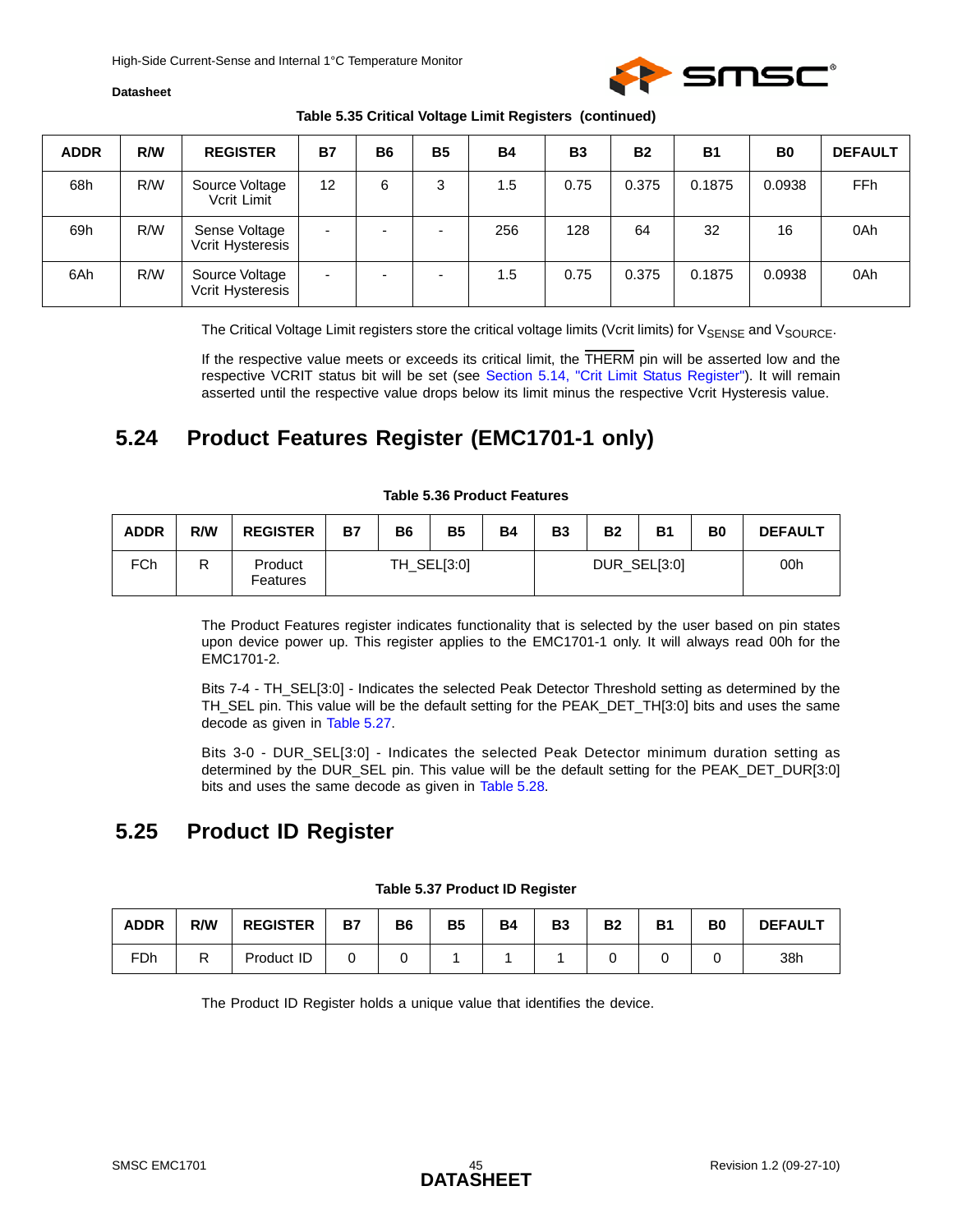

## <span id="page-45-0"></span>**5.26 SMSC ID Register**

#### **Table 5.38 Manufacturer ID Register**

<span id="page-45-2"></span>

| ADDR.           | R/W | <b>REGISTER</b> | <b>B7</b> | B <sub>6</sub> | <b>B5</b> | <b>B4</b> | B3 | <b>B2</b> | <b>B1</b> | B <sub>0</sub> | <b>DEFAULT</b>  |
|-----------------|-----|-----------------|-----------|----------------|-----------|-----------|----|-----------|-----------|----------------|-----------------|
| FE <sub>h</sub> |     | SMSC ID         |           |                |           |           |    |           |           |                | 5 <sub>Dh</sub> |

<span id="page-45-4"></span>The Manufacturer ID register contains an 8-bit word that identifies SMSC as the manufacturer of the EMC1701.

## <span id="page-45-1"></span>**5.27 Revision Register**

#### **Table 5.39 Revision Register**

<span id="page-45-3"></span>

| ADDR. | R/W     | <b>REGISTER</b> | <b>B7</b> | B6 | <b>B5</b> | <b>B4</b> | <b>B3</b> | <b>B2</b> | <b>B1</b> | B <sub>0</sub> | <b>DEFAULT</b> |
|-------|---------|-----------------|-----------|----|-----------|-----------|-----------|-----------|-----------|----------------|----------------|
| FFh   | D<br>יי | Revision        |           |    |           |           |           |           |           |                | 82h            |

The Revision register contains an 8-bit word that identifies the die revision.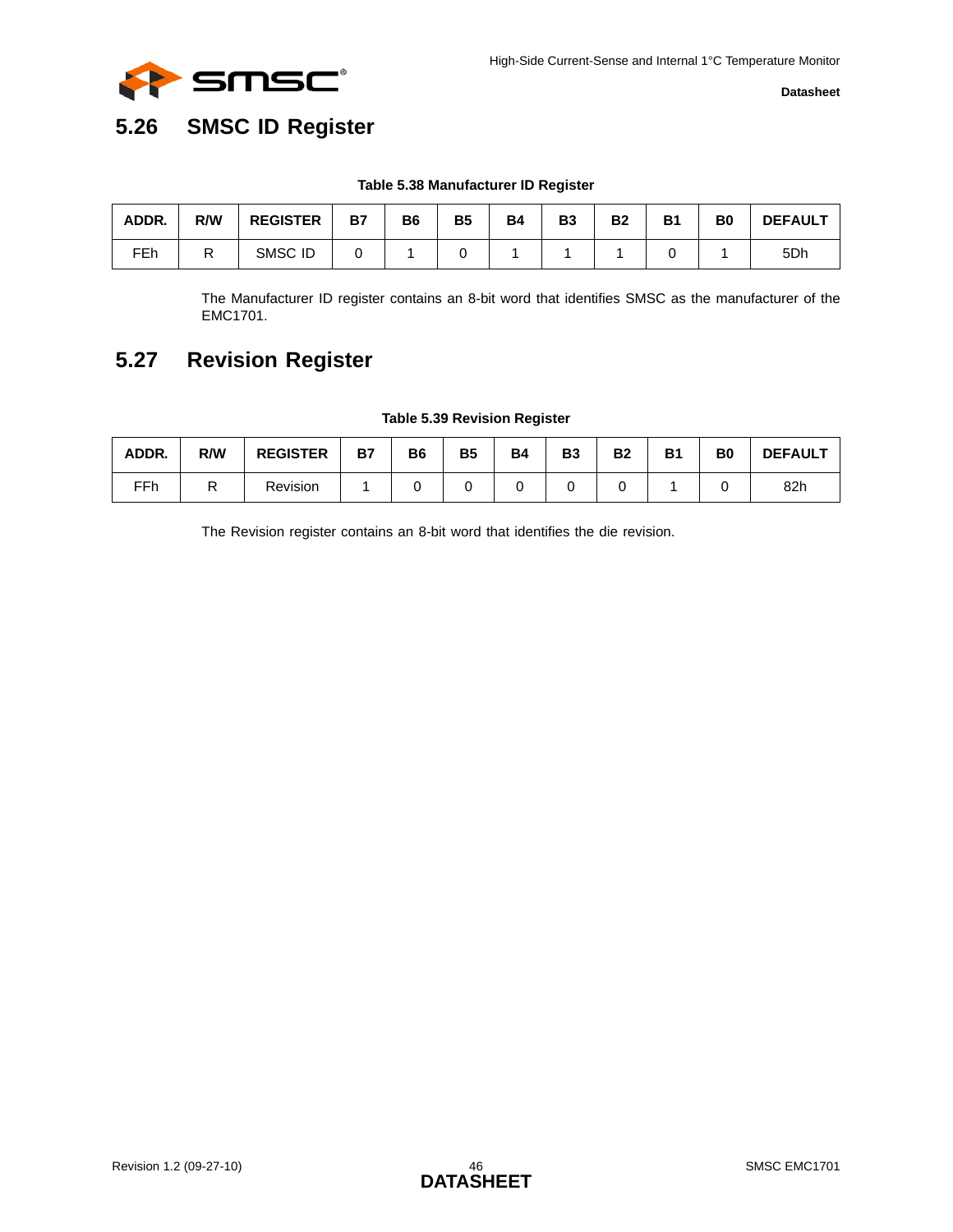

# <span id="page-46-0"></span>**Chapter 6 Package Description**

## <span id="page-46-1"></span>**6.1 EMC1701-1 Package Drawing (12-Pin QFN 4mm x 4mm)**



#### <span id="page-46-2"></span>**Figure 6.1 12-Pin QFN 4mm x 4mm Package Drawings**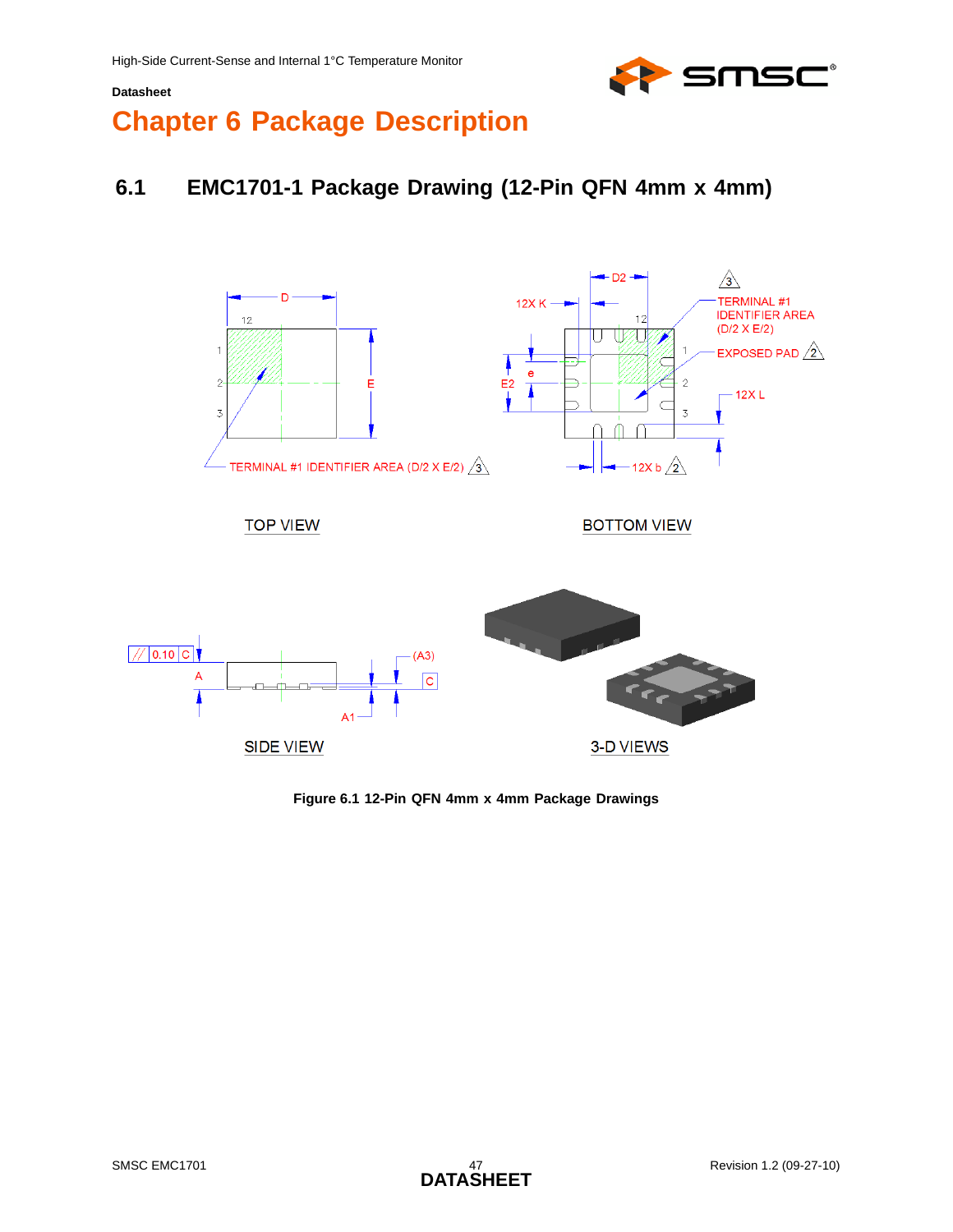

| <b>COMMON DIMENSIONS</b> |            |            |            |                |                               |  |  |
|--------------------------|------------|------------|------------|----------------|-------------------------------|--|--|
| <b>SYMBOL</b>            | <b>MIN</b> | <b>NOM</b> | <b>MAX</b> | <b>NOTE</b>    | <b>REMARK</b>                 |  |  |
| A                        | 0.80       | 0.85       | 0.90       | ۰              | <b>OVERALL PACKAGE HEIGHT</b> |  |  |
| A <sub>1</sub>           | 0          | 0.02       | 0.05       | -              | <b>STANDOFF</b>               |  |  |
| A <sub>3</sub>           | $0.20$ REF |            |            | ٠              | <b>LEAD-FRAME THICKNESS</b>   |  |  |
| D/E                      | 3.90       | 4.00       | 4.10       | ٠              | <b>X/Y BODY SIZE</b>          |  |  |
| D2/F2                    | 2.00       | 2.10       | 2.20       | $\overline{2}$ | <b>X/Y EXPOSED PAD SIZE</b>   |  |  |
| L                        | 0.45       | 0.50       | 0.55       | ٠              | <b>TERMINAL LENGTH</b>        |  |  |
| b                        | 0.25       | 0.30       | 0.35       | $\overline{2}$ | <b>TERMINAL WIDTH</b>         |  |  |
| κ                        | 0.20       |            |            | ٠              | TERMINAL TO PAD DISTANCE      |  |  |
| e                        |            | 0.80 BSC   |            |                | <b>TERMINAL PITCH</b>         |  |  |

#### **NOTES:**

1. ALL DIMENSIONS ARE IN MILLIMETERS.

2. POSITION TOLERANCE OF EACH TERMINAL AND EXPOSED PAD IS ± 0.05mm AT MAXIMUM MATERIAL CONDITION. DIMENSIONS "b" APPLIES TO PLATED TERMINALS AND IT IS MEASURED BETWEEN 0.15 AND 0.30 mm FROM THE **TERMINAL TIP.** 

3. DETAILS OF TERMINAL #1 IDENTIFIER ARE OPTIONAL BUT MUST BE LOCATED WITHIN THE AREA INDICATED.

#### **Figure 6.2 12-Pin QFN 4mm x 4mm Package Dimensions and Notes**

<span id="page-47-0"></span>

#### RECOMMENDED PCB LAND PATTERN

<span id="page-47-1"></span>**Figure 6.3 12-Pin QFN 4mm x 4mm PCB Footprint**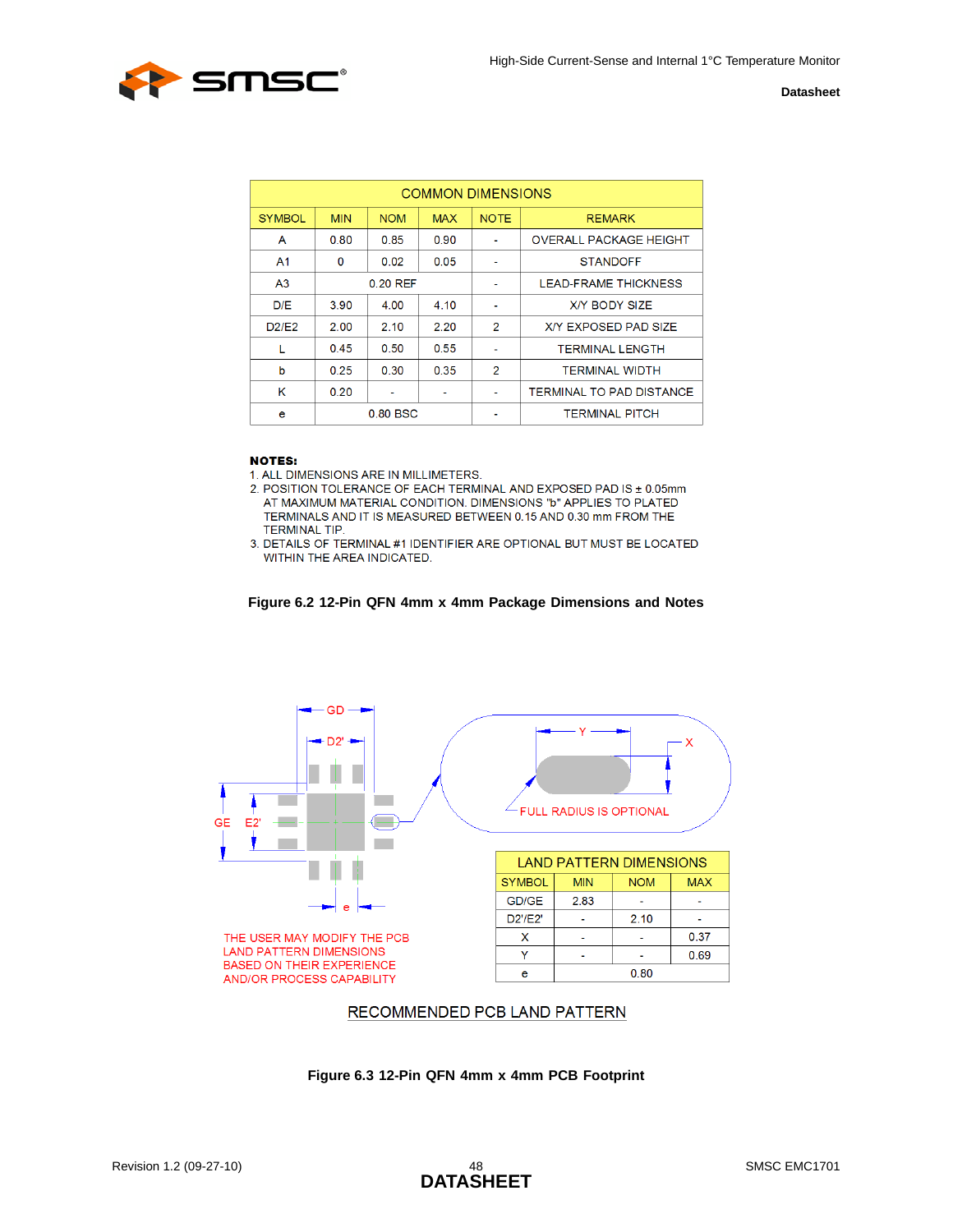

## <span id="page-48-0"></span>**6.2 EMC1701-2 Package Drawing (10-pin MSOP)**





<span id="page-48-2"></span><span id="page-48-1"></span>**Note 6.1** Although [Figure 6.1](#page-48-1) the shows a picture of an 8-pin device, dimensions are given for the 10-pin device in [Figure 6.2.](#page-49-0)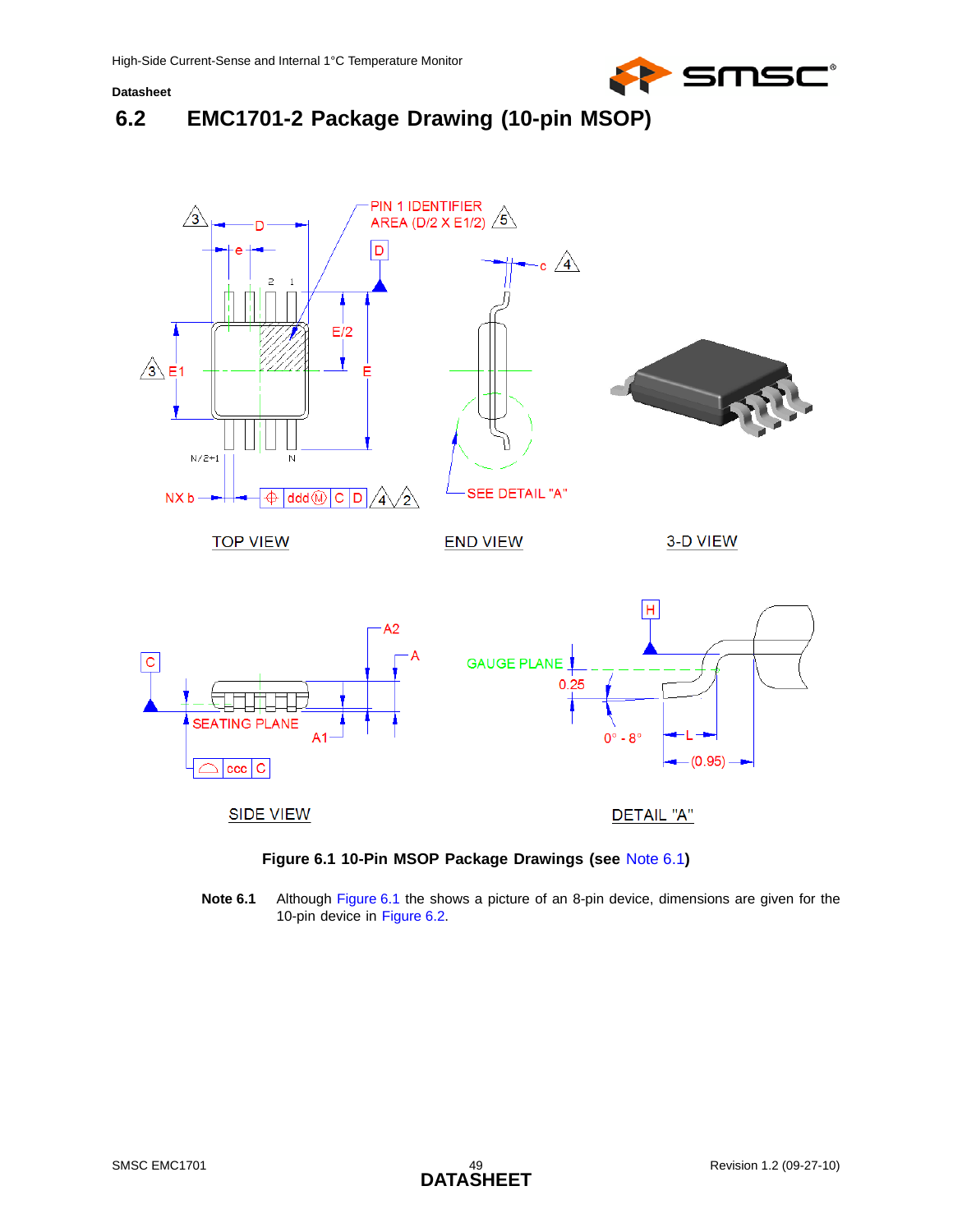

| <b>Symbol</b>                                                                                                                                                                                                                                                                                                                                                                                                                                                                                                                                                                                                                                                     | <b>MIN</b> | <b>NOM</b>     | <b>MAX</b> | <b>Description / Remark</b>               |  |  |
|-------------------------------------------------------------------------------------------------------------------------------------------------------------------------------------------------------------------------------------------------------------------------------------------------------------------------------------------------------------------------------------------------------------------------------------------------------------------------------------------------------------------------------------------------------------------------------------------------------------------------------------------------------------------|------------|----------------|------------|-------------------------------------------|--|--|
| A                                                                                                                                                                                                                                                                                                                                                                                                                                                                                                                                                                                                                                                                 | 0.80       |                | 1.10       | Overall Package Height                    |  |  |
| A <sub>1</sub>                                                                                                                                                                                                                                                                                                                                                                                                                                                                                                                                                                                                                                                    | 0.05       |                | 0.15       | Standoff                                  |  |  |
| A <sub>2</sub>                                                                                                                                                                                                                                                                                                                                                                                                                                                                                                                                                                                                                                                    | 0.75       | 0.85           | 0.95       | Package Body Thickness                    |  |  |
| D                                                                                                                                                                                                                                                                                                                                                                                                                                                                                                                                                                                                                                                                 | 2.80       | 3.00           | 3.20       | X Body Size                               |  |  |
| Е                                                                                                                                                                                                                                                                                                                                                                                                                                                                                                                                                                                                                                                                 | 4.65       | 4.90           | 5.15       | Lead Span                                 |  |  |
| E <sub>1</sub>                                                                                                                                                                                                                                                                                                                                                                                                                                                                                                                                                                                                                                                    | 2.80       | 3.00           | 3.20       | Y Body Size                               |  |  |
| L                                                                                                                                                                                                                                                                                                                                                                                                                                                                                                                                                                                                                                                                 | 0.40       |                | 0.80       | Lead Foot Length                          |  |  |
| $b(N = 8)$                                                                                                                                                                                                                                                                                                                                                                                                                                                                                                                                                                                                                                                        | 0.22       | $\blacksquare$ | 0.38       | <b>Lead Width</b>                         |  |  |
| $b(N = 10)$                                                                                                                                                                                                                                                                                                                                                                                                                                                                                                                                                                                                                                                       | 0.17       | ۰              | 0.27       |                                           |  |  |
| c                                                                                                                                                                                                                                                                                                                                                                                                                                                                                                                                                                                                                                                                 | 0.08       |                | 0.23       | <b>Lead thickness</b>                     |  |  |
| $e(N = 8)$                                                                                                                                                                                                                                                                                                                                                                                                                                                                                                                                                                                                                                                        | $0.65$ BSC |                |            | <b>Lead Pitch</b>                         |  |  |
| $e(N = 10)$                                                                                                                                                                                                                                                                                                                                                                                                                                                                                                                                                                                                                                                       | 0.50 BSC   |                |            |                                           |  |  |
| CCC                                                                                                                                                                                                                                                                                                                                                                                                                                                                                                                                                                                                                                                               | 0          |                | 0.10       | Lead Coplanarity (Bending in Z direction) |  |  |
| $ddd(N = 8)$                                                                                                                                                                                                                                                                                                                                                                                                                                                                                                                                                                                                                                                      | 0          |                | 0.13       |                                           |  |  |
| $ddd (N = 10)$                                                                                                                                                                                                                                                                                                                                                                                                                                                                                                                                                                                                                                                    | 0          |                | 0.08       | Lead Position (Bending in X-Y plane)      |  |  |
| Notes:<br>All dimensions are in millimeters. "N" is the total number of leads.<br>$1_{-}$<br>$\overline{2}$ .<br>Dimension "b" does not include dambar protrusion. Dambar cannot be located on the lower<br>radius of the foot.<br>3.<br>Dimension "D" does not include mold protrusions or flash. Maximum mold protrusions or flash is<br>0.15mm per end, and per side. Dimensions "D" & "E1" are determined at the datum plane "H".<br>Dimensions "b" and "c" apply to the flat section of the lead, between 0.08 to 0.15mm from the<br>4.<br>lead tip.<br>5.<br>Details of pin 1 identifier are optional, but must be located within the index area indicated. |            |                |            |                                           |  |  |

<span id="page-49-0"></span>**Figure 6.2 10-Pin MSOP Package Dimensions and Notes**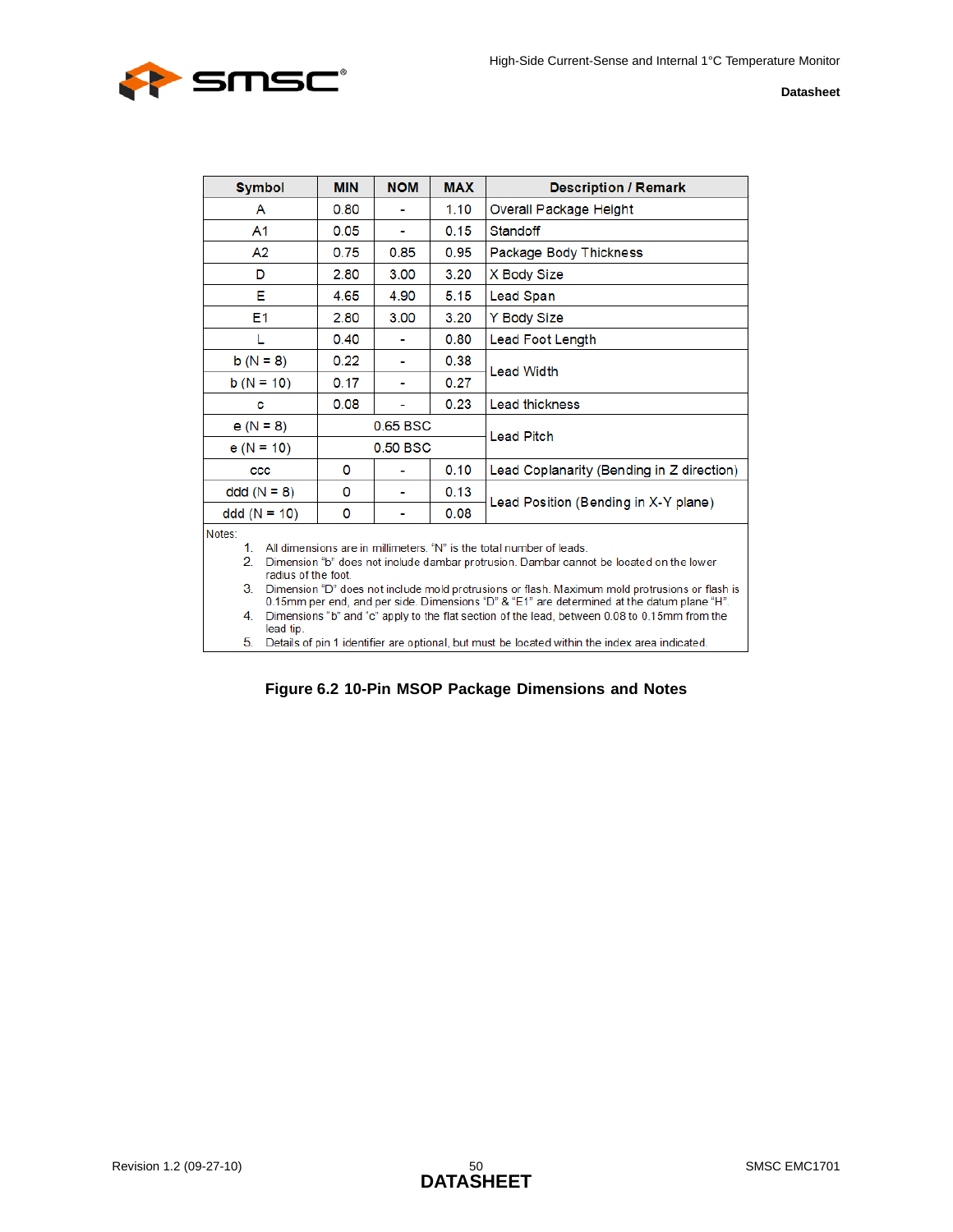



<span id="page-50-0"></span>**Figure 6.3 10-Pin MSOP PCB Footprint**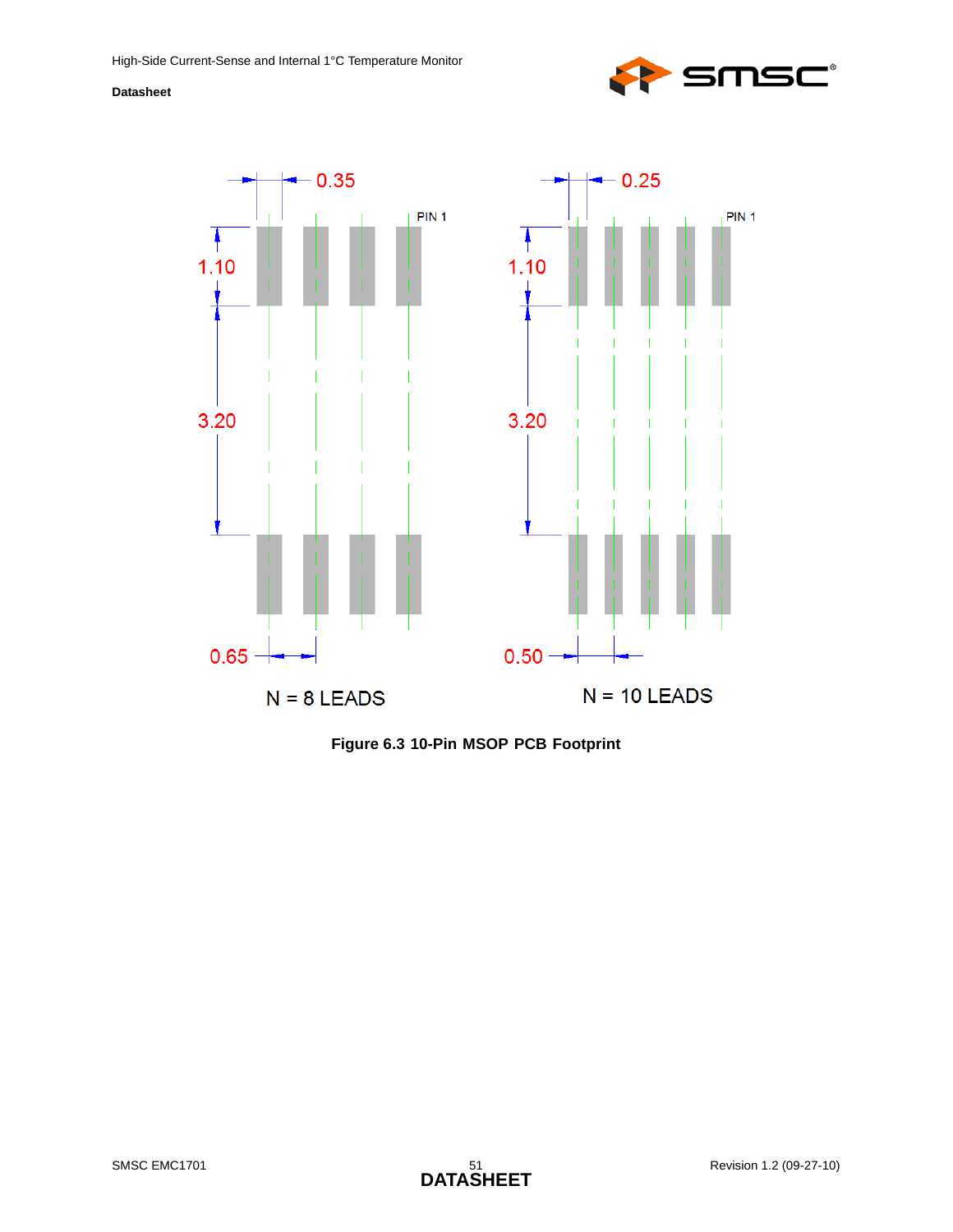

## <span id="page-51-0"></span>**6.3 EMC1701 Package Markings**







<span id="page-51-1"></span>

<span id="page-51-2"></span>**Figure 6.2 EMC1701-2 Package Markings**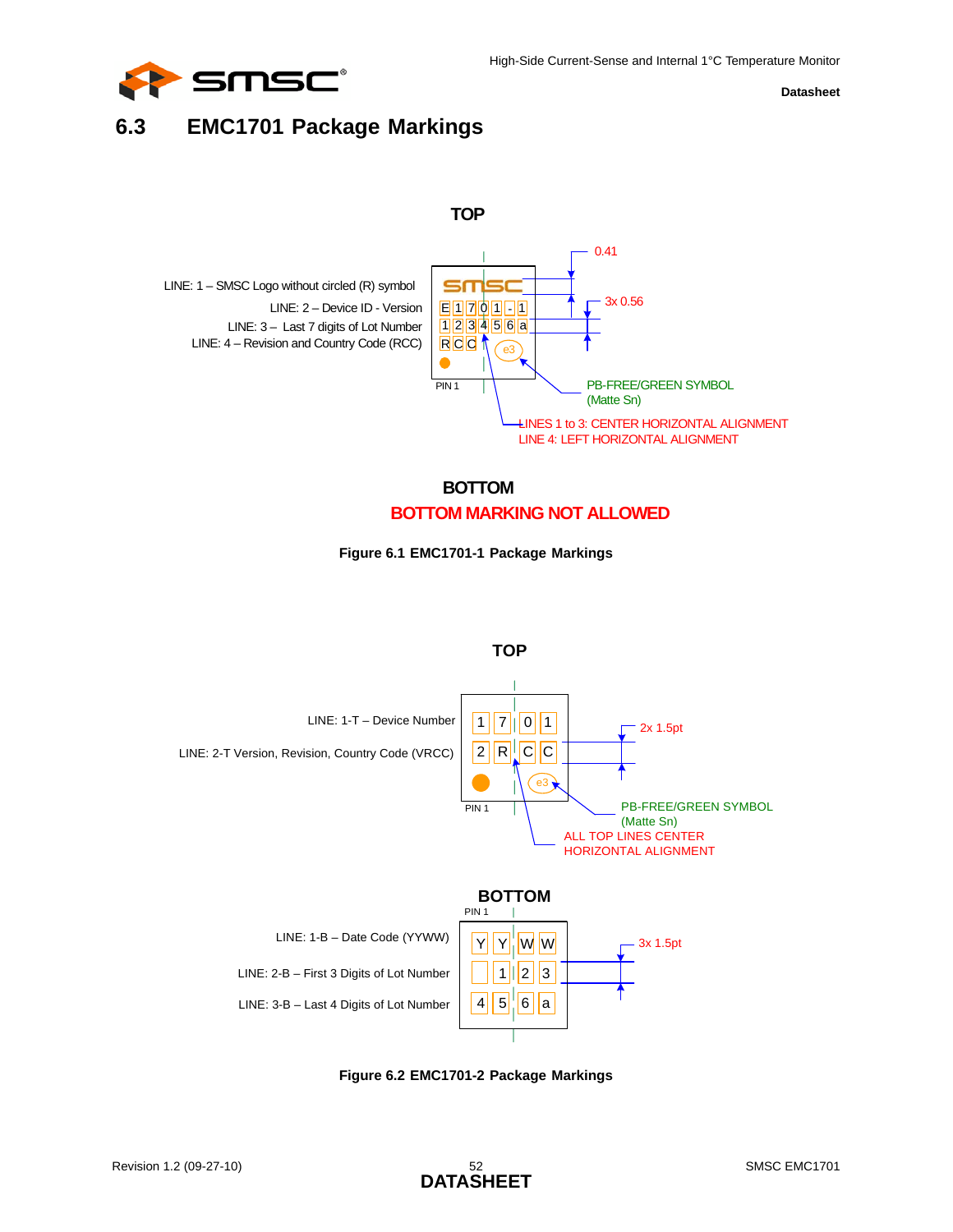

# <span id="page-52-0"></span>**Chapter 7 Datasheet Revision History**

#### **Table 7.1 Customer Revision History**

<span id="page-52-1"></span>

| <b>REVISION LEVEL &amp; DATE</b> | <b>SECTION/FIGURE/ENTRY</b>                                                                              | <b>CORRECTION</b>                                                                                                                                                                                                                                                                                                                                                                                                                                                                                                                                                                                                                                                                                                                                                                                                                                                                                                                                                                                                                                                                                                                                                                                                                                                                                                                                                                                                                                                                           |
|----------------------------------|----------------------------------------------------------------------------------------------------------|---------------------------------------------------------------------------------------------------------------------------------------------------------------------------------------------------------------------------------------------------------------------------------------------------------------------------------------------------------------------------------------------------------------------------------------------------------------------------------------------------------------------------------------------------------------------------------------------------------------------------------------------------------------------------------------------------------------------------------------------------------------------------------------------------------------------------------------------------------------------------------------------------------------------------------------------------------------------------------------------------------------------------------------------------------------------------------------------------------------------------------------------------------------------------------------------------------------------------------------------------------------------------------------------------------------------------------------------------------------------------------------------------------------------------------------------------------------------------------------------|
| Rev. 1.2 (09-27-10)              | Table 2.1, "Absolute<br><b>Maximum Ratings"</b>                                                          | Added spec for voltage between SENSE pins.                                                                                                                                                                                                                                                                                                                                                                                                                                                                                                                                                                                                                                                                                                                                                                                                                                                                                                                                                                                                                                                                                                                                                                                                                                                                                                                                                                                                                                                  |
|                                  | Table 2.2, "Electrical<br>Specifications"                                                                | Updated all electrical specs for current sense<br>measurement, supply current, and peak detector.                                                                                                                                                                                                                                                                                                                                                                                                                                                                                                                                                                                                                                                                                                                                                                                                                                                                                                                                                                                                                                                                                                                                                                                                                                                                                                                                                                                           |
|                                  | <b>Electrical Specifications</b><br><b>APPLICATION NOTE:</b>                                             | Added note: The EMC1701 is trimmed at the<br>80mV range for best accuracy.                                                                                                                                                                                                                                                                                                                                                                                                                                                                                                                                                                                                                                                                                                                                                                                                                                                                                                                                                                                                                                                                                                                                                                                                                                                                                                                                                                                                                  |
| Rev. 1.1 (06-16-10)              | System Diagram                                                                                           | Updated.                                                                                                                                                                                                                                                                                                                                                                                                                                                                                                                                                                                                                                                                                                                                                                                                                                                                                                                                                                                                                                                                                                                                                                                                                                                                                                                                                                                                                                                                                    |
|                                  | Section 5.12, "High Limit<br><b>Status Register" and Section</b><br>5.13, "Low Limit Status<br>Register" | ALERT# pin won't be set if masked.                                                                                                                                                                                                                                                                                                                                                                                                                                                                                                                                                                                                                                                                                                                                                                                                                                                                                                                                                                                                                                                                                                                                                                                                                                                                                                                                                                                                                                                          |
|                                  | Table 5.25, "Current<br><b>Sensing Range (Full Scale</b><br>Range) Settings"                             | Changed title from Current Sensing Range to<br>Current Sensing Range (Full Scale Range)<br>Settings.                                                                                                                                                                                                                                                                                                                                                                                                                                                                                                                                                                                                                                                                                                                                                                                                                                                                                                                                                                                                                                                                                                                                                                                                                                                                                                                                                                                        |
|                                  | Table 2.1, "Absolute<br><b>Maximum Ratings"</b>                                                          | Upper limit of Operating Ambient Temperature<br>Range changed from 125°C to 85°C.                                                                                                                                                                                                                                                                                                                                                                                                                                                                                                                                                                                                                                                                                                                                                                                                                                                                                                                                                                                                                                                                                                                                                                                                                                                                                                                                                                                                           |
|                                  | Table 2.2, "Electrical<br>Specifications"                                                                | $T_A$ upper limit changed from 125°C to 85°C.<br>Bus voltage symbol changed from $V_{\text{SOLRCE}}$ to<br>V <sub>BUS</sub> .<br>$I_{DD}$ at 4 conversions/second with dynamic<br>averaging enabled changed from 0.95 typ and<br>1.375 max to 0.9 typ and 1.3 max.<br>$I_{DD}$ at 4 conversions/second with dynamic<br>averaging disabled changed from 0.80 typ to 0.8<br>typ.<br>$I_{DD}$ at 1 conversion/second with dynamic<br>averaging disabled changed from 650 typ and 1<br>max to 0.7 typ and 1.0 max.<br>V <sub>SENSE</sub> Full Scale Sense Range values changed<br>from 0 min and +/- max values to - min values and<br>+ max values; conditions changed.<br>Total Unadjusted V <sub>SENSE</sub> Measurement Error<br>(V <sub>SENSE</sub> TUE) renamed V <sub>SENSE</sub> Measurement<br>Error (V <sub>SENSE ERR</sub> ); typ value at 20-80mV FSR<br>changed from 0.8 to +/-0.5 and max changed from<br>$+/-1.5$ to $+/-1$ ; typ value at 10mV FSR changed<br>from 0.2 to $+/-0.8$ and max changed from $+/-2$ to<br>$+/-1.5.$<br>VSENSE OFF condition added.<br>VSENSE Measurement Gain Error has new symbol<br>VSENSE GN; added typ +/-0.2 and changed max<br>from 0.5 to +/-0.5.<br>V <sub>TH ERR</sub> changed from +/-20 to +/-2.<br>V <sub>SOURCE</sub> ERR changed conditions; typ changed<br>from 0.05 to +/-0.2 and max changed from 1 to +/-<br>0.5.<br>Added Power Ratio Measurement specs.<br>Data hold time changed from 0.6 min and 6 max<br>to 0 min and no max. |
|                                  | Section 5.27, "Revision<br>Register"                                                                     | Functional revision C changed default from 81h to<br>82h.                                                                                                                                                                                                                                                                                                                                                                                                                                                                                                                                                                                                                                                                                                                                                                                                                                                                                                                                                                                                                                                                                                                                                                                                                                                                                                                                                                                                                                   |